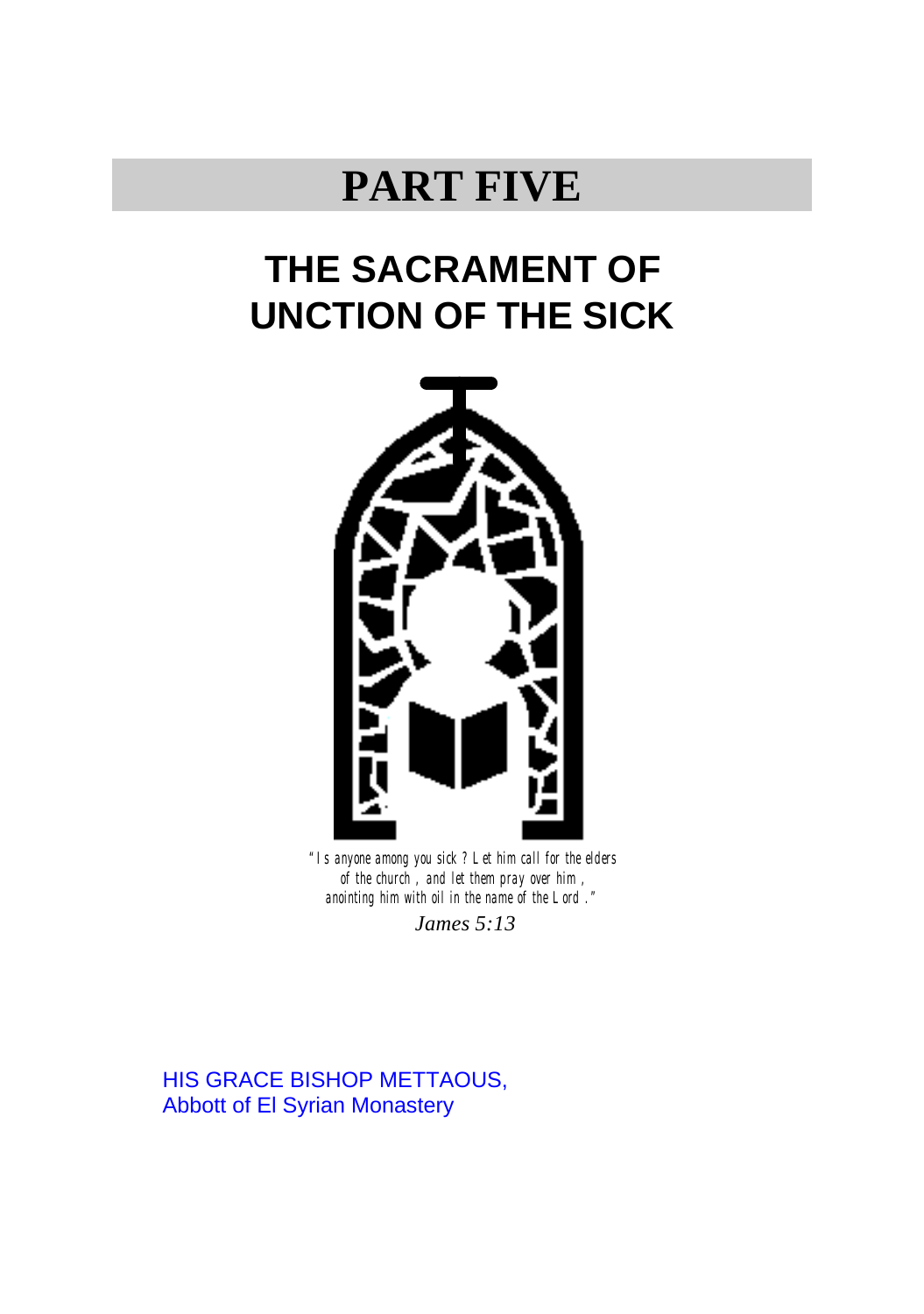The Sacrament of the Unction of the Sick is one of the holy Seven Sacraments of the church, through which the sick who are faithful, are healed from psychological and physical diseases. The priest anoints the person with the holy oil from which they obtain the grace of remedy from God.

It is called the 'Sacrament of Lamps', for the early Christians used to place oil in a lamp, from which hung seven other lamps. Each lamp was lit at the beginning of every prayer. This rite still exists, however, the seven lamps were replaced by seven wicks, made from cotton wool, which sit in a plate of oil. The number seven signifies the seven spirits of God, which are mentioned in the Book of Revelation (Revelation 3:1). The Spirit of God dwells and sanctifies the oil in order to heal those anointed by it. It is advisable that the wicks be placed in the sign of the cross, in the plate of oil.

Our Lord Jesus Christ instituted this Sacrament when He said to His disciples: *"Heal the sick, cleanse the leper"* (Matthew 10:8), and, *"Whatever city you enter, and they receive you, heal the sick who are there, and say to them, 'The Kingdom of God has come near to you'"* (Luke 10: 8-9). For the Lord Jesus came that we may have life, and that we have it more abundantly (John 10:10), so He healed the sick, raised the invalid, opened the eyes of the blind, purified the lepers and the lame, after having saved them and forgiven them their main cause of sickness, which is sin. *"Jesus went about doing good and healing all those who were oppressed by the devil"* (Acts 1:38), as Malachi prophesied about Him saying, *"But to you who fear My Name, the Son of Righteousness shall rise with healing in His wings"* (Malachi 4:2). Our fathers the Apostles practiced it according to the orders of their Master, as the Bible says, *"So they went out and*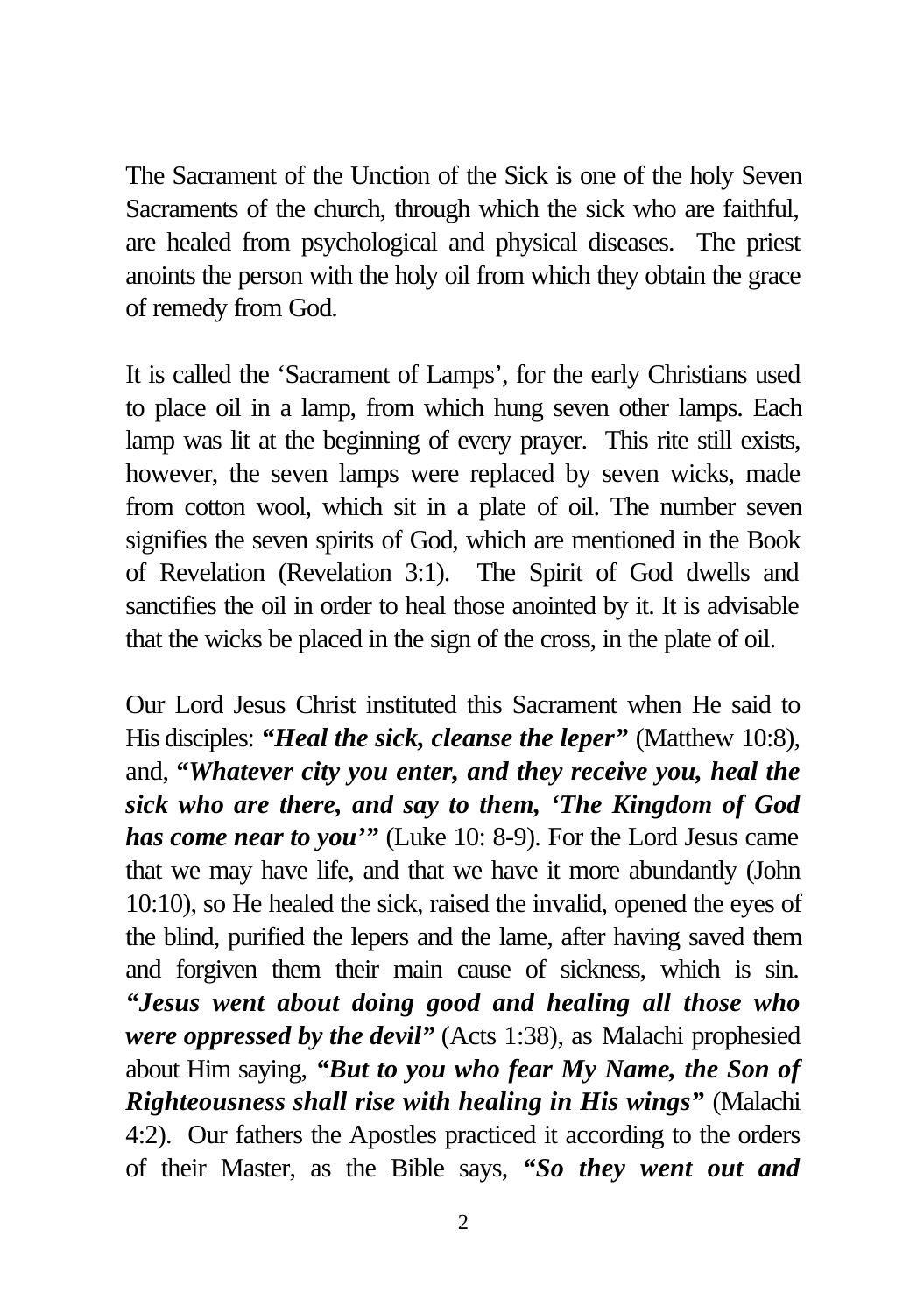*preached that people should repent. And they cast out many demons, and anointed with oil many who were sick and healed them"* (Mark 6:12,13).

Our teacher St. James advised the believers to practice this Sacrament when they are sick, and to ask healing from God, who says, *"I am the Lord who heals you"* (Exodus 15: 26). Also, David the Psalmist thanks God saying, *"Bless the Lord, O my soul....Who heals all your diseases, Who redeems your life from destruction"* (Psalm 103: 1-4), and, *"O Lord my God, I cried out to You and You have healed me"* (Psalm 29:20), and also the prayer of Jeremiah the prophet: *"Heal me O Lord, and I shall be healed"* (Jeremiah 17:4). For this reason, St. James advises us, *"Is anyone among you is sick, let him call for the elders of the Church, and let them pray over him, anointing him with oil in the name of the Lord. And the prayer of faith will save the sick, and the Lord will raise him up. And if he has committed sins, he will be forgiven"* (James 5:13,14)*.*

The priest is the one who prays, and it is God who heals, for the sacrament is not a person's work but the work of God.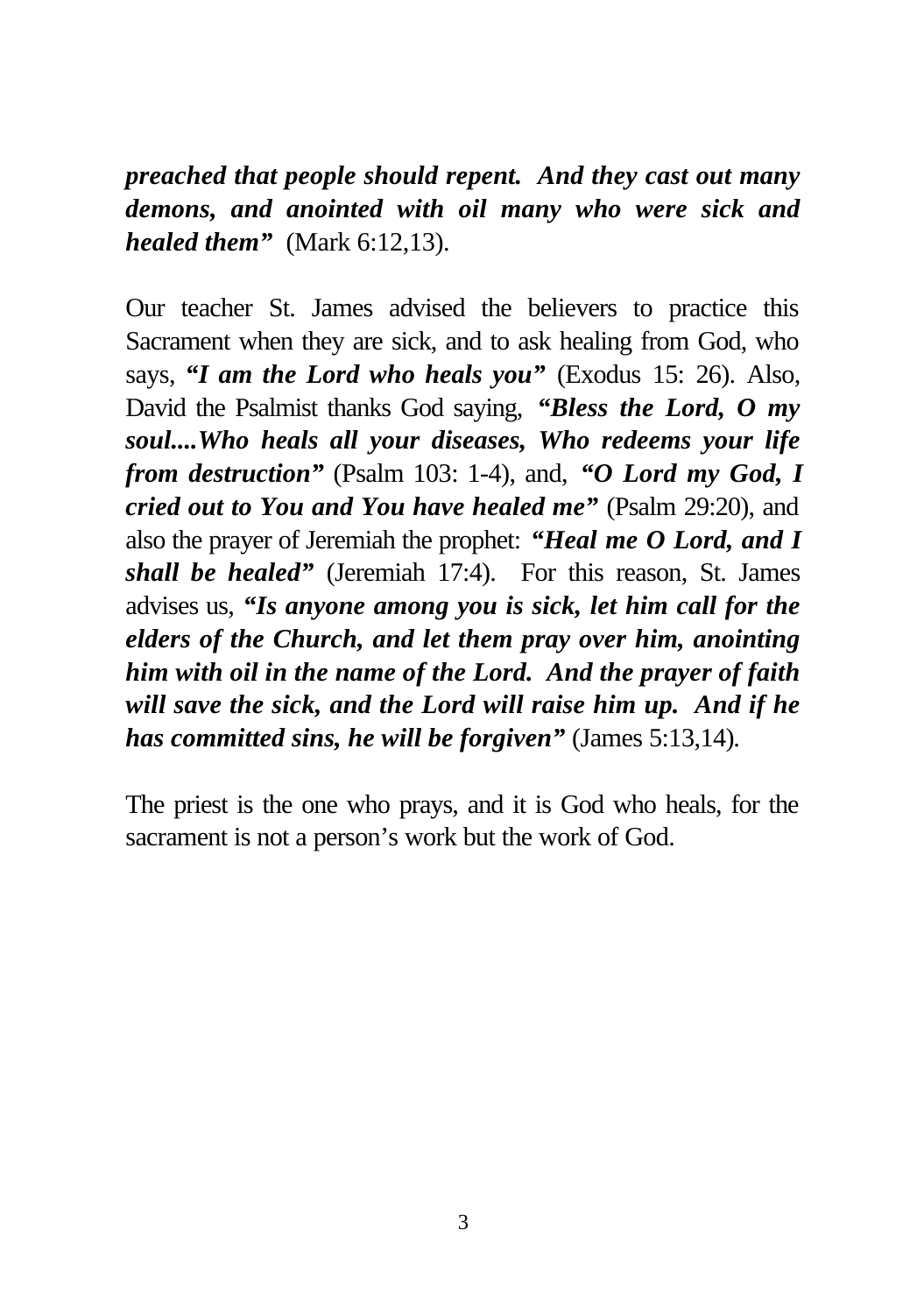### **The Necessity of Confessing before partaking of the Sacrament of the Unction of the Sick**



The Sacrament of Unction of the Sick, with all its beautiful associated prayers, provides for the healing of the soul, which in turn provides cure for bodily ailments. This is because of the strong link between the soul and the body, and if the soul is sick, the body will likewise suffer. For this reason, the Church always asks her children to firstly repent from their sins, so that the spirit and the soul

will consequently be healed.

When the Lord Jesus Christ, glory be to Him, healed the lame man at Bethsaida, who had been sick for 38 years, He said to him: *"Sin no more, lest a worse thing come upon you"* (John 5:14). This implies that his illness was due to sin. Likewise, when the people lowered the paralytic man down from the roof top on a stretcher, the first words the Lord said to him was: *"Your sins are forgiven",* then, *"Arise, take up your bed and walk"* (Matthew 9:2-6). The Lord Jesus manifested that the cause of sickness was sin, and declared that the soul should be healed by repentance in order for the body to also be cured of any physical ailments. There is no objection of course, for calling a doctor when one is sick, but it is of great importance that the priest is called as that he may carry out the Sacrament of the Unction of the Sick, and through faith, the sick will be healed, for God never abandons those who hope in Him.

A patient who relies only on medicine, denies himself the ability of God to heal him, just like King Asa, of Judah: *"Asa became*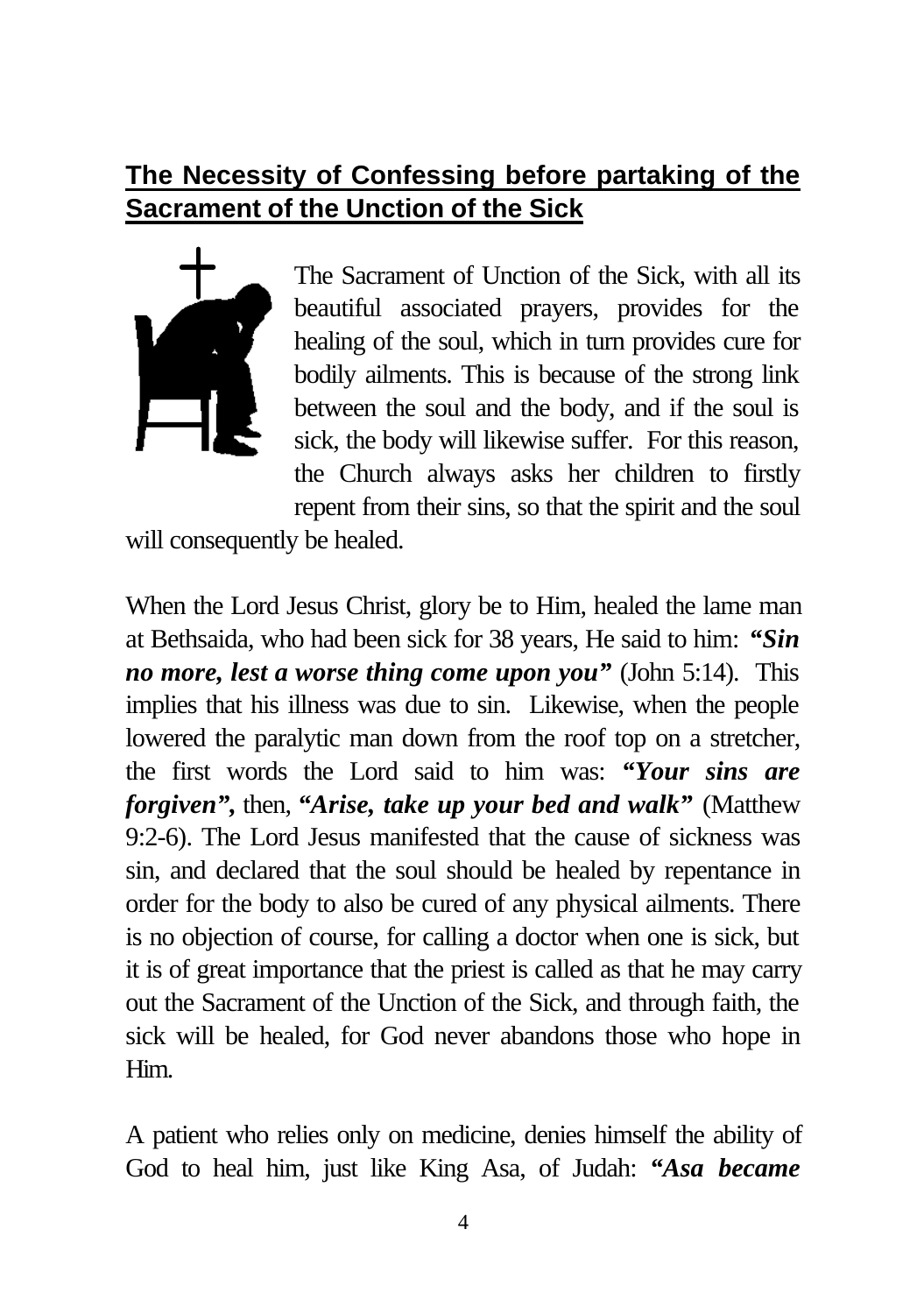*diseased and his malady was very severe, yet in his disease he did not seek the Lord, but the physicians"* (2 Chronicles 16:12- 13), who was contrary to the good King Hezekiah who was close to death, and prayed to the Lord, weeping bitterly until the Lord sent Isaiah the prophet to him saying: *"Thus says the Lord, the God of David your father, I have heard your prayer, I have seen your tears, surely I will heal you. On the third day you shall go up to the house of the Lord. And I will add to your days fifteen years"* (2 Kings 20:1-6).

The Church is not against medical healing, but approves ...

The Church completely rejects her patients seeking the psychics for healing, for this would mean that they rather the healing of the devil and deny the power and healing of God. For a person to seek the assistance of psychics means that they are totally and completely abandoning and denying Christianity. Our teacher St. Paul says about those people: *"Some will depart from the faith, giving heed to deceiving spirits and doctrines of demons"* (Timothy 4:1). We read in the Old Testament about King Ahaziah who fell sick and sent messengers to inquire of Bel-Zebub, the god of Ekron. Along the way, they were met by Elijah the prophet who said to them: *"Thus says the Lord, is it because there is no God in Israel, that you are going to inquire of Bel-Zebub, the god of Ekron? Now therefore thus says the Lord, 'You shall not come down from the bed to which you have gone up, but you shall surely die'"* (2 King 1:2-4), and so Ahaziah died.

The Church is not against traditional medicine, but in fact supports it and approves it for the purpose of healing. It is also important to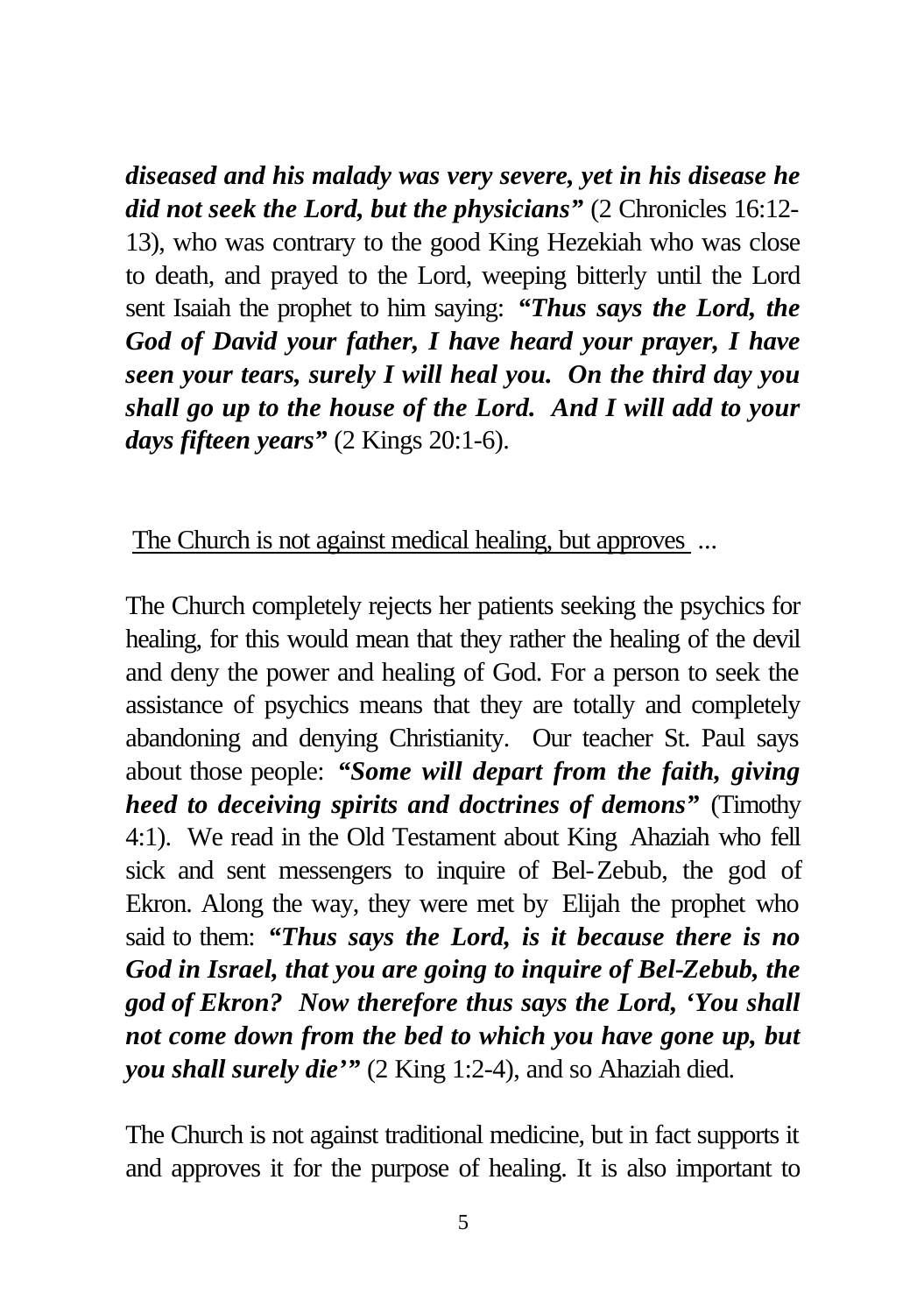remember that all medicine is comprised of certain herbs, which God created for the benefit of human kind: *"God created to be received with thanksgiving by those who believe and know the truth. For every creature of God is good, and nothing is to be refused if it is received with thanksgiving"* (1 Timothy 4:3,4). The Lord said, through Jeremiah the prophet: *"Is there no balm in Gilead? Is there no physician there? Why then is there no recovery for the health of the daughter of my people?"* (Jeremiah 8:22). Hence, it is important for doctors to be consulted when one is sick, and to take medicine for physical healing.

In the book of Joshua, there is much said about doctors and medicine :

- Give the physician his dignity, for the Lord created him.
- Medicine comes from on high.
- God created medicine from the earth and the wise man does not hate it.
- My son do not neglect yourself if you get sick, but pray to the Lord who heals you. Refrain from all iniquities and make straight your deeds. Purify your heart from sin ... then make a place for the physician, as the Lord created him and will not leave you when you need him. (Joshua Bin Sirakh 38:1-15).
- Most of the medicines used by doctors are herbs and plants of the earth, produced by God for human benefit, as the Psalmist says: *"Who makes grass to grow on the mountains. He*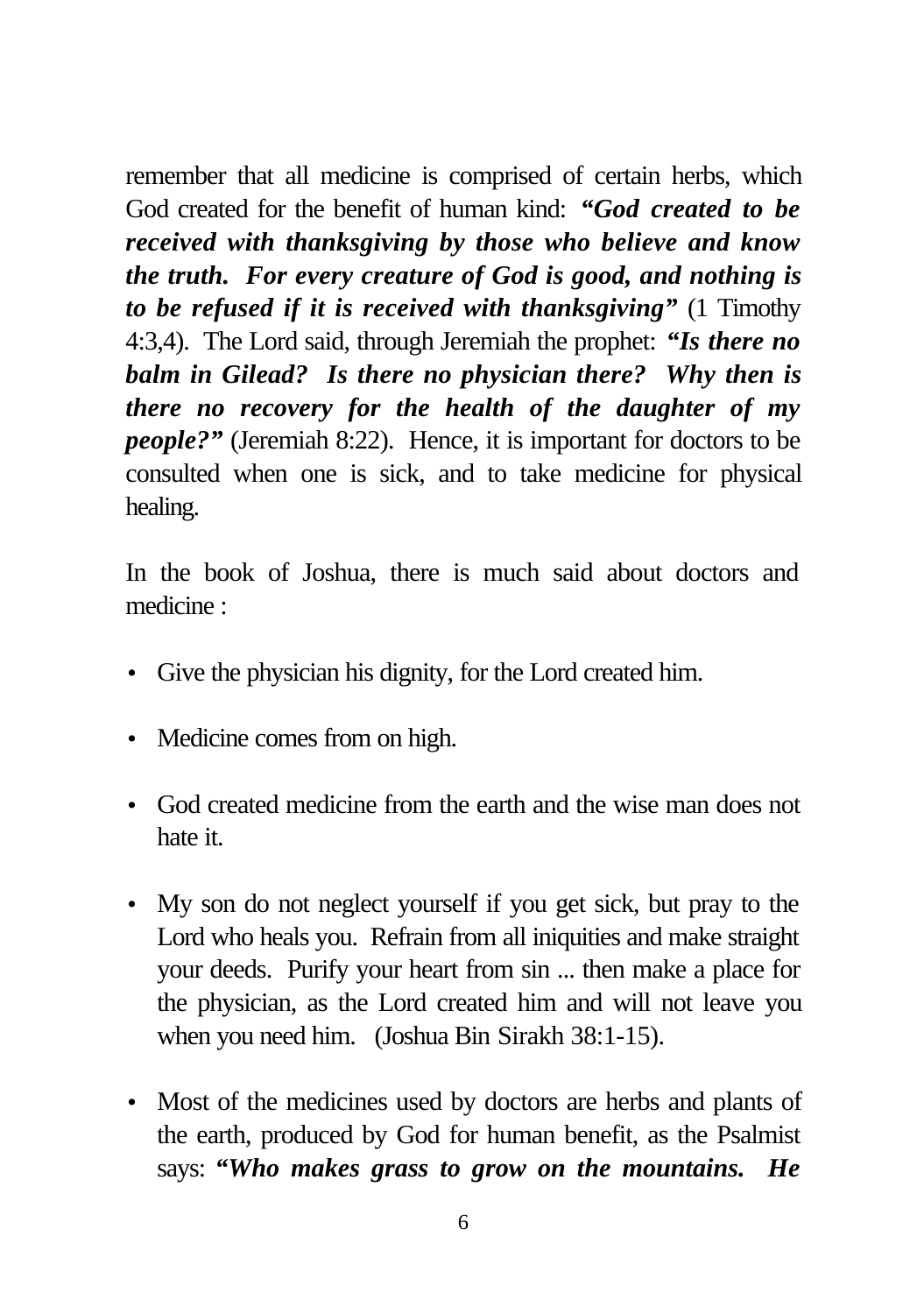*gives the beast its food and to the young ravens that cry"* (Psalm 147:7).

- When Hezekiah, King of Judah was recovering, the Lord ordered him to use natural remedies saying, *"Let them take a lump of figs and apply it as a poultice on the boil, and he shall recover*" (Isaiah 38:21), and the boil was the ulcer that King Hezekiah was recovering from.
- The physician may advise the patient to rest, in order for them to have a quick recovery, just as Joshua advised: *"Severe sickness is gone by sleep"* (Joshua 31:2), but most of all, it is necessary to plead to God in order for them to receive healing and the regaining of health (Joshua 38:14)
- When the priest visits the house of the sick to perform the Sacrament of the Unction of the Sick, it reveals the church's love and care for her children in that the Church is emotionally sharing in the trials with the family. The church forms a bond with the family so that they become one body. Hence, if the family is suffering, the church suffers with them. This is a generous gesture by the church, and one that the faithful would not forget. For this reason, the family will become more and more attached to the church.
- For the sick to benefit from the Sacrament of Unction of the Sick, it is necessary that they firstly confess, and then receive the Holy Communion as soon as possible afterwards. Hence, they will actually be partaking of three Sacraments, for their spiritual and physical healing.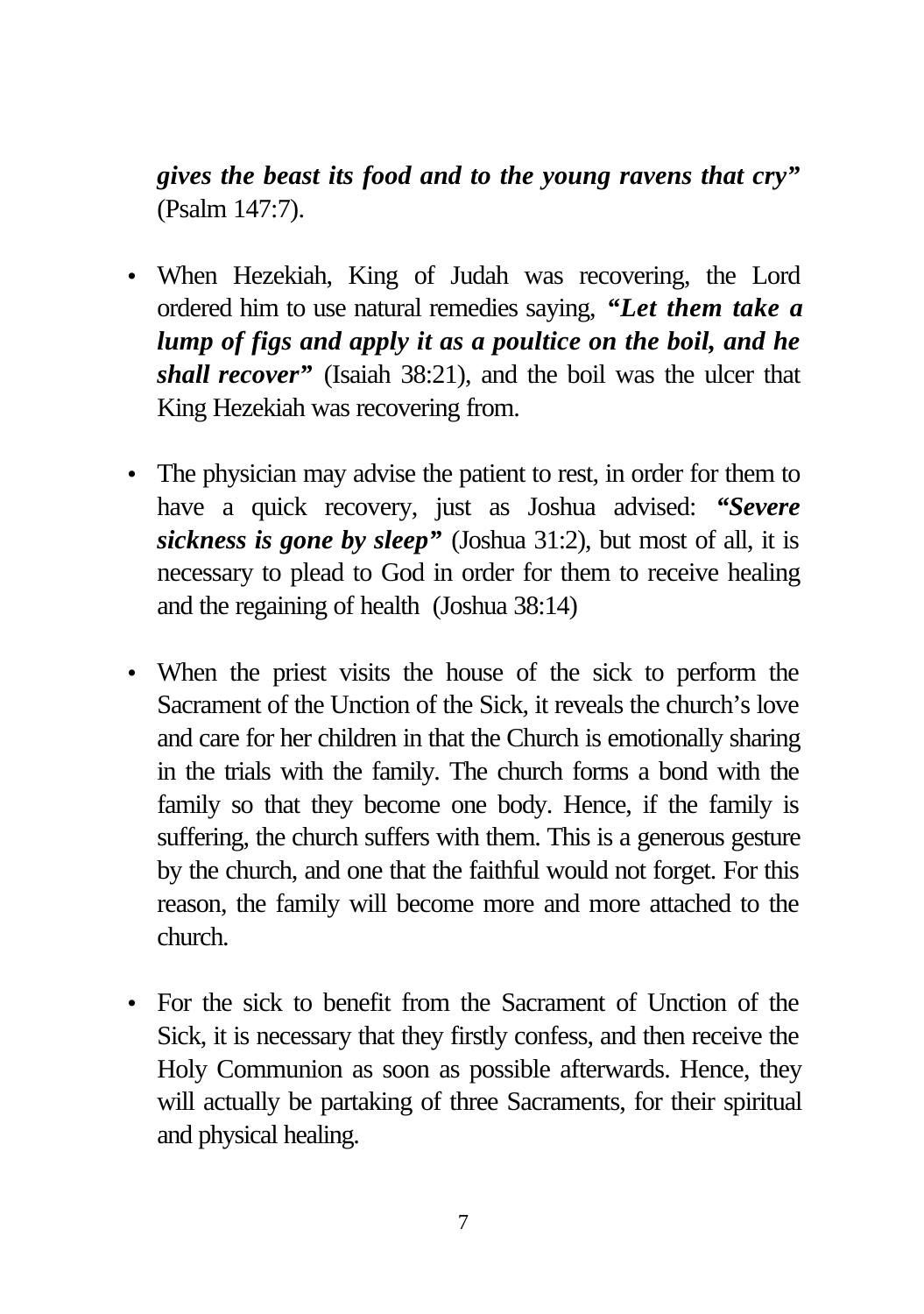- The most appropriate time for carrying out the Sacrament of Unction of the Sick is early in the morning, when everyone is still fasting (that is, the priest, the sick person, and other members attending). The priest must fast for nine hours beforehand, and the sick person for six. In extreme cases, however, when medicine is to be taken at regular intervals, the priest may give the sick person absolution to abstain for a lesser period of time.
- The priest must pray all of the seven prayers of the sacrament, for it is not proper for him to shorten any of the prayers, as this is against the Apostolic orders which were inspired by the Holy Spirit, and recorded in the Church's books.
- The order of the prayers of the Unction of the Sick (Kandeel Prayers) are very old and traditional. Church history mentions that St. Epifanius, Bishop of Cyprus, wrote and organised these prayers. In addition, St basil confirms that the 'Kandeel Prayers' were well known in the Church from the early days (Canon 91).

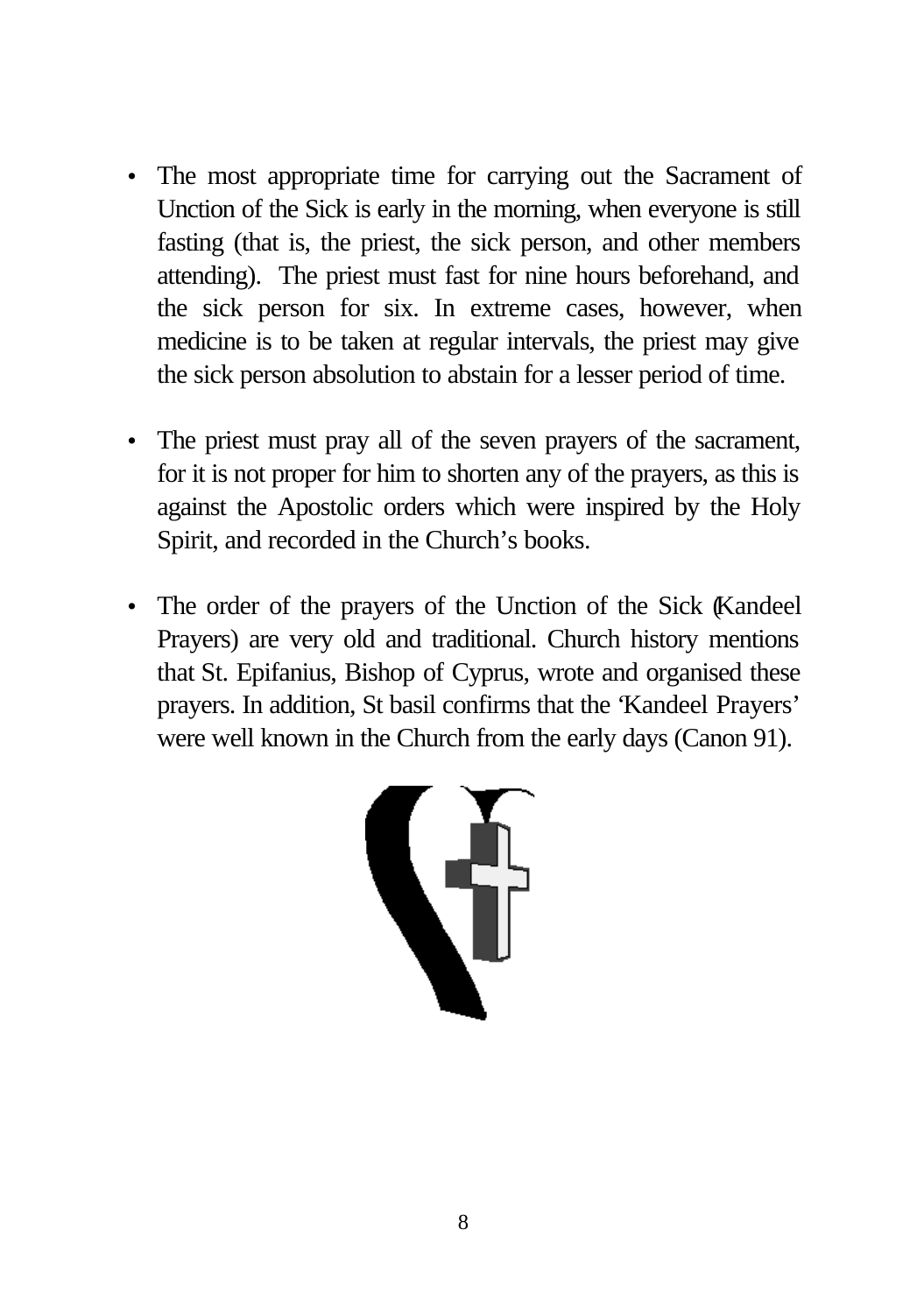## **The Priest's duties during accomplishment of the Sacrament of Unction of the Sick**

- V He accomplishes this sacrament in faith and hope that God will heal the sick. The priest is not only performing a church rite, but he is also praying with the spirit.
- $\hat{\mathbf{\Phi}}$  He must long for the salvation of the sick person, and for his bodily healing, so he prays out of care and love, and not out of force or pressure.
- V He cares to accept the confession of the patient in private, before performing the sacrament, to enable the sick person to be granted the forgiveness of sins as well as psychological healing, and hence enable the sick to be cured physically also.
- V As long as the priest's time and health permits, he should not neglect or postpone any appointment to perform this Sacrament, regardless of whether the sick is rich or poor.
- V The priest should continue caring for the needs of the sick person, until he is cured.
- V The priest must be fasting before performing the Sacrament, and he must indicate to the relatives of the sick person how important it is that they also be fasting before performing the Sacrament of the Unction of the Sick.
- V As the Kandeel oil is holy oil, upon which the Holy Spirit came, it is important not to leave it sitting in the dish in case it is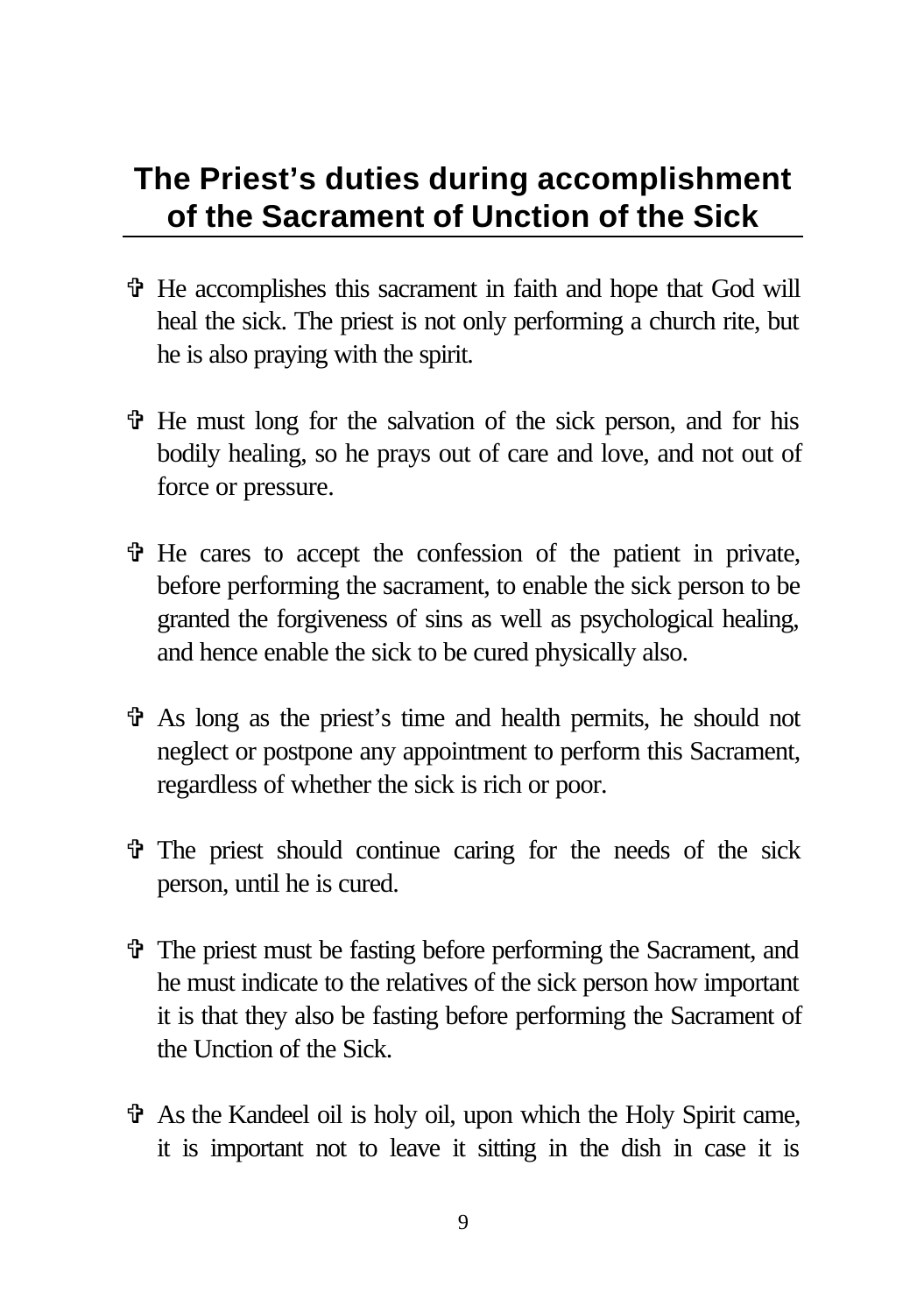accidentally spilled. The priest should ensure that the oil, after prayers, is placed in a small bottle, and that the dish is wiped with cotton wool and burnt together with the cotton wicks which were used during the Kandeel prayers, before he leaves the house.

### **The patient's duties during accomplishment of the Sacrament of Unction of the Sick**

- $\hat{\tau}$  The sick person and his relatives must have strong faith in the work of God in this sacrament, just like the two blind men who had strong faith that Christ would heal them (Matthew 9:28), and the faith of Jairus (Luke 8:50), and the faith of the father who had an epileptic son (Mark 9:23), and the faith of the friends of the paralytic man (Matthew 9:2), and the faith of the bleeding woman (Luke 8:48).
- $\hat{\mathbf{\Phi}}$  The sick must have faith and confidence in the priest, just as he has trust in his doctor.
- V The sick person must practice the Sacrament of Confession before partaking in the Sacrament of Unction of the Sick, and he must receive the Holy Communion as soon as possible afterwards. All Sacraments must begin with Confession and conclude with Holy Communion ...
- An adult who is baptised should confess before Baptism, and receive Holy Communion after it.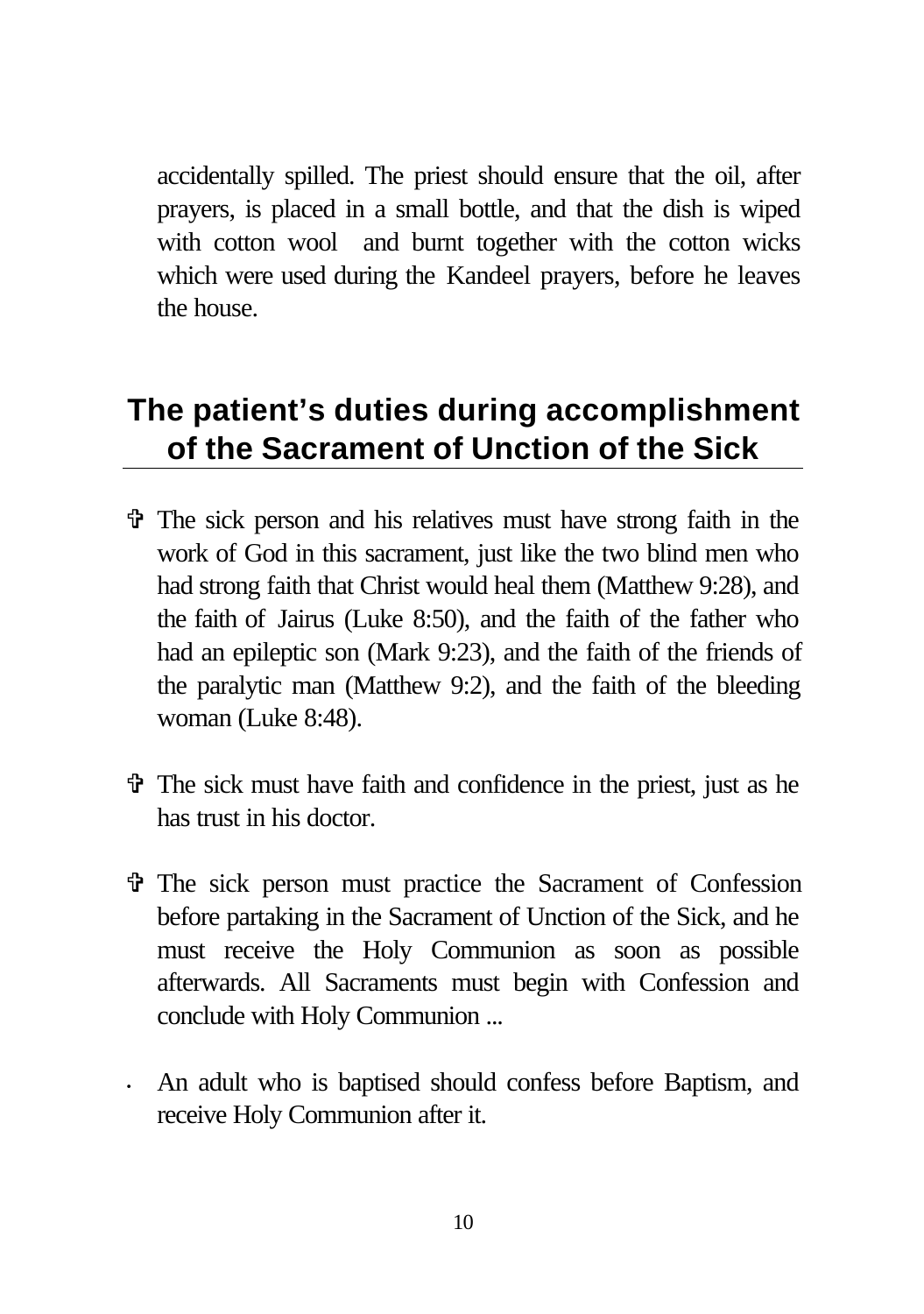- An adult who is sick should confess before the Kandeel Prayers, and receive Holy Communion after it.
- A couple getting married should confess before Matrimony, and receive Holy Communion after it.
- In the occasion of any priestly ordination, confession is obligatory before ordination, and Holy Communion received at the end of the ordination mass.
- V The sick must fast beforehand for as long as he can, as well as those attending
- V The sick must be clean in body and clothing, ready for the **Sacrament**
- V The sick must promise God to live his whole life in His fear, His love and service, just like Simon Peter's mother-in-law (Matthew 8:15), and like Mary Magdalen (Mark 15:40). As St. Paul said: *"That those who live should no longer live for themselves but for Him who died for them and rose again"* (2 Corinthians 5:15).
- V The sick must thank God after recovery, for His grace and providence.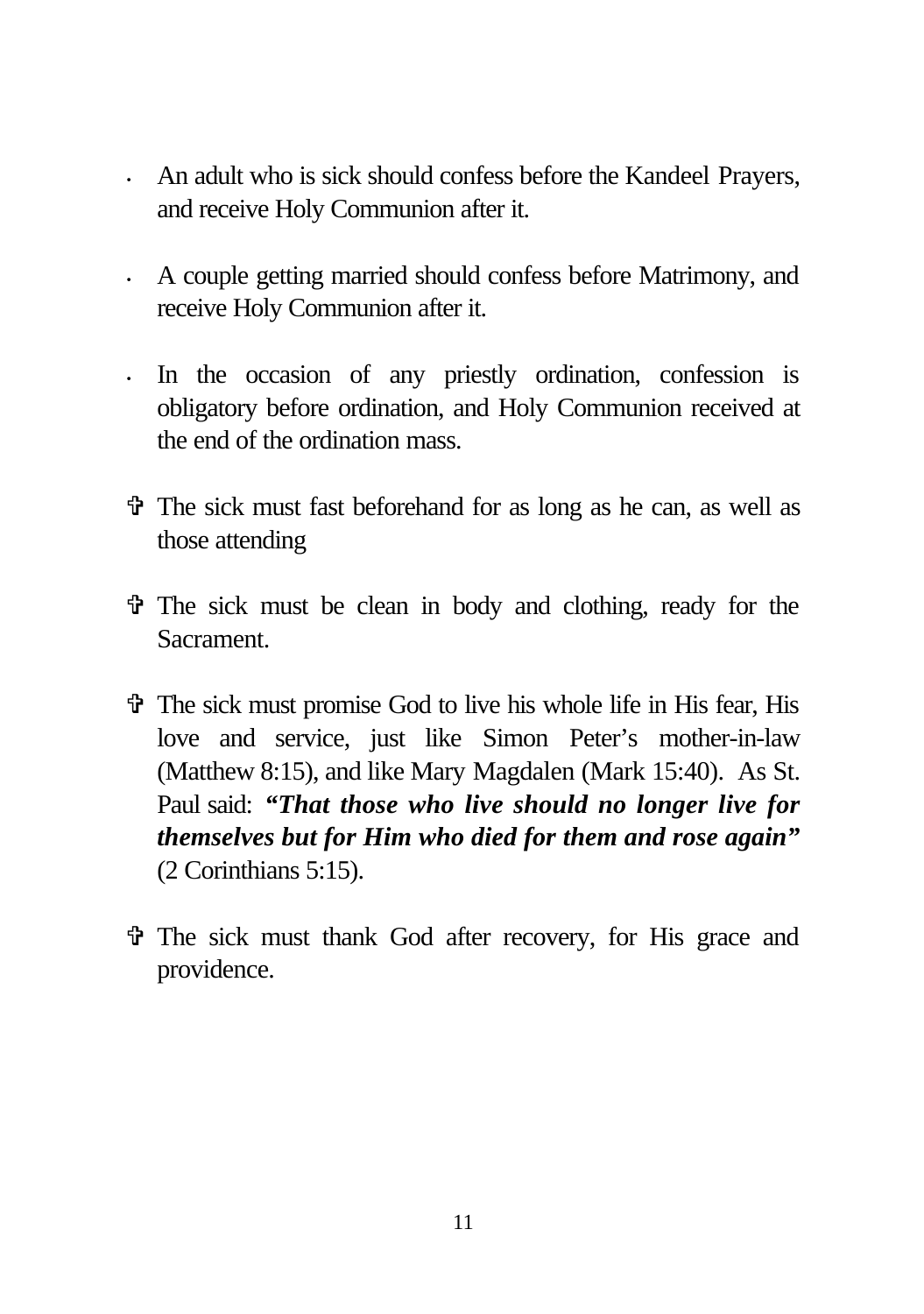### **Why is it that sometimes the sick does not recover after the Sacrament of Unction of the Sick?**

At times the sick person may not recover quickly after the Sacrament or may take a long time to heal, and at times the sick person may even die. There are many reasons for this, of which some are ...

- V Lack of faith of the sick person, just like the people of Nazareth: "The Lord Jesus did not do many mighty works there because of their unbelief" (Matthew 13:58).
- $\hat{\mathbf{\Phi}}$ . He may not be worthy of being healed due to his evil doings and reluctance to repent and return to God, who says, *"Return, you backsliding children, and I will heal your backsliding"* (Jeremiah 3:22).
- V Sickness may result in death, and death is the great recovery and salvation from all bodily pains.
- V Sickness may be for chastisement and God may abolish it when its purpose is accomplished, just like Job who was sick for seven years. Likewise, Moses' sister Miriam, was struck by leprosy when she spoke badly against Moses. Then Moses prayed for her saying: *"'Please, heal her, O God, I pray!' and the Lord said to him, 'Let her be shut out of the camp seven days, and after that she may be received again'"* (Numbers 12), that is, healed from leprosy*.*
- $\ddot{\mathbf{v}}$  At times a person may not recover from, his illness, and this is divine wisdom, which we cannot understand or interpret: *"Oh,*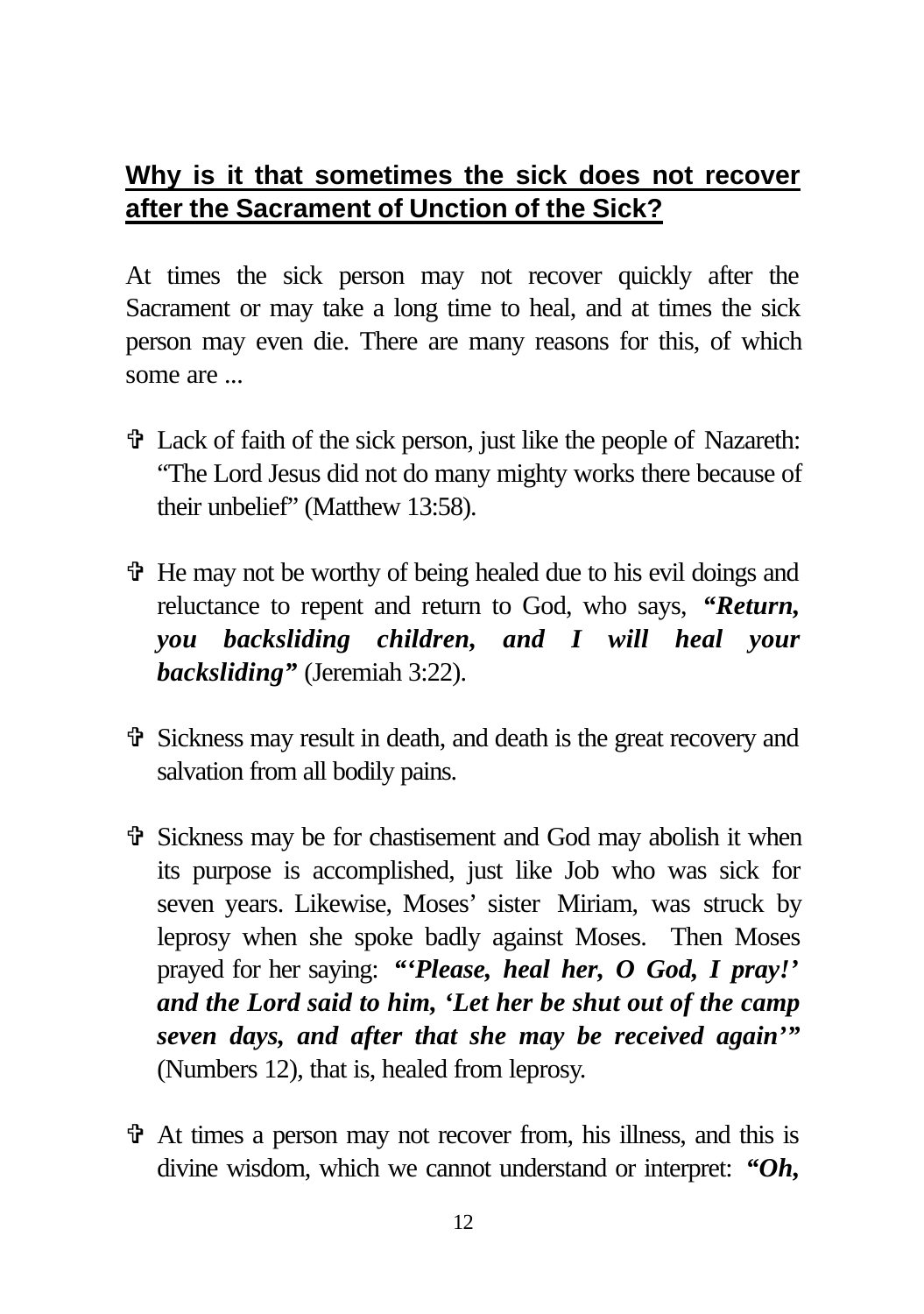*the depth of the riches both of the wisdom and knowledge of God! How unsearchable are His judgments and His ways past finding out"* (Romans 11:33). St Paul had a thorn in his side and prayed for God to heal him, but the Lord refused, saying, *"My grace is sufficient for you, for My strength is made perfect in weakness"* (2 Corinthians 12:9). God worked amazing miracles by the hands of St. Paul, *"So that even handkerchiefs or aprons were brought from his body to the sick, and the diseases left them and the evil spirits went out of them."*



## **RITE OF THE SACRAMENT OF UNCTION OF THE SICK**

When the priest comes to perform the Sacrament of Unction of the Sick, he must wear an Epitrachelion (priestly vestment), as he will be accomplishing two Sacraments together; the Sacrament of Confession and the Sacrament of Unction of the Sick.

During confession, which must take place before the Sacrament of the Unction of the Sick, the sick person confesses honestly and with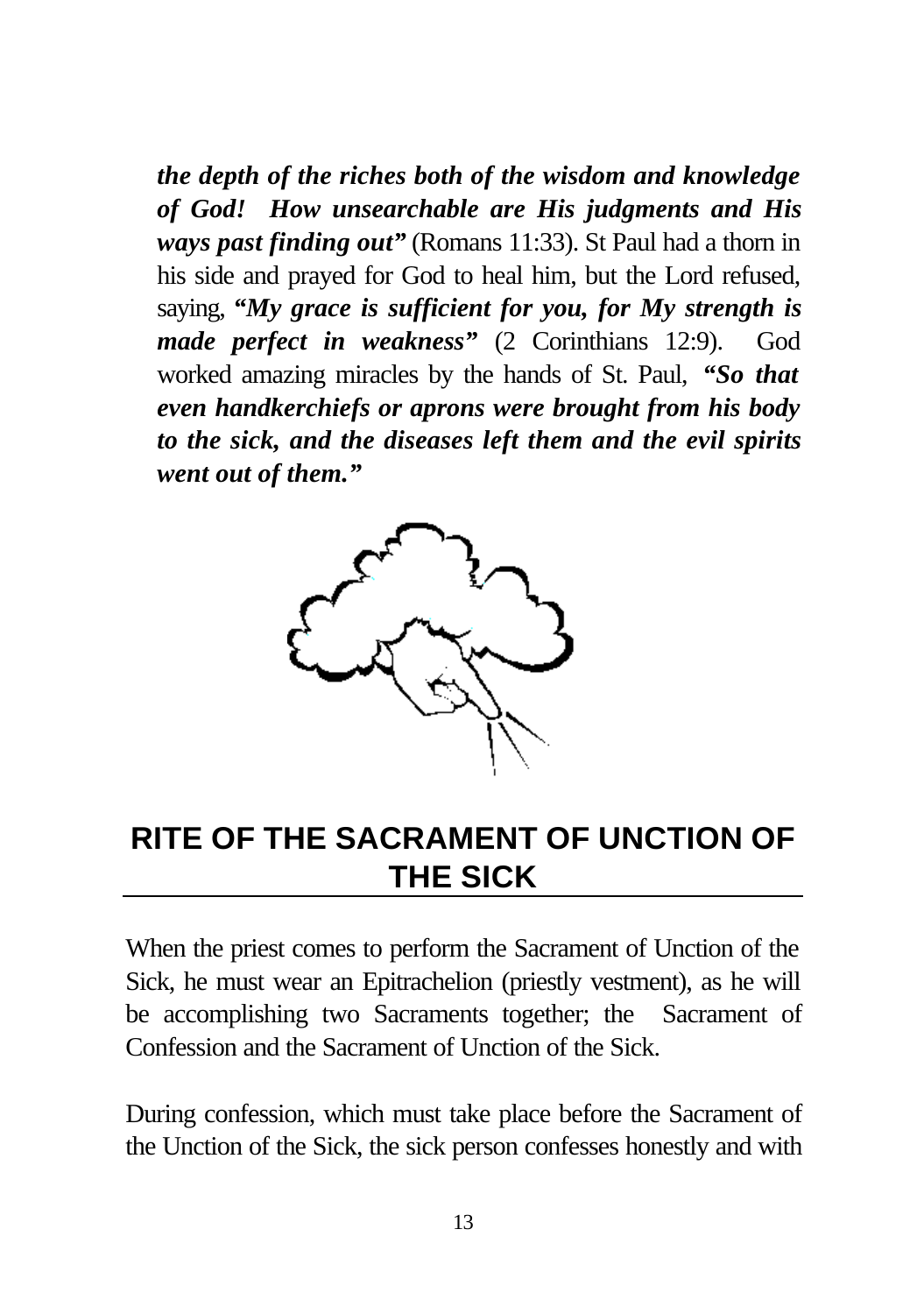true repentance, promising to walk with God after his recovery, and striving never to return to sin. Then the priest reads the absolution for him, after giving him advice, guidance and spiritual exercises which may be needed for his spiritual growth. The priest then advises him to receive the Holy Communion as soon as possible after the Sacrament of the Unction of the Sick.. If he is too sick to go to Church, the priest can bring him the Holy Communion at home.

After Confession, all the family gathers to attend the Sacrament of Unction of the Sick and partake in its spiritually interesting prayers, once the censer has been filled with hot coals.

On the table is placed a dish which contains some pure oil (preferably olive oil) with seven pieces of cotton wool shaped like wicks. Each wick is lit at the start of each prayer. Also needed for accomplishing the Sacrament, is incense, a prayer book, and a box of matches.

The priest stands facing the East, and the sick is seated before him in reverence, facing the west; his body and clothing must be clean. The rest of the family members stand around the priest.

The priest then starts the seven prayers of the Kandeel.

### THE FIRST PRAYER

The priest lights the first wick of the Kandeel.

V The Kandeel commences with the Lord's Prayer.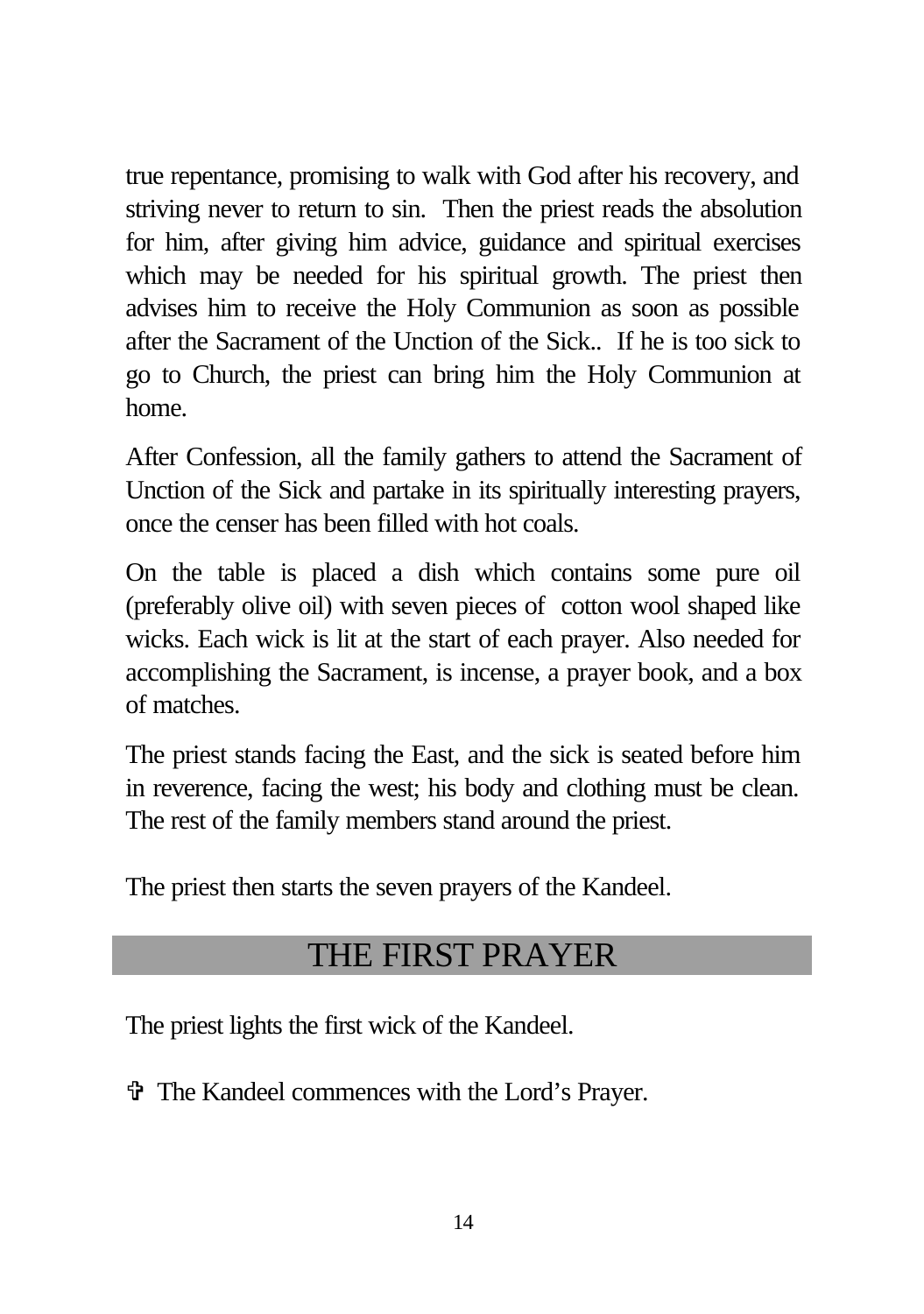- V The priest prays the 'Thanksgiving Prayer', and the deacon and family members respond accordingly. The priest then places five spoonfuls of incense in the censer, with three signings of the cross, and then raises incense in the four directions, as usual.
- V All in attendance pray Psalm 50, *"Have mercy on me O God."*
- V The priest says the 'Prayer for the Sick' : *"Remember O Lord the sick of Your people ... heal them, take away from them and from us all sickness ... As for us also, O Lord, the maladies of our souls heal them, and those of our bodies too, do cure us, O You, the true Physician of our souls and our bodies ... visit us with Your Salvation, by the grace ...".*
- V These are deeply spiritual prayers where the priest asks God to heal the soul, body and spirit, as He is the hope of those who are hopeless, the help of those who are helpless.
- V The priest begins praying, *"O You, who gave Your grace to Your pure Apostles, O You the Lover of Mankind, ... rescue us from the sicknesses of the soul and body, when Your priests anoint them, as You said by Your disciple ..."* (James 5:14,15)*.*

Each prayer of the Kandeel is divided into four parts. Each part concludes with the following : *"Through the intercessions of the Theotokos, Saint Mary",* and the attendants respond, *"Lord have mercy."*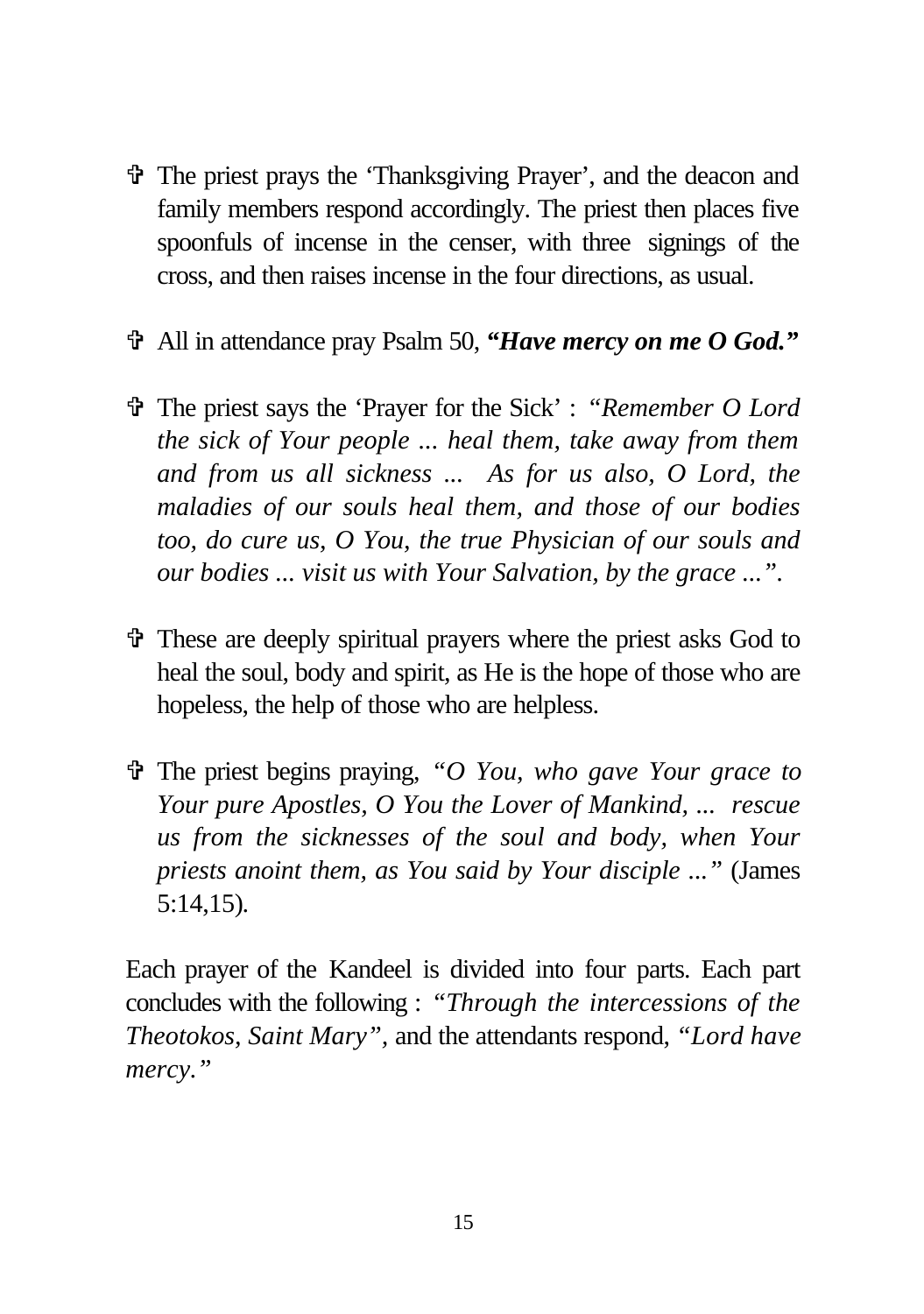#### *NOTES:*

- 1. Every quarter ends requesting the intercession of St. Mary, and this indicates the great appreciation and hope the Church has in St Mary's intercession, through our God and Saviour Jesus Christ.
- 2. At the end of every quarter, the attendants respond, *"Lord have mercy"* , asking God for mercy and forgiveness of their sins. Asking mercy from God is very acceptable before Him, and very important: *"Because Your loving kindness is better than life"* (Psalm 63:3). The priest says a glorification prayer beginning with: *"God is light and lives in light, praised by angels of light..."*

Then the priest prays the following litany while making the sign of the cross on the oil, at every quarter, and those in attendance respond with, *"Lord have mercy" ...*

> • "*We ask God for the heavenly peace" ... "Lord have mercy."*

- *"We ask God for the sanctification of this oil" ... "Lord have mercy."*
- *"We ask God for the sanctification of this house and those who dwell in it" ... "Lord have mercy."*
- *"We ask God for the sanctification of our Christians fathers and brothers" ... "Lord have mercy."*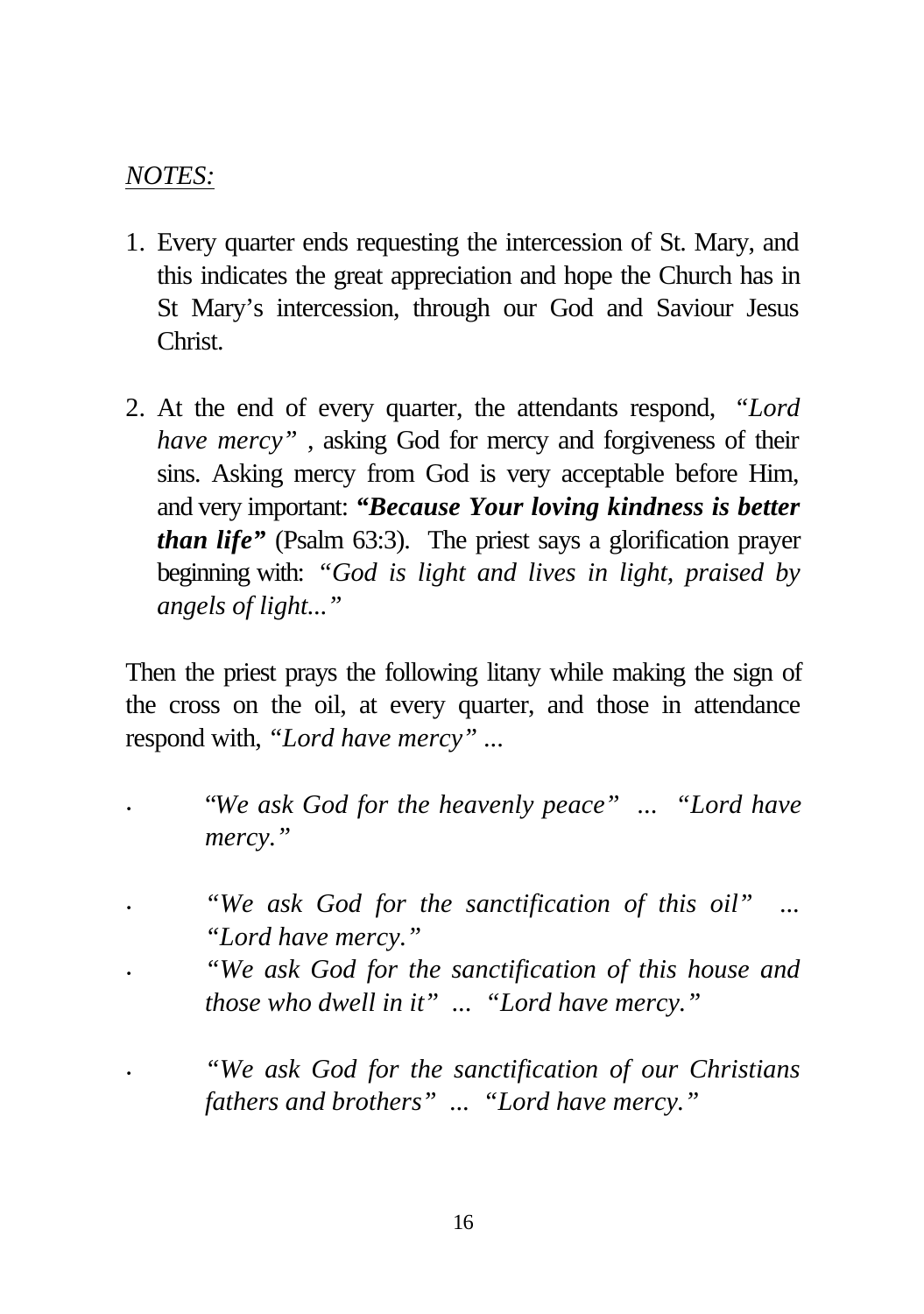• *"We ask God for the blessings of this oil and its sanctification" ... "Lord have mercy."*

• *"We ask God for Your servant (...name\*)" ... "Lord have mercy."* **\***The priest mentions the name of the sick person, and lifts his heart to God to heal him.

Then the priest completes the prayer until the end. On the oil, the priest says a silent prayer: *"O merciful Lord, healer of our souls and bodies sanctify this oil to become a healing from the profanity of soul and sufferings of body for whoever is anointed by it. To glorify Your holy name, glory and salvation be to You, we send You glory, honour and dominion, O Father, Son and Holy Spirit."*

Through the sick person's recovery by prayers, the name of the Lord will be glorified and people's faith will be encouraged.

One of the attendants reads the Katholic Epistle of St. James (5:10- 20), which includes beneficial instructions for the sick ...

- The priest's invitation to pray for those who are sick: *"Is anyone among you sick? Let him call for the elders of the Church, and let them pray over him, anointing him with oil in the name of the Lord. And the prayer of faith will save the sick, and the Lord will raise him up"* (James 5:14-15).
- The necessity of Confession before the Kandeel. *"And if he has committed sins, he will be forgiven"* (James 5:15), for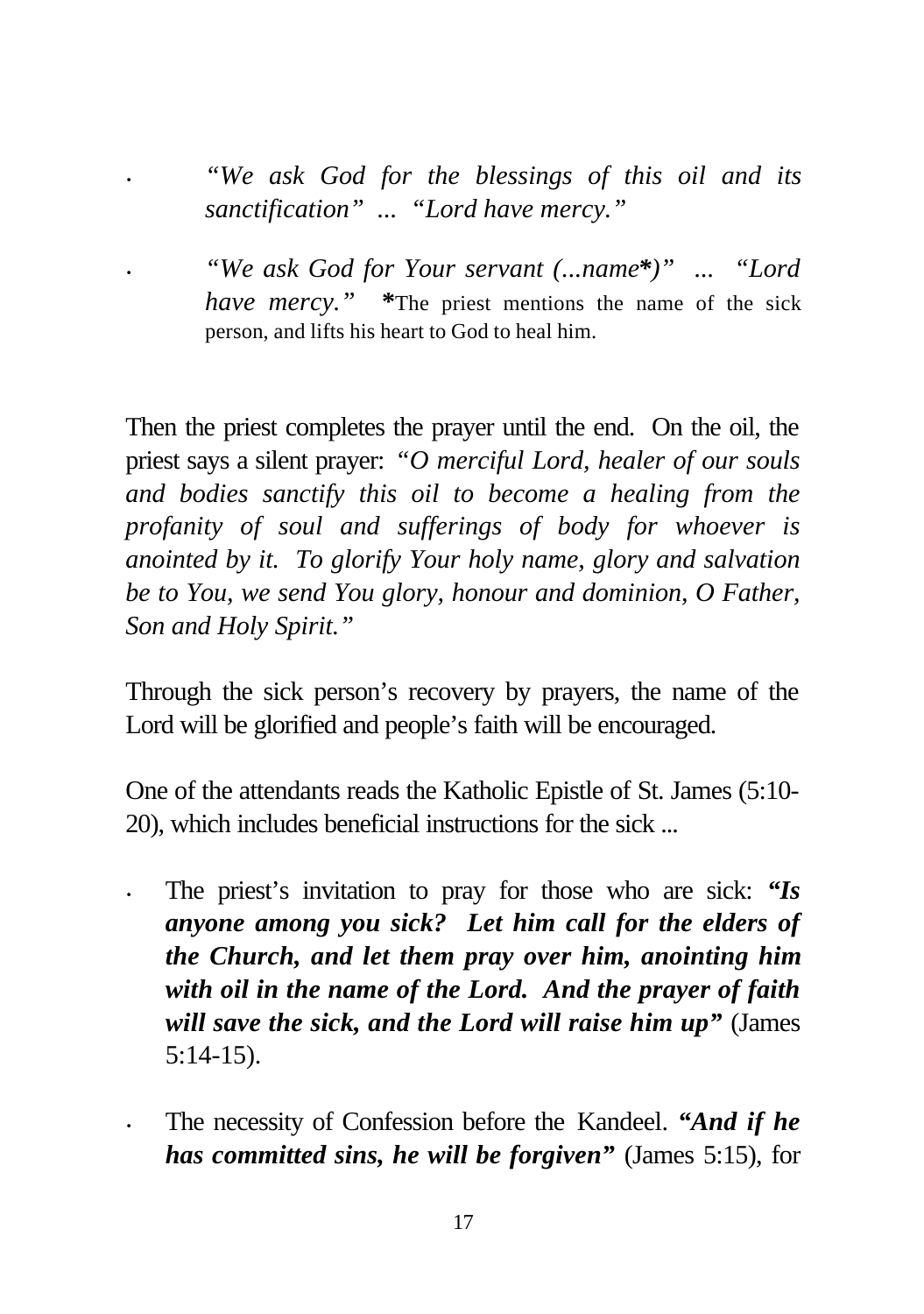repentance and confession heal the spirit, and provides the way for physical healing.

- The necessity of enduring tribulation, just like our fathers the prophets, such as Job and many others.
- The necessity of praying when in trouble and when suffering: *"Is anyone among you suffering? Let him pray"* (James 5:13).
- The power of earnest, fervent prayers, such as those of Elijah the great prophet (5:16-17).
- V The attendants sing the hymn of "Agios" (Holy God), which is the angelic heavenly praise of the Cherubim.
- V The priest prays the Litany of the Gospel, after placing a spoonful of incense into the censer. An attendant then reads the Psalm and Gospel.
- V *"O Lord, do not rebuke me in Your anger ... O Lord heal me for my bones are troubled"* (Psalm 6:1,2)
- $\hat{\tau}$  The Gospel reading is taken from John (5:1-17), and speaks about the paralytic man who was sick for 38 years. He lay on his bed being abandoned by all, however, the Lord did not leave Him, but went to him and healed him: *"Rise, take up your bed and walk"* (John 5:8)*.*
- $\hat{\tau}$  The church wants to enliven the spirit of hope and faith in the heart of the sick person, even if he has been sick for a long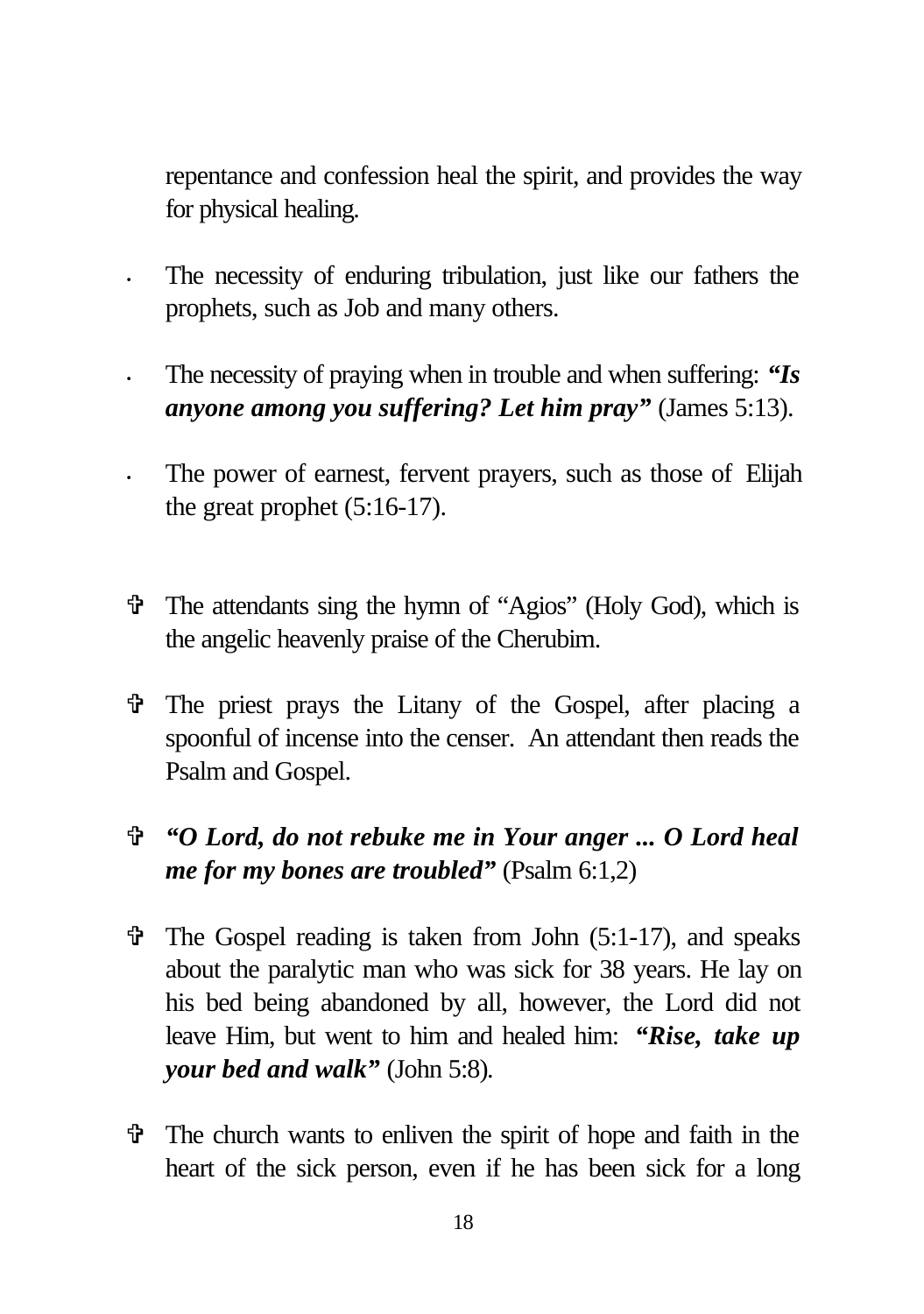period of time. The Lord will not leave Him, even if He delays. We must have patience and endurance, and be thankful at all times to God.

- V The priest says the Three Major Litanies:
- (1) Prayer for Peace of the Church, for the Lord to preserve the church, as it is the body of Christ, and we are members in this body. The Church's peace is peace for us all.
- (2) Prayer for Fathers of the Church, we ask God to grant them power and wisdom for the leadership of the church, and correct interpretation of the word of truth.
- (3) Prayer for the Congregations, so that all our gatherings, whether they be spiritual or educational, may be granted without obstacle or hindrance. The priest also prays for blessings upon the house of God where he is praying : *"Houses of prayer; Houses of purity; Houses of blessings, grant them unto us O Lord."*
- V All recite the Orthodox Creed declaring their faith in the Holy Trinity, for faith is the foundation of healing.

The priest says a certain prayer which includes various supplications ...

> • Healing for the sick : *"Lord, grant Your servant (...name ) healing."*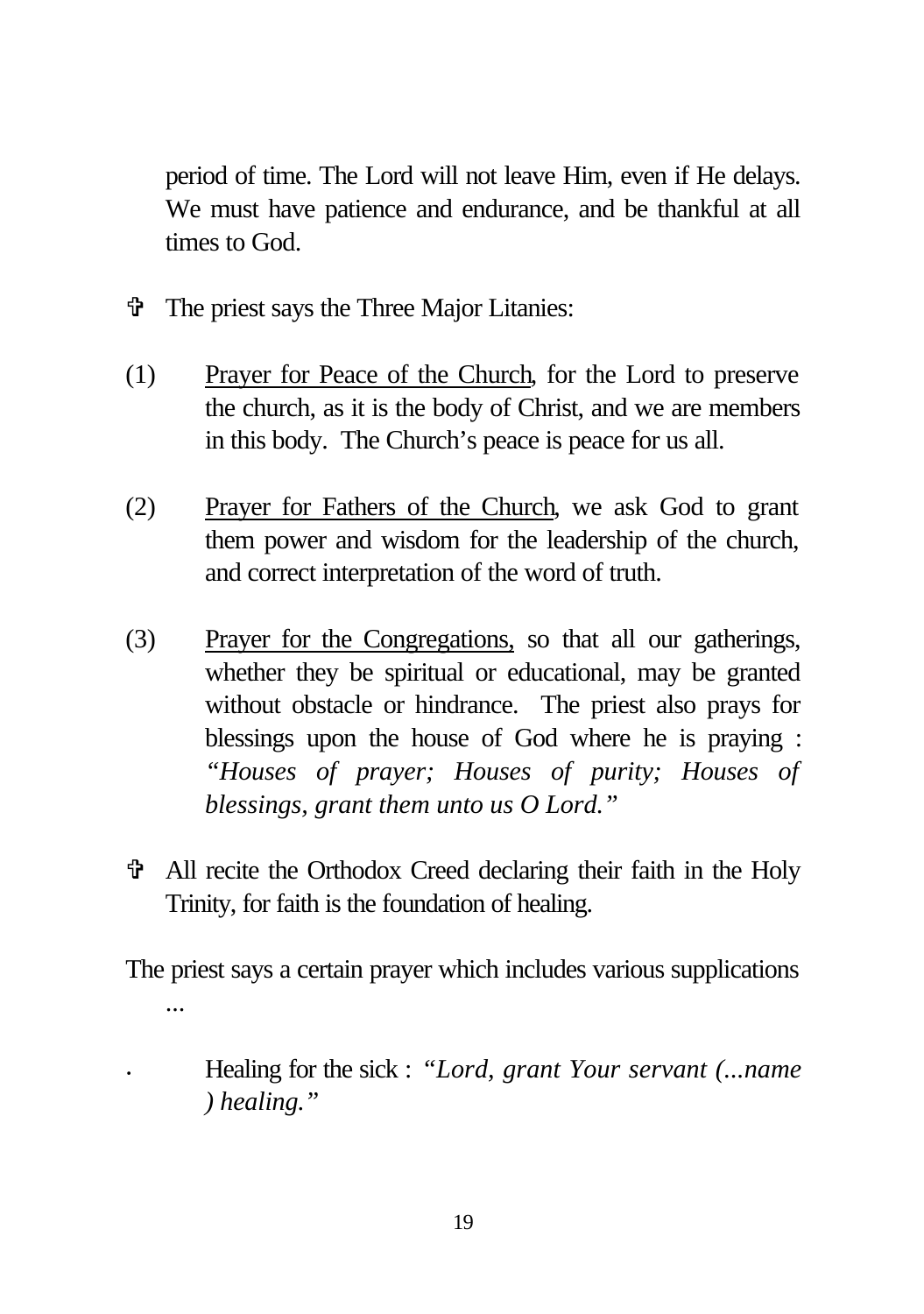- Forgiveness of his sins : *"Lord, forgive him his sins, whatever he may have committed during his life."*
- We ask healing from the Almighty God, who purified the lepers, and healed the daughter of the Canaanite woman, and raised from the dead the daughter of Jairus, and the son of the widow, and Lazarus.
- The Church asks for the healing of the sick person, but surrenders the whole matter to God : **\****"If You wish to raise him from sickness some time later, grant him help to endure without complaint ... and if You want to receive his spirit, may this be by the hands of luminous angels who rescue him from the devils of darkness."* (*\** It is preferable to say this statement inaudibly, so that the sick person is not affected).

The Church teaches us to completely surrender ourselves to the will God, just as our beloved Lord Jesus Christ did with His Father : *"Father, take this cup away from Me, nevertheless, not what I will, but what You will"* (Mark 14:36).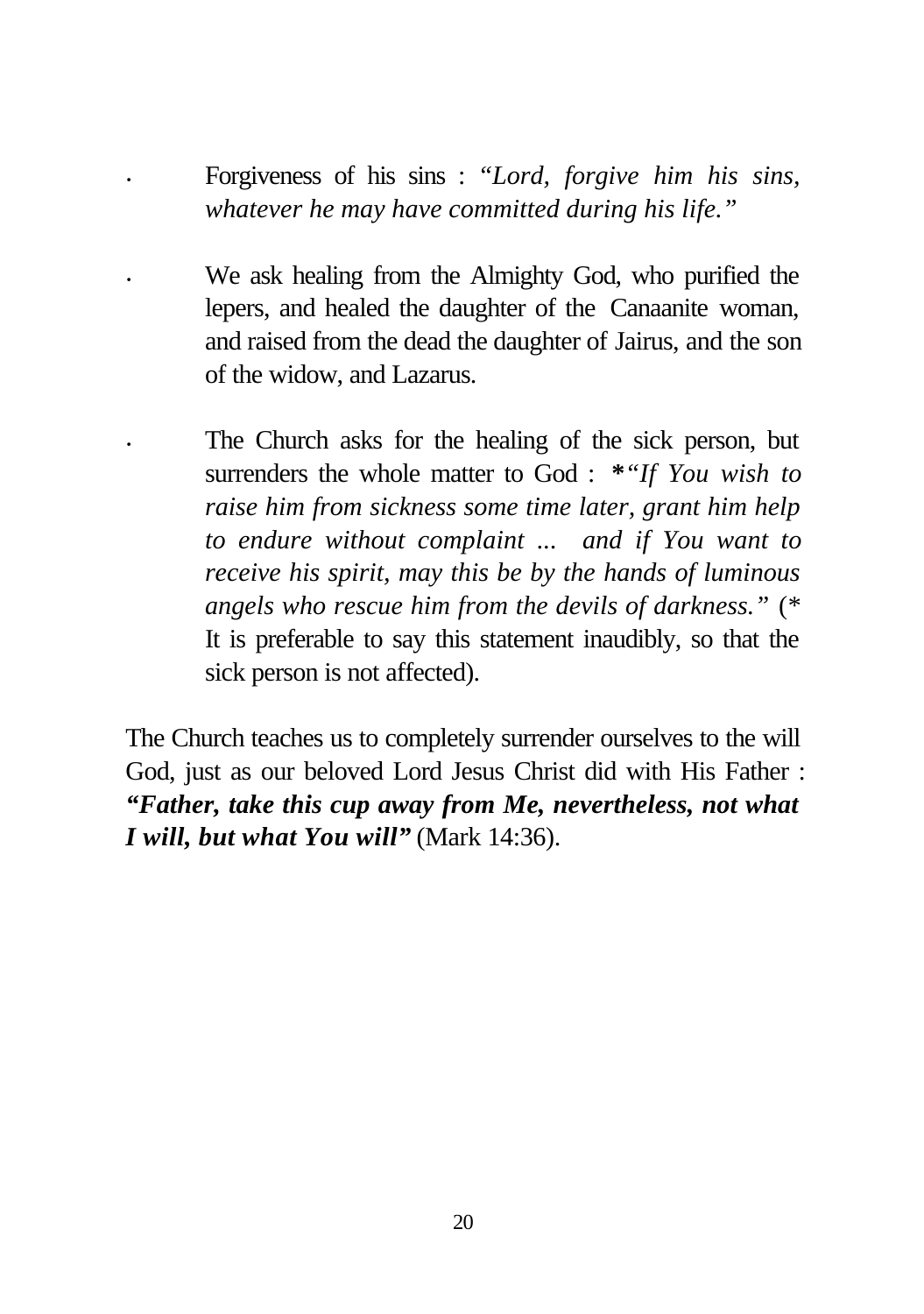

### THE SECOND PRAYER

The priest lights the second wick.

- V The Second Prayer commences with the Lord's Prayer.
- $\hat{\tau}$  The priest then prays the Litany for the Travellers, so that the Lord may graciously accompany them in their journeys, by His angel. May God be a partner with us in all that we do, so that all our deeds may be good deeds. If a person does not have any goodness and his deeds are not righteous, they cannot expect God to accompany them or help them, for as St. Paul says: *"And have no fellowship with the unfruitful works of darkness, but rather expose them"* (Ephesians 5:11). The Litany of the Travellers is said while the priest is offering incense.

The Pauline Epistle to the Romans is then read: *"We then who are strong ought to bear with the scruples of the weak..."* (15:1- 7). The reading is :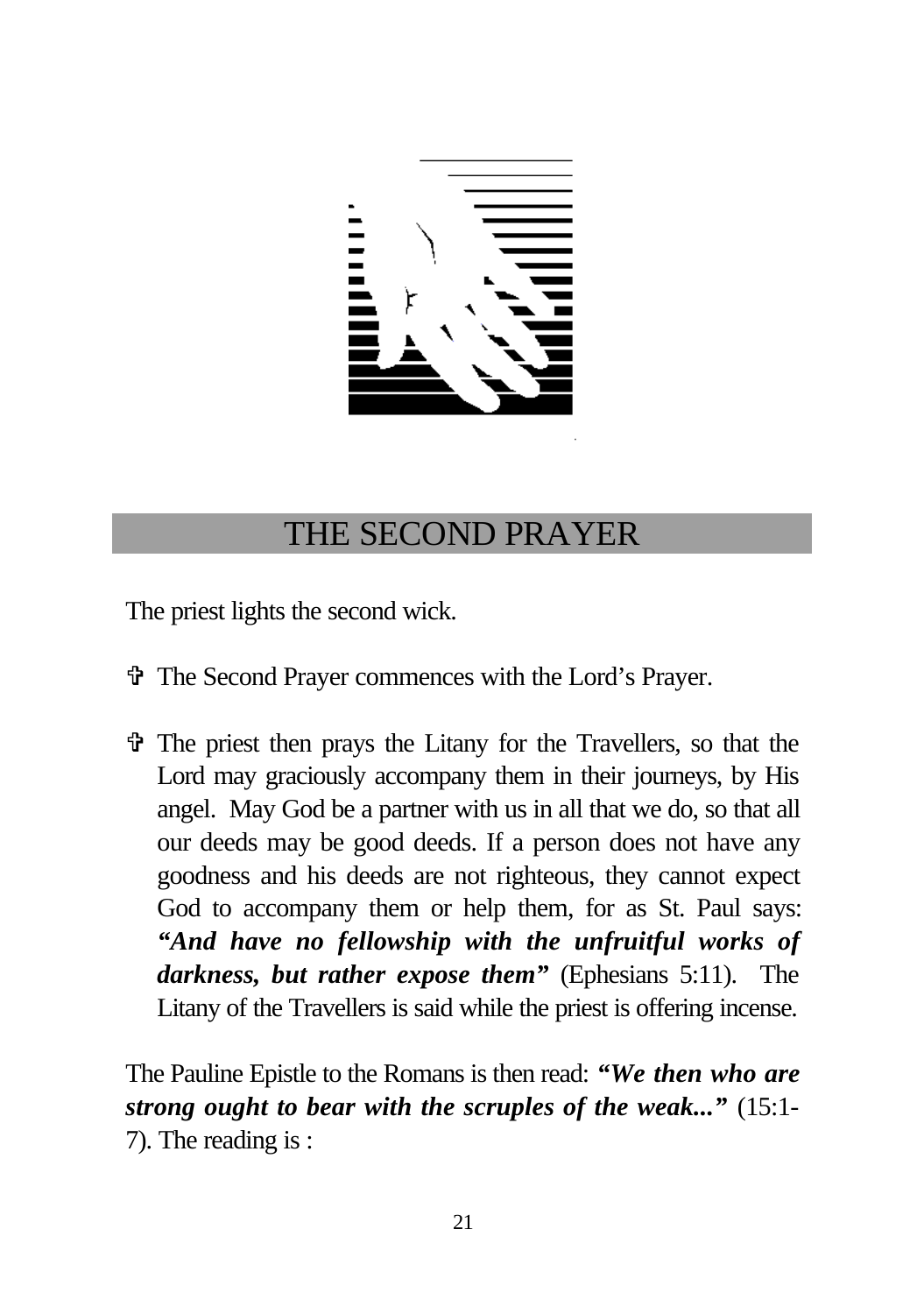- An invitation for the strong members of the family to bear the sick in love, and without complaint.
- An invitation for the sick to bear their illness with patience, and hence not lose the blessing of endurance.
- An invitation for the believers to be like-minded towards one another in love, so that God may be glorified.
- V Then the Trisagon of glorification is sung.
- $\hat{\tau}$  The priest says the Litany of the Gospel, while raising incense, and one of the attendants reads the Psalm and the Gospel. The Psalm is read on behalf of the sick, as if they are crying out to the Lord to hear his prayer, and the Gospel from St John tells the story of the repentance of Zacchaeus, in order to encourage the sick to repent from all sins, and learn to give in order to be granted salvation: *"Hear my prayer, O Lord, and let my cry come to You. Do not hide Your face from me in the day of my trouble, incline Your Ear to me" ... "Today salvation has come to this house...for the Son of Man has come to seek and to save that which was lost"* (Psalm 101:1-2 and Luke 19:9)
- $\ddot{\mathbf{v}}$  The priest then says the following supplications :

*· "O Lord ... who accepts the repentants..."*

*· "Who said, 'The one who comes to Me I will by no means cast out'" (John 6:37)*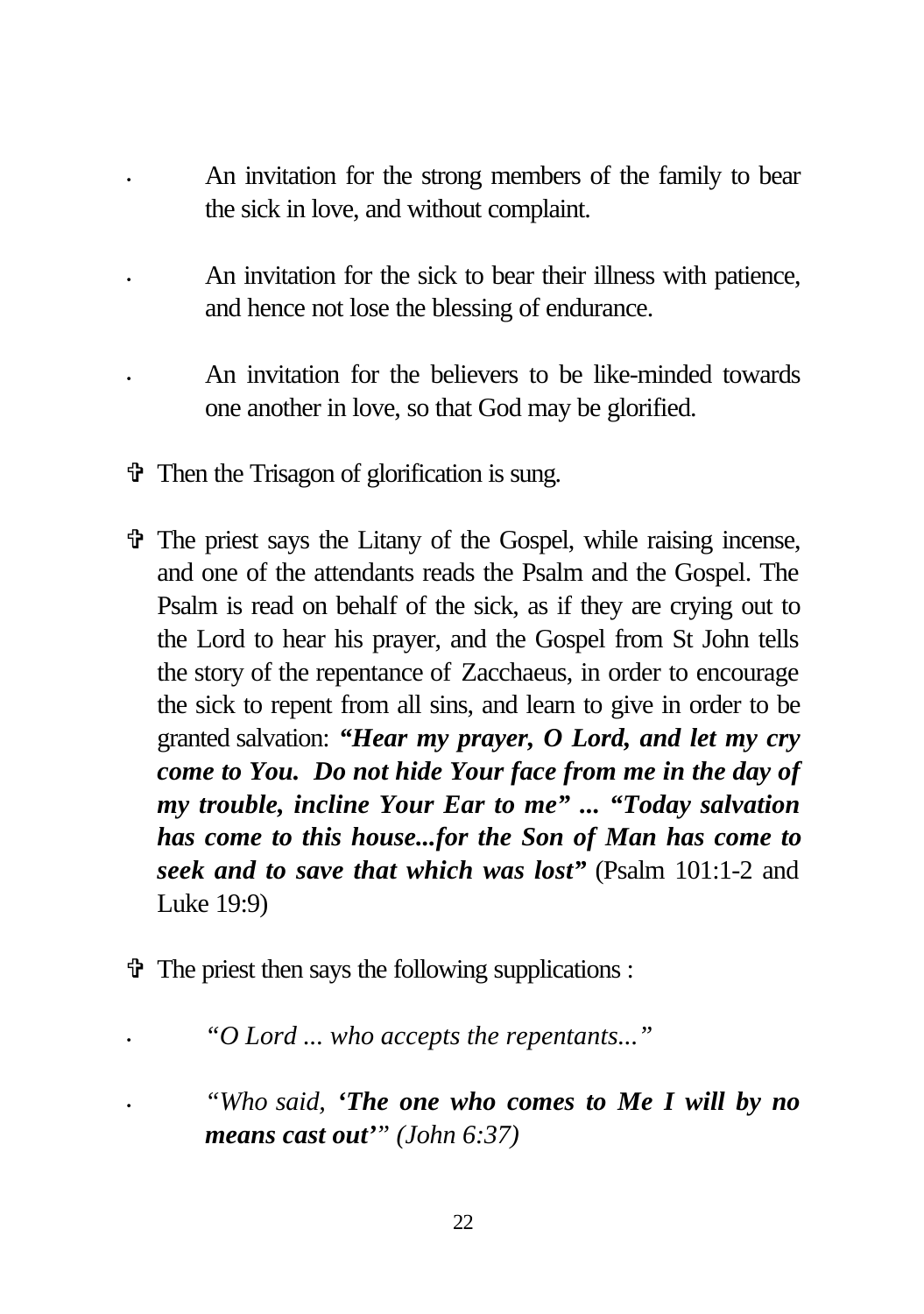*· "Who forgave the adulteress' sins..."*

*· "Accept Your servant and forgive his sins, for sins many times result in illness, and their forgiveness gives health to the spirit and the body...."*

*· "Keep him for the rest of his life following in Your Commandments."*

It is very important for the sick person to be convinced and promise to live with God in righteousness and holiness after his recovery, for he must know that his recovery is a gift from God, just like when God added fifteen years to the life of Ezekiah the King. So that together with St. Paul, the sick person may declare: *"And the life which I now live in the flesh I live by faith in the Son of God who loved me and gave Himself for me"* (Galatians 2:20) and healed me from my sickness and pain.

### THE THIRD PRAYER

The priest lights the third wick.

- V The Third Prayer commences with the Lord's Prayer.
- V The priest prays the Litany of Waters, or Plants, or Fruits, according to the season.

From 12 Baounah to 9 Babah, the Litany of Waters is prayed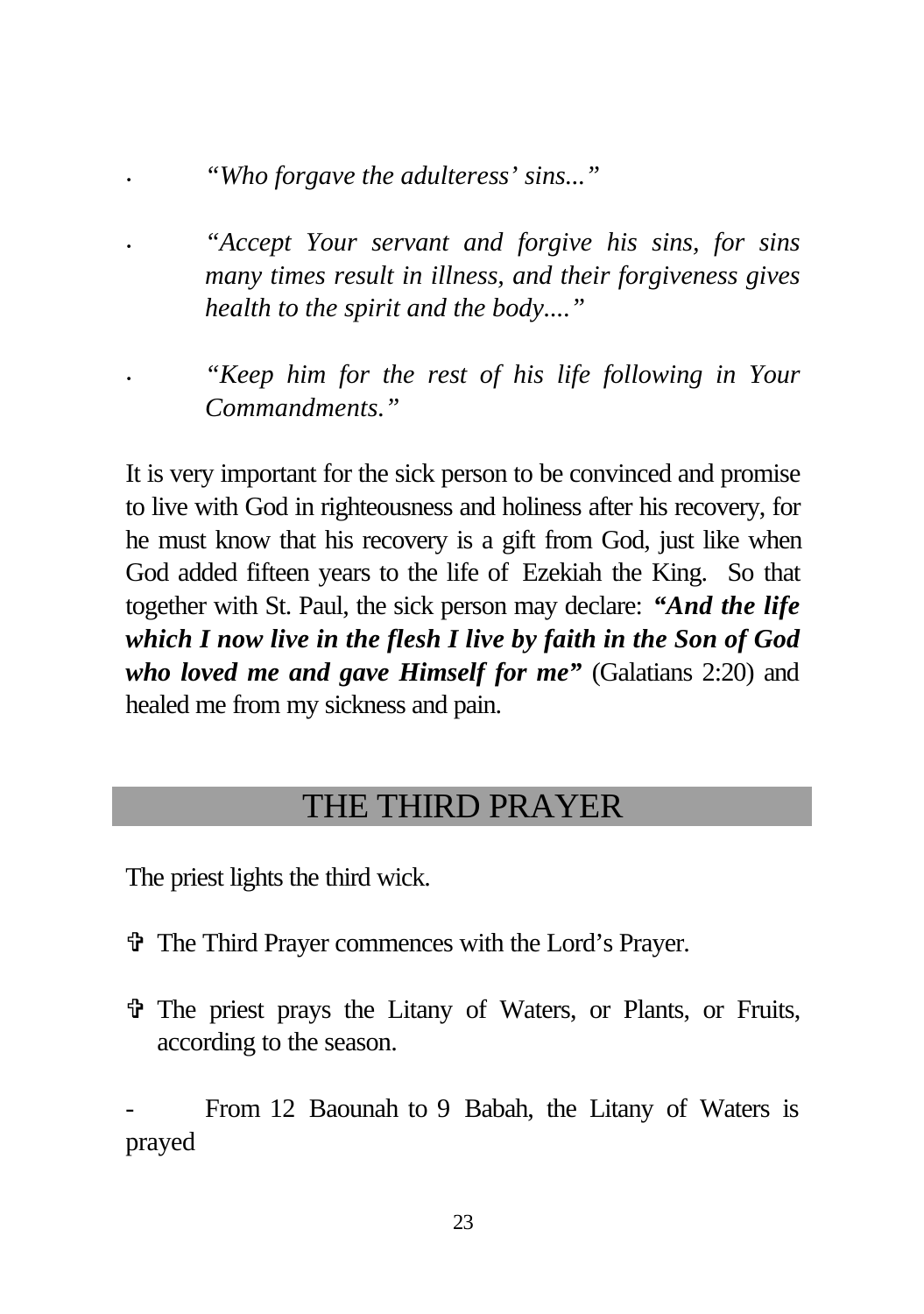From 10 Babah to 10 Tubah, the Litany of Plants is prayed From 11 Tubah to 11 Baounah, the Litany of Fruits and Airs is prayed

- V The Pauline Epistle is read from 1 Corinthians (12:28-13:1-18), which speaks about the gifts of the Holy Spirit, and then goes on to explain the most excellent way that all Christians should follow, which is love. St Paul says, *"Love suffers long, does not envy, does not parade itself, is not puffed up, does not rejoice in iniquity*", such as in seeing people sick, but hopes the best for all people, whether it be recovery, success, and blessings.
- V Then the Trisagon of glorification is sung.
- $\hat{\mathbf{\Phi}}$  The priest then says the Litany of the Gospel, while raising incense. The Litany of the Gospel is said seven times during the Rite of Unction of the Sick, as well as the following repeated seven times : *"Those who are sick heal them, for You are the life of us all, the salvation of us all, the hope of us all, the healing of us all and the resurrection of us all."* An attendant then reads the Psalm and the Gospel : *"O Lord, do not rebuke me in Your wrath, nor chasten me in Your hot displeasure, for Your arrows pierce me deeply, and Your hand presses me down"* (Psalm 37:1-2). It carries the Psalmist's grievance of the heavy chastening of God which might come as sickness or tribulation, and asks for relief. He does not refuse the chastisement of God but asks for His mercy without anger. The Gospel is read is from the Gospel of St Matthew, which speaks about the mission of the twelve disciples sent to preach and institute of the Sacrament of Unction of the Sick.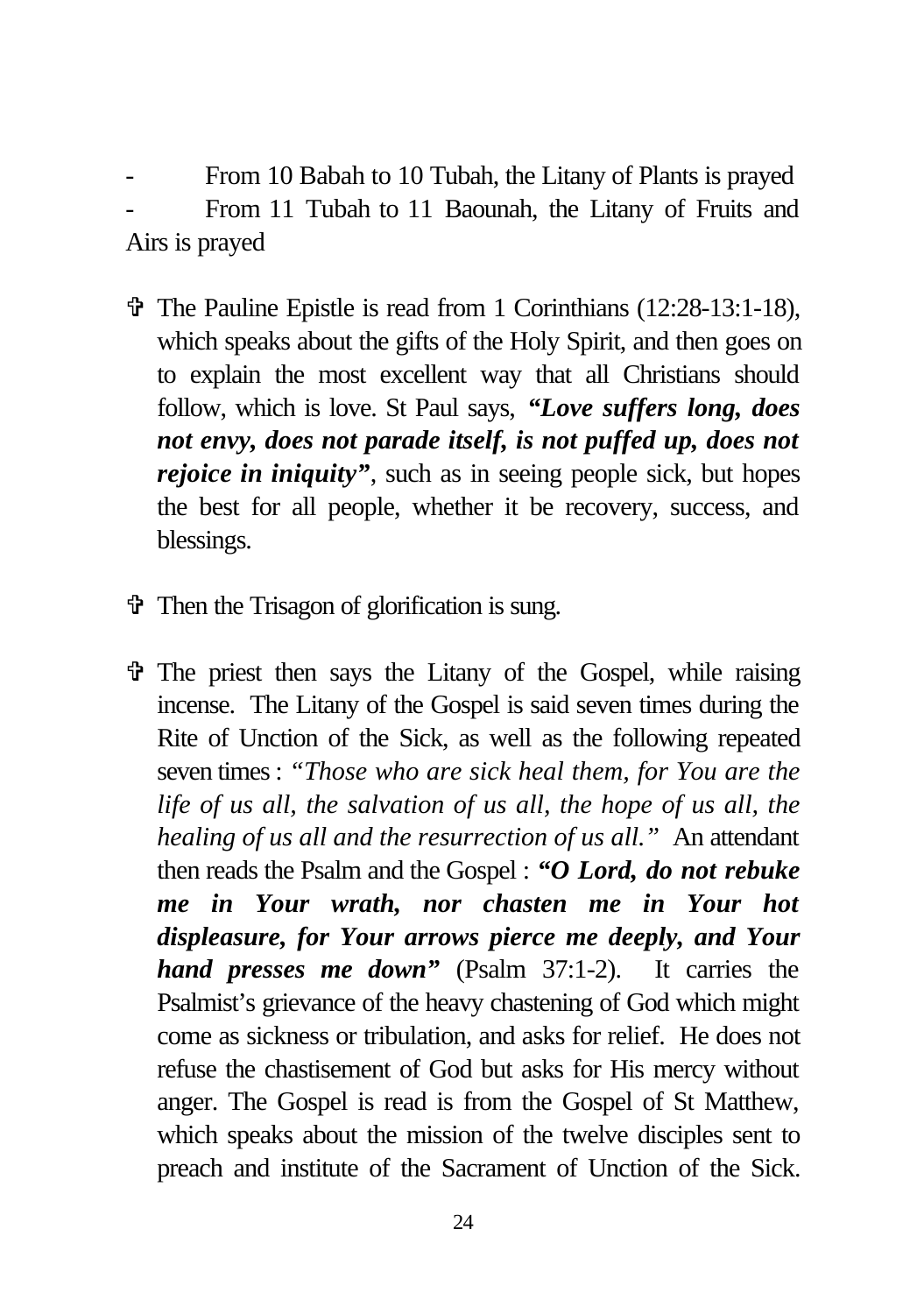The Lord Christ said to His pure Apostles, *"Heal the sick, cleanse the lepers, raise the dead, cast out demons, freely you have received, freely give."*

#### *NOTES:*

The service of Unction of the Sick is given free, so that even the poor can call the priest to perform the Sacrament when they are sick.

However, those who are willing to give a gift to the church may do so at another time, as a thanksgiving offering, but not as wages for the priest.

 $\ddot{\mathbf{r}}$  The priest prays the following supplications, where he :

- Asks forgiveness of sins of the sick person, and all those attending, including himself.
- Asks the Lord to guide us and help along the path which leads to eternal life, and not eternal condemnation.
- Asks the Lord to heal and fortify the sick person's body and intentions, so that he does not return to sin and fall sick again.
- Asks the Lord to hear his plea, and heal and have mercy on His servant, in the same way as the Lord heard Ezekiah in his misery, and did not reject his supplication.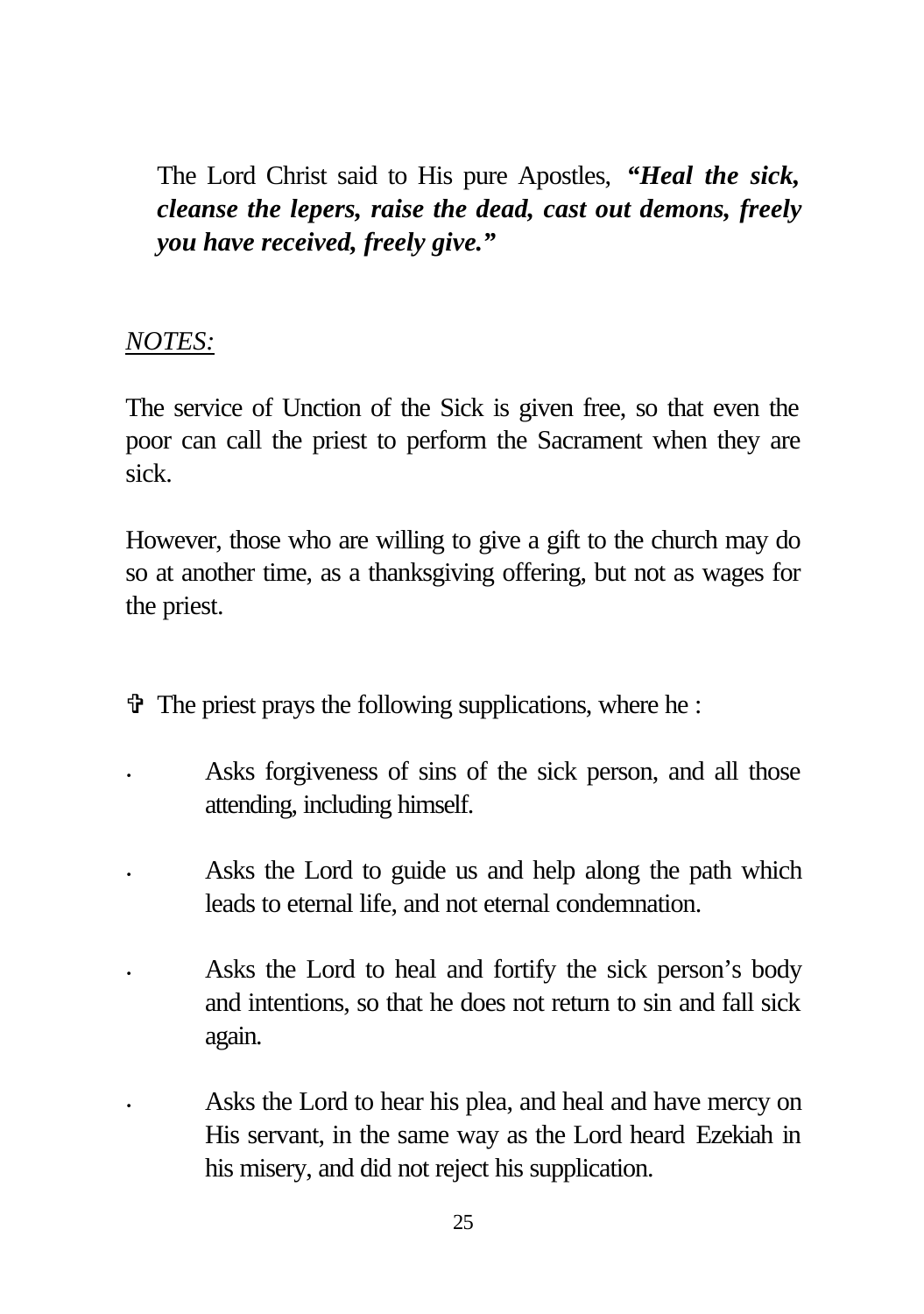### THE FOURTH PRAYER

The priest lights the fourth wick.

- V The fourth Prayer commences with the Lord's Prayer.
- V The priest prays the Litany of the Leaders.

### *NOTES:*

The order of Prayers is the same as those in the Baptismal Rite and Laqqan :

- 1. The sick
- 2. Travellers
- 3. Waters
- 4. Leaders
- 5. The Departed
- 6. Oblations
- 7. Catechumens
- V The Pauline Epistle to the Romans is read, which speaks about enduring pain without complaint, in order to be granted the crown of longsufferance: *"For I consider that the sufferings of this present time are not worthy to be compared with the glory which shall be revealed in us"* (Romans 8:14-21), and, *"For our light affection, which is put for a moment is*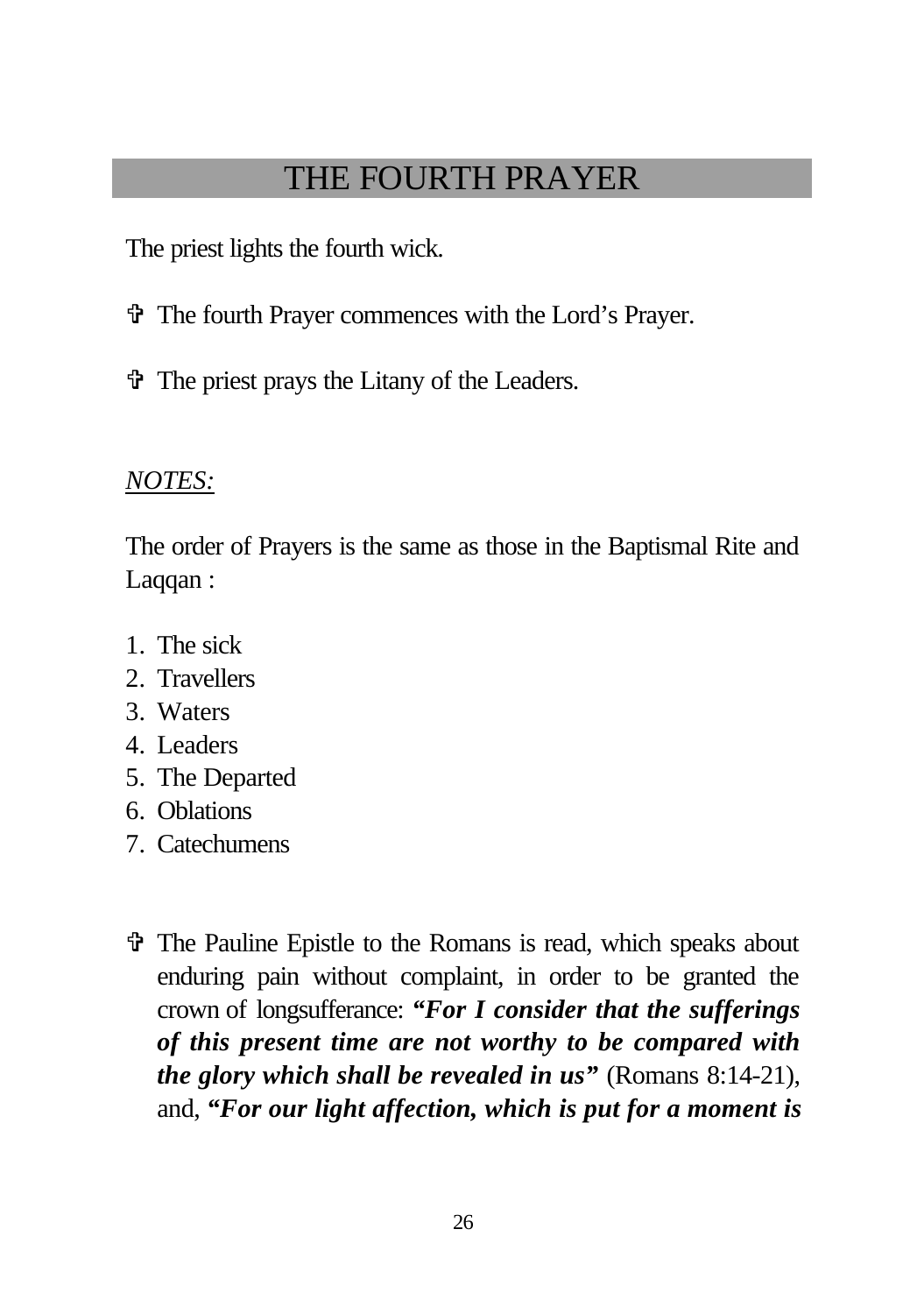*working for us a far more exceeding and eternal weight of glory"* (2 Corinthians 4:17)*.*

#### *NOTES:*

The sufferings we face are often a means by which God cleanses us from our sins and iniquities, and when we are cleansed, we proceed forth into eternity, just like gold that has been purified by fire.

- V Then the Trisagon of glorification is sung.
- $\hat{\tau}$  The priest then says the Litany of the Gospel, while raising incense, which is then followed by the Gospel reading by an attendant. *"Have mercy upon me, O God, according to Your loving kindness, according to the multitude of Your tender mercies, cleanse me from my sin..."* (Psalm 50:1-2). This is a cry of a suffering person who is aware of their sin, and begging the Lord for mercy and forgiveness of his sins, for the healing of his body and spirit. The Gospel is from St Luke, which tells of the mission of the seventy disciples in preaching and healing the sick: *"Heal the sick who are there, and say to them: The Kingdom of God has come near you."* The reading also confirms the Institution of the Sacrament of Unction of the Sick, as commanded and established by the Lord Jesus Christ to His apostles.
- $\hat{\mathbf{\Phi}}$  The priest prays the following supplications, where he :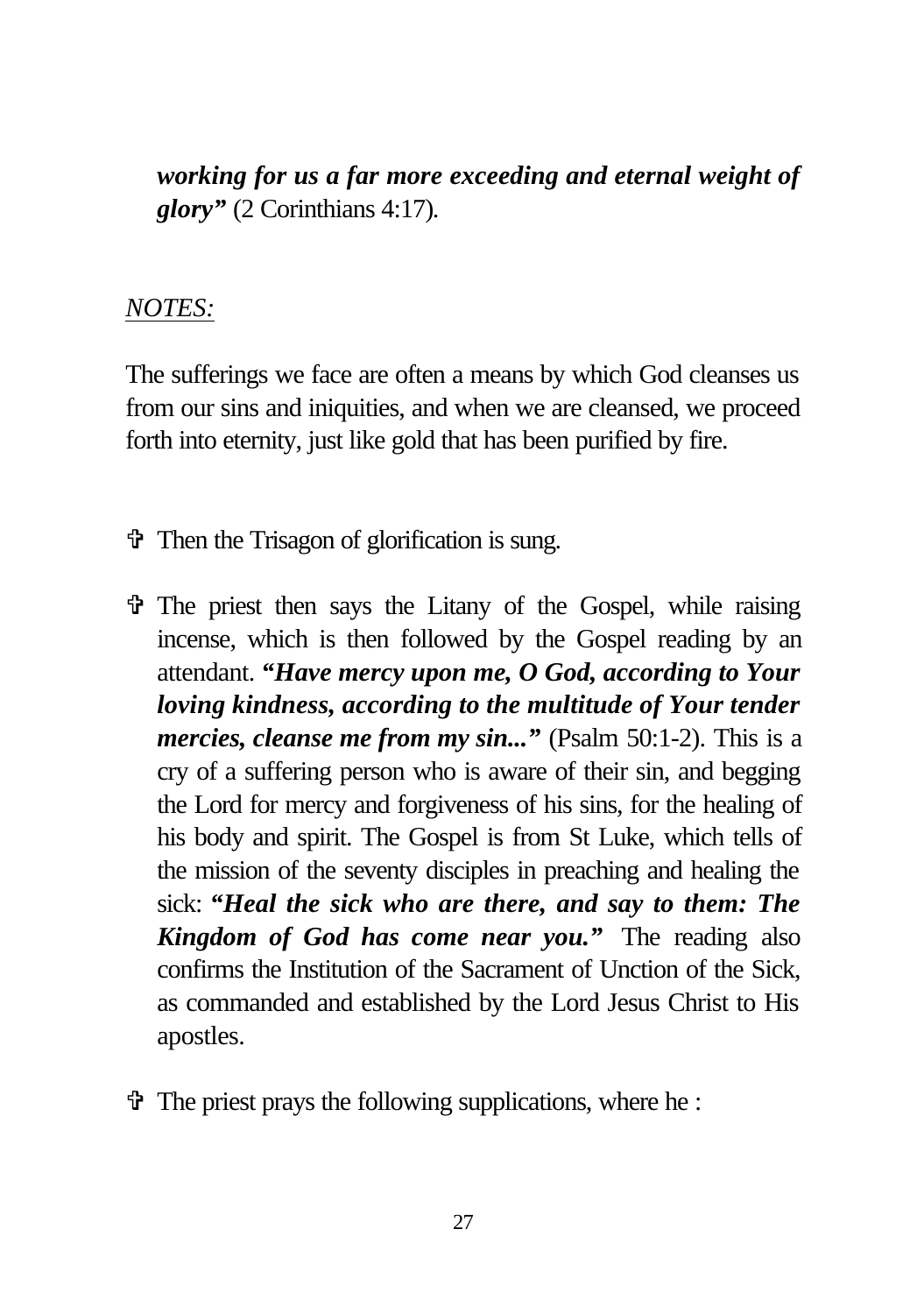- 1. Asks God, who is the physician of the sick, to heal our sicknesses and forgive our iniquities.
- 2. Asks God to accept the repentance of the sinners and heal their illnesses.
- 3. Asks God to heal and forgive the sick person, and grant health to his body. He also asks God to comfort him and relieve him from all his sufferings and sorrows.
- 4. Believes in the power of the almighty Lord, who is able to do all things.
- 5. Asks God to provide refuge for the repentants, hope for the hopeless, and comfort for those in tribulation.

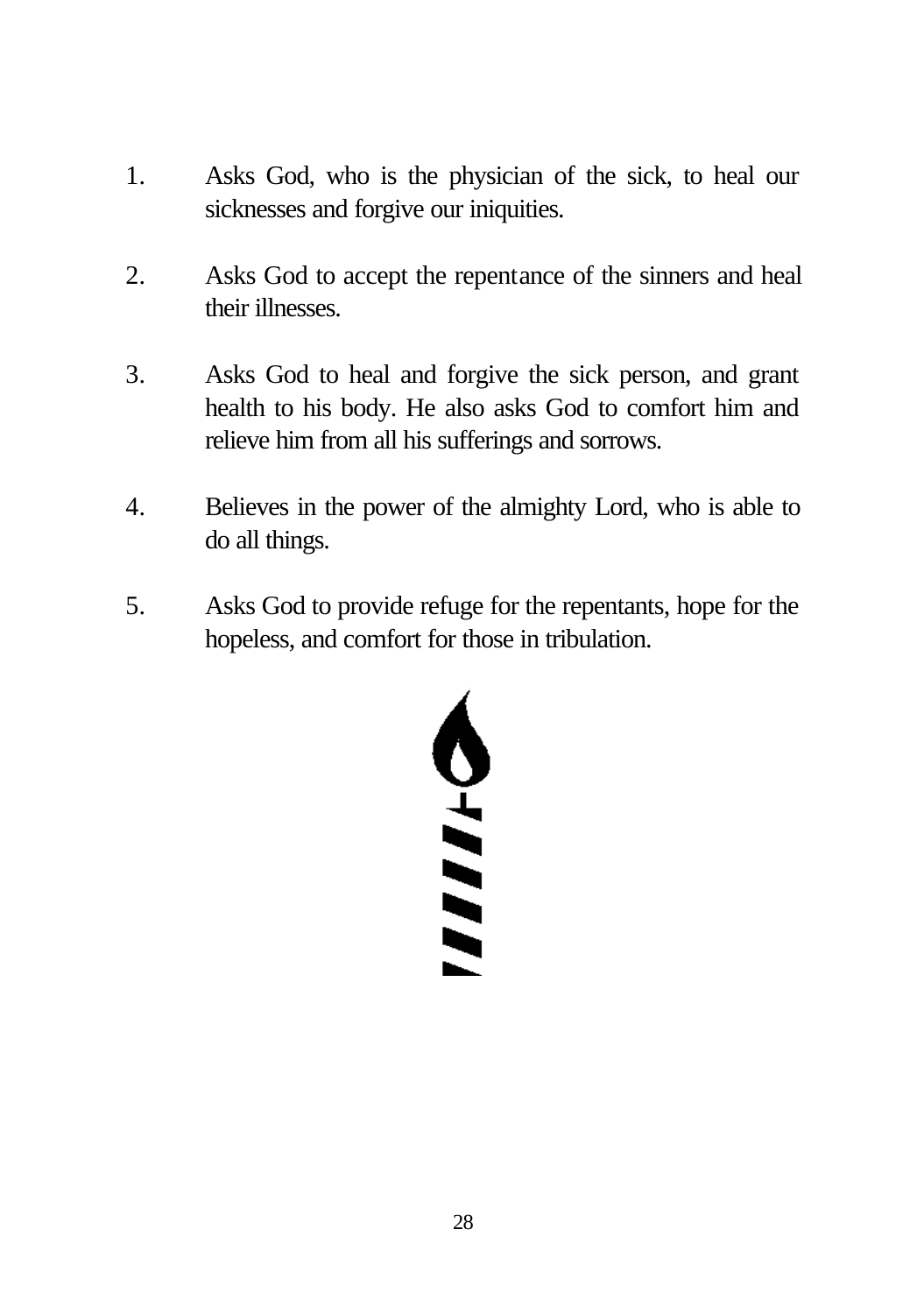### THE FIFTH PRAYER

The priest lights the fifth wick.

- V The fifth Prayer commences with the Lord's Prayer.
- V The priest prays the Litany of the Departed, so that the Lord may repose their souls and have mercy upon them.
- $\hat{\mathbf{\Phi}}$  The Pauline Epistle to the Galatians (2:16-20) is read, which speaks about the necessity of strong faith in Jesus Christ, which is well pleasing to Him. A person must be crucified with Christ, in terms of putting to death all lusts and passions which cause him to perish, and thereby rise with Christ and be granted the joys of eternal life.
- V Then the Trisagon of glorification is sung.
- V The priest then says the Litany of the Gospel, while raising incense, which is then followed by the Gospel reading by an attendant: *"Bring my soul out of prison that I may praise Your name. The righteous shall surround me, for You shall deal bountifully with me"* (Psalm 141:7)*.* The suffering patient cries to the Lord to bring him out of the prison of sickness, so he may thank Him and praise Him, and glorify Him for His providence. The Gospel from St John (14:1-9), tells about how the Lord comforts the sick by saying, *"Let not your heart be troubled...*". In complete surrender, the Church teachers her children that, even after repentance if a person dies,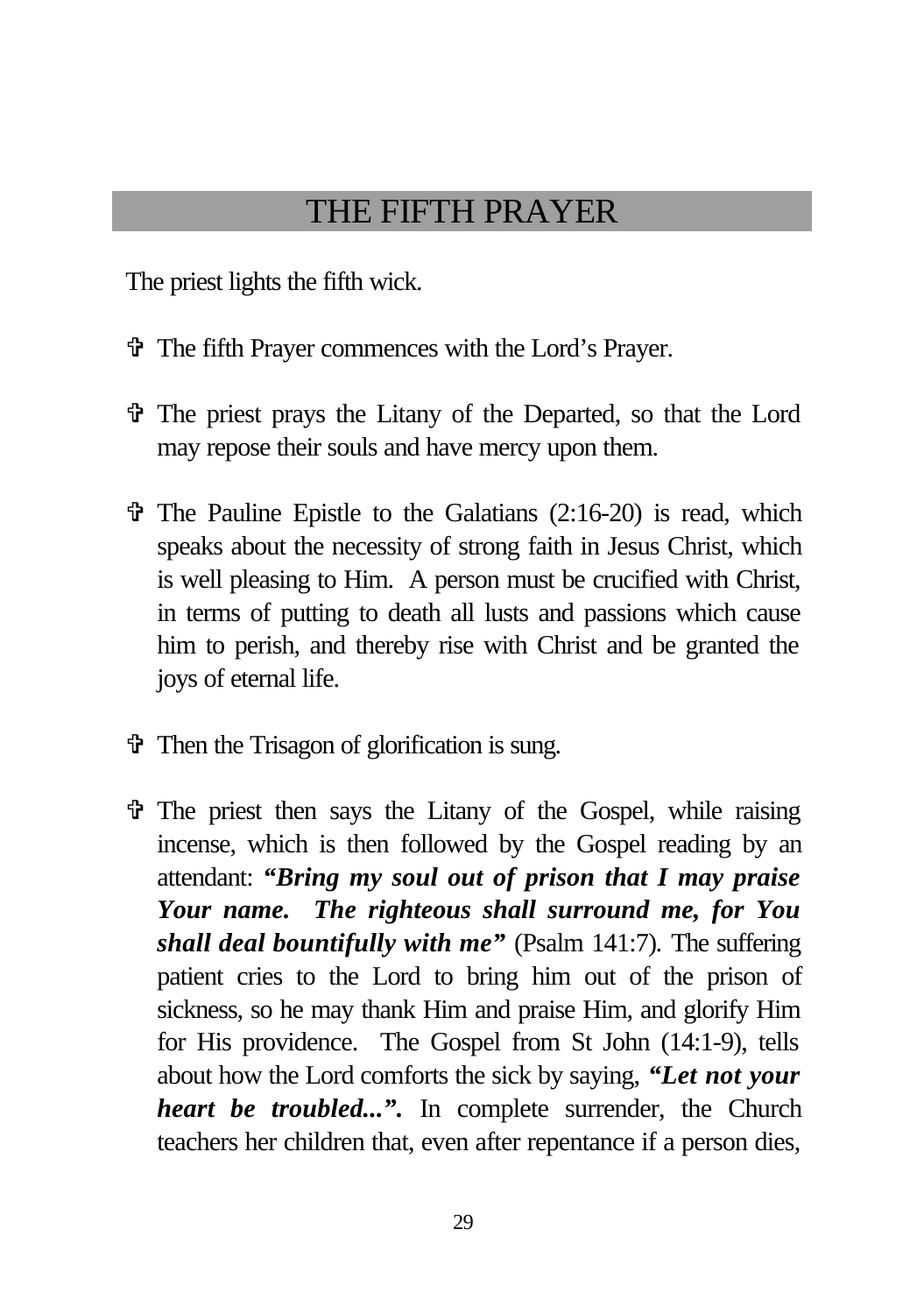they will be granted the inheritance of eternal life, for the Lord Jesus said: *"In my Father's house are many mansions. I go to prepare a place for you. And if I go and prepare a place for you, I will come again and receive you to Myself that where I am, there you may be also."* This is the goal and the climax of a person's struggle in this life, eternity with Christ.

Christ asks us to keep His Commandments, so that they may keep us from falling into sin, and so guarantee us eternal life. In the story of when the rich young man asked the Lord Christ, *"What shall I do that I may inherit eternal life?"* The Lord answered him, *"You know the Commandments..."* (Mark 10:17-18).

God gives us His Holy Spirit the Comforter who comforts and encourages us in all our tribulations, sicknesses, and sorrows so that we are able to endure trials gratefully, and without complaint.

 $\hat{\mathbf{\Phi}}$  The priest prays the following supplications, asking the Lord to:

*· "Heal Your servant (...name) from his sickness"*

*· "Save him from all evil"*

*· "Raise him to be healthy and well by Your mercy, so that he may thank You and glorify You, together with all Your people in Your Church, from whom he has been deprived of because of his illness, and so being well, he will abide in Your church all the days of his life."*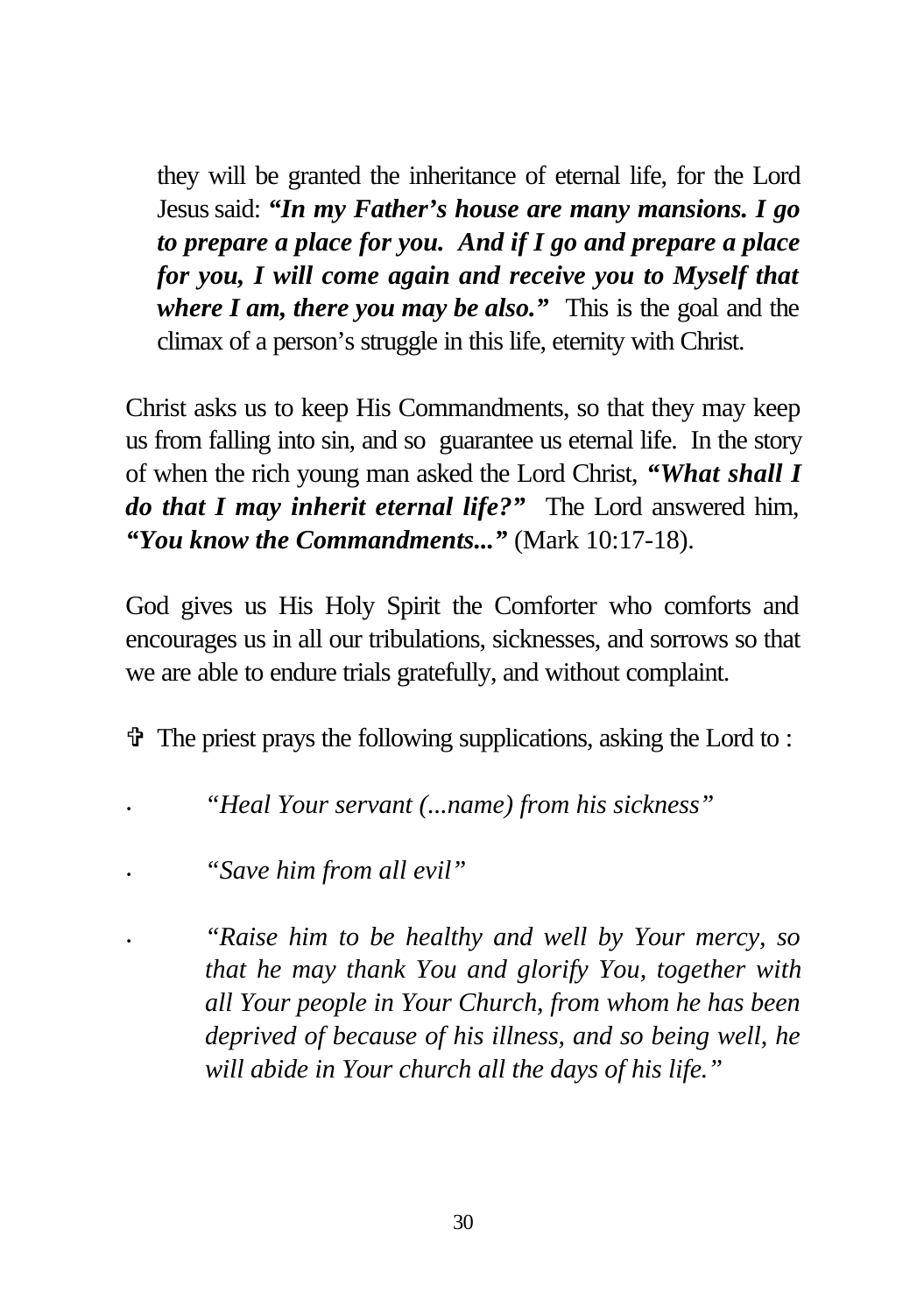### THE SIXTH PRAYER

The priest lights the sixth wick.

- V The sixth Prayer commences with the Lord's Prayer.
- V The priest prays the Litany of the Oblations.
- $\hat{\mathbf{\tau}}$  The Pauline Epistle to the Colossians (3:12-17) is read, which tells of the Apostle Paul urging us to be adorned by the virtues of tender mercies, humbleness, meekness, long-suffering, forgiveness, love, peace, thanksgiving, and praise, so that we may be as saints without blemish.
- V Then the Trisagon of glorification is sung.
- $\hat{\tau}$  The priest then says the Litany of the Gospel, while raising incense, which is then followed by the Gospel reading by an attendant: *"Hear me when I call, O God of my righteousness! You have relieved me when I was in distress. Have mercy on me and hear my prayer"* (Psalm 4:1). The Gospel is then read from St Luke, which tells the story of the sinful woman who repented and washed the feet of the Lord Jesus with her tears, and wiped them with the hair of her head. Christ forgave her and gave her peace and joy instead of grief and worry, which was caused by sin. This Gospel presents a living example of true repentance so the sick person may learn and present a pure living repentance, so that they may be granted forgiveness of sins, and peace in their spirit. The saints often refer to repentance as being 'the mother of life'.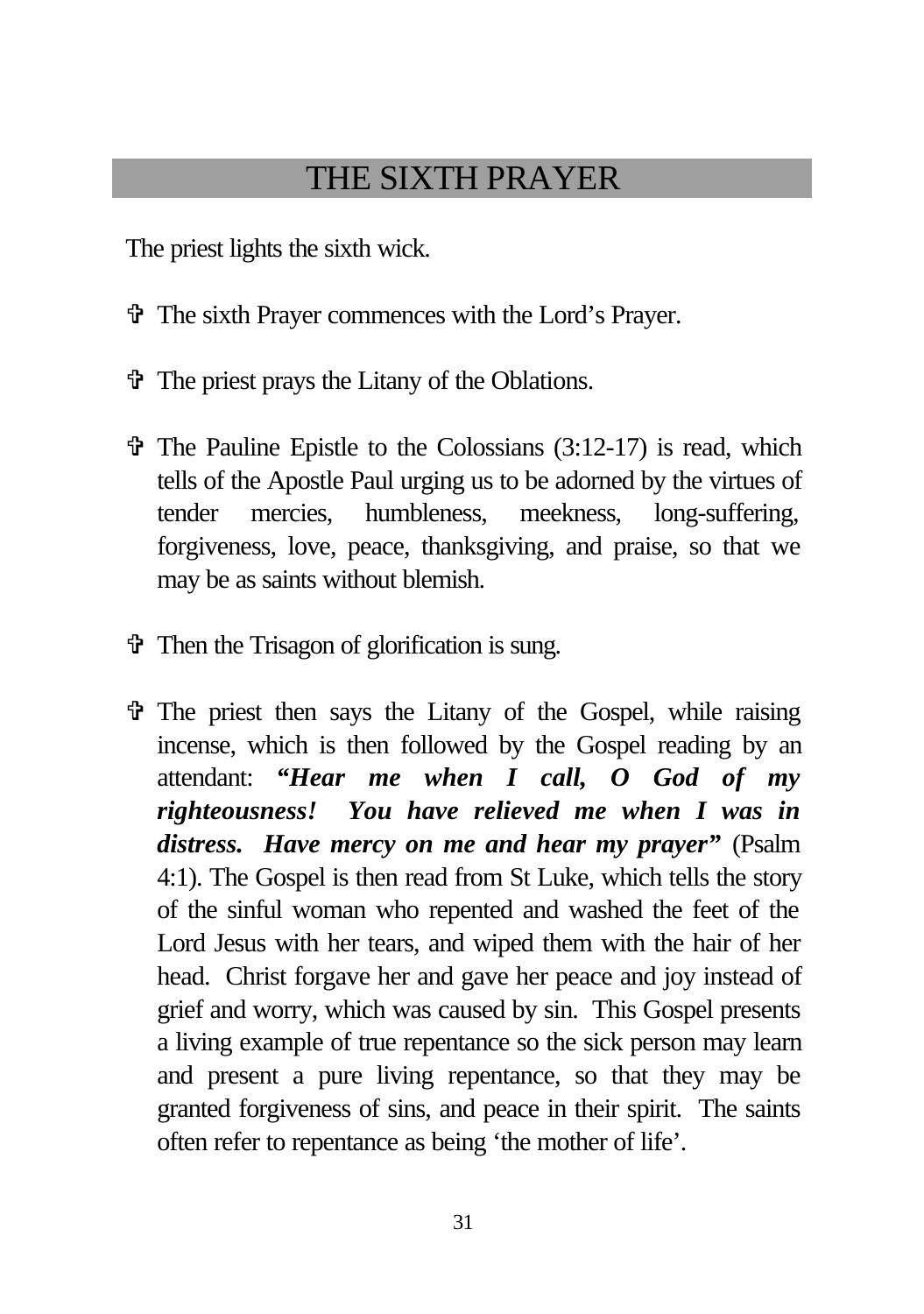$\hat{\mathbf{\Phi}}$  The priest says the following supplications, whereby he asks the Lord to :

*· "Remember Your servant (...name) by Your mercy"*

*· "Visit him with Your salvation" · "Take away from him all sickness"*

*· "Grant him back to Your Church (from which he has been deprived of because of sickness), and make him healthy, and grant healing in soul, body and spirit"*

*· "Raise him up from sickness so that he may glorify You, and witness to Your love and providence."*

#### *NOTES:*

The sick person must thank God for healing him, and tell of how much the Lord has done for him. He must serve God and the church, just as St Peter's mother-in-law served Christ after he healed her: *"...So He stood over her and rebuked the fever, and it left her. And immediately she arose and served them"* (Luke 4:39).

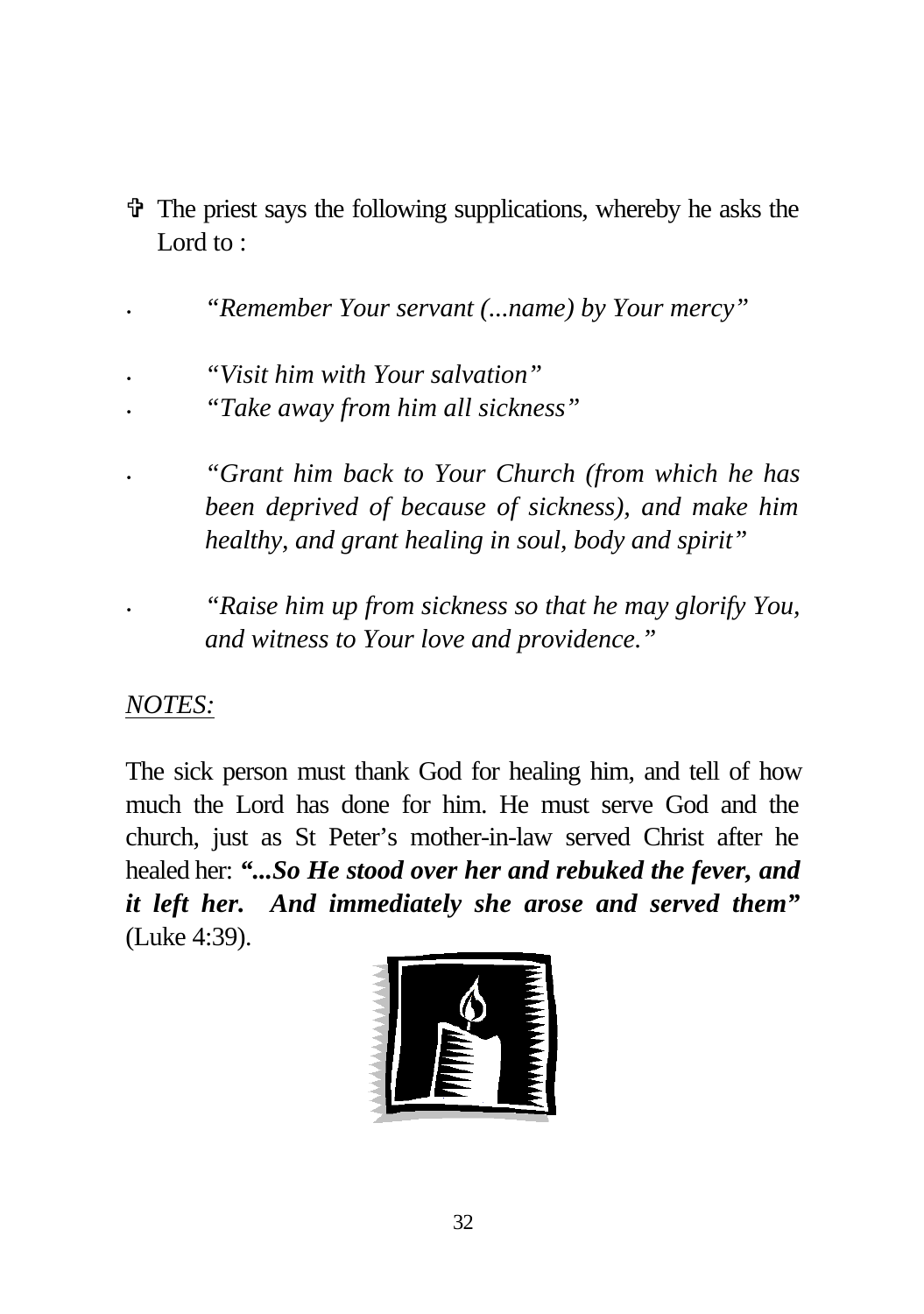### THE SEVENTH PRAYER

The priest lights the seventh and final wick.

- V The seventh Prayer commences with the Lord's Prayer.
- V The priest prays the Litany of the Catechumens.
- $\hat{\mathbf{\Phi}}$  The Pauline Epistle to the Ephesians (6:10-18)) is read, which tells of how the sick must be strong in their hope, and should not allow illness to weaken their faith. Hope in healing is half the recovery, so, *"My brethren be strong in the Lord and in the power of His might ... Take up the whole armour of God, that you may be able to withstand in the evil day, and having done all to stand ..."* and St Peter warns us, *"For the devil your adversary walks about like a lion, seeking whom he may devour"* (1 Peter 5:8), and the devil will devour those who are fainthearted and in despair. Therefore, pray always, and hope that your prayers will be granted that the Lord gives you spiritual and physical healing.
- V Then the Trisagon of glorification is sung.
- V The priest then says the Litany of the Gospel, while raising incense, which is then followed by the Gospel reading by an attendant: *"Look on my affliction and my pain and forgive all my sins...Oh, keep my soul and deliver me. Let me not be ashamed for I put my trust in You"* (Psalm 24:17-18). This psalm reflects the feeling of those who are ill. He is asking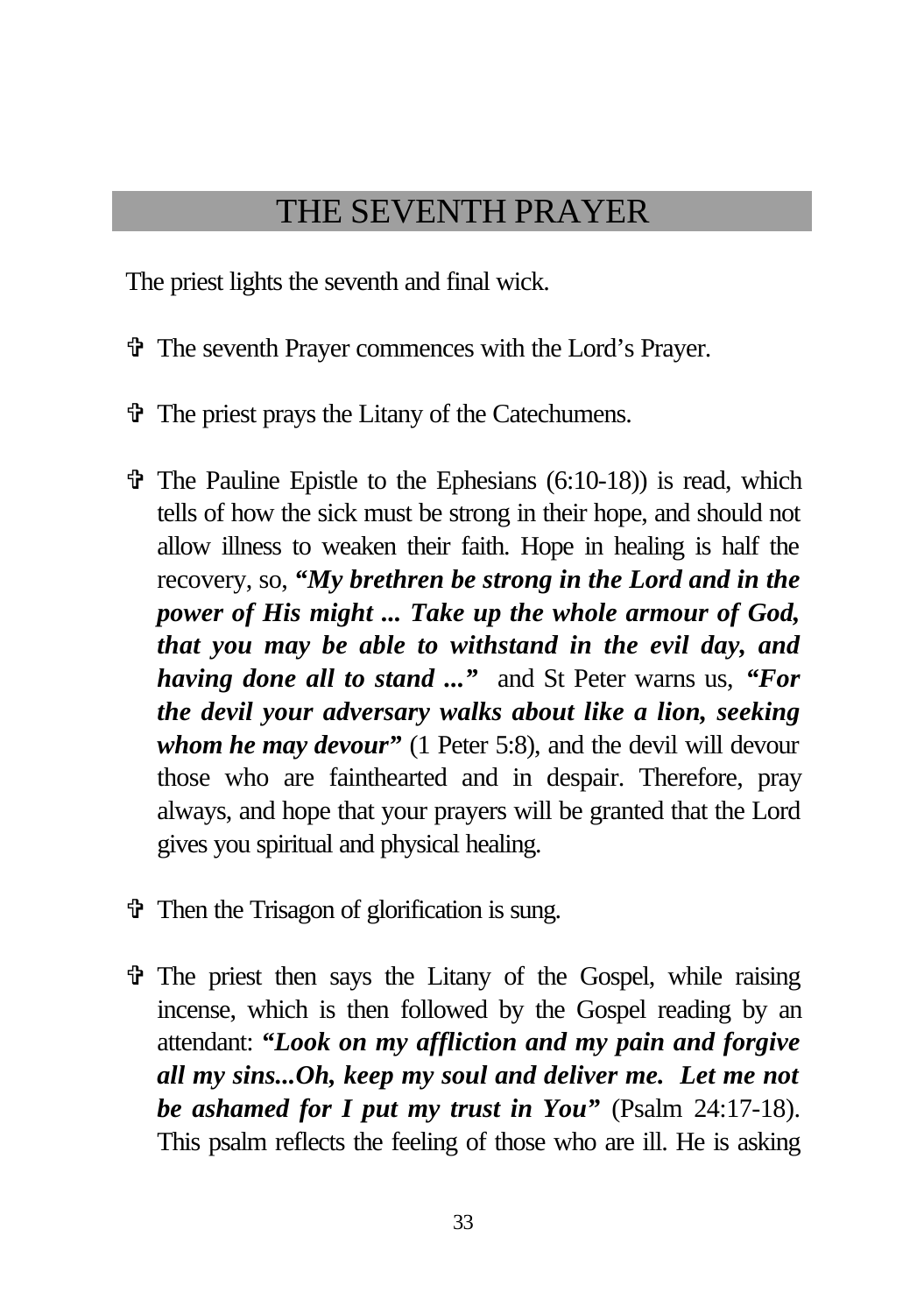the Lord not to reject him because he has his trust in the Lord, for He promised us saying, *"Because he has set his love upon Me, therefore I will deliver him. I will set him on high because he has known My name. He shall call upon Me and I will answer him. I will be with him in trouble, I will deliver him and honour him. With long life I will satisfy him and show him My salvation"* (Psalm 91:14-16). The Gospel which is read from St Matthew (6:14-18), advises those who are sick to forgive others the trespasses done against him, so that the Lord may also forgive them and consequently healed them of their illnesses, which may have been caused by sin. As the Lord said to the paralytic man, *"Your sins are forgiven; Arise take up your bed and go to your house"* (Matthew 9:2-6).

- V The priest supplicates unto the Lord to, *"See Your servant (...name), and raise him from the bed of his sickness."*
- $\hat{\mathbf{\Phi}}$  Then the priest says the prayer of the laying on of hands. Here the priest places the cross on the sick person and prays the following supplication: *"...Not by the laying on of our hands on his head, we who are Your sinful priests, but rather we entreat the forgiveness of his sins by the holy hand of this Gospel ... accept the repentance of your servant (...name)."*
- V Then the following supplication is prayed: *"Heal Your servant (...name) from his physical illness and grant him a correct life which glorifies and gives thanks to Your greatness, O lover of mankind..."*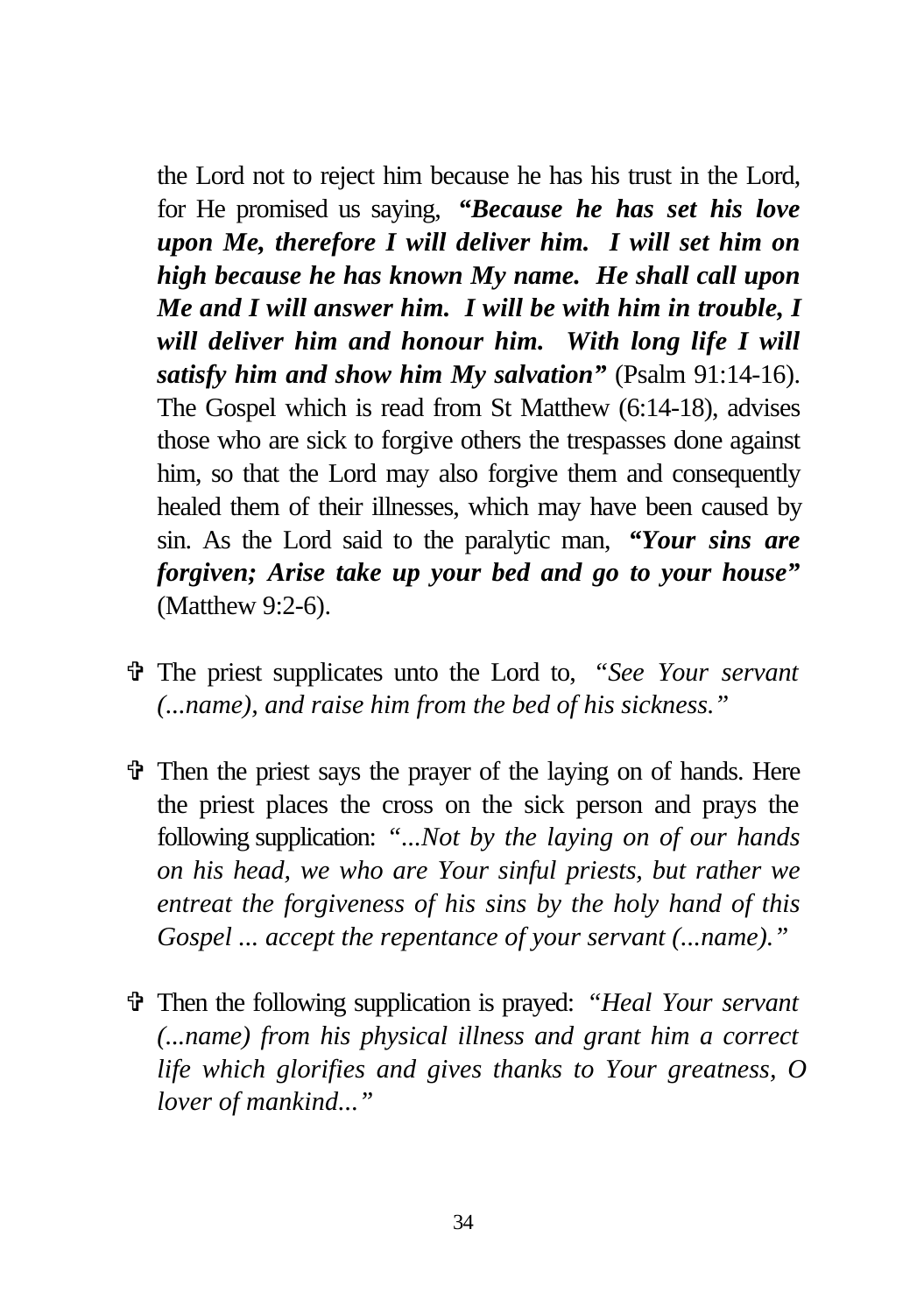#### *NOTES:*

It is so important for a person to live a correct life, without blemish or blame. How excellent for him to have the complimenting aspects of strong Orthodox faith, and a virtuous life.

V The priest prays the Orthodox Creed over the oil. After each part, the attendants respond, "Glory be to the Father ... Now and forevermore, Amen." This is followed by the 'Gloria' and the Lord's prayer. Then the Orthodox Creed is said, followed by 'Lord have mercy' chanted 41 times.

#### *NOTES:*

- 1. It is very important that the sick person declares his Orthodox faith, for this is pleasing to God, for, *"Without faith it is impossible to please Him"* (Hebrews 11:6). Faith is important for our healing as the Lord Jesus said to Jairus who's daughter Christ healed, *"Do not be afraid, only believe, and she will be made well"* (Luke 8:50). Also, the Lord said to the two blind men who asked Him to open their eyes: *"Do you believe that I am able to do this?...then He touched their eyes"* (Matthew 9:28), and to the father who asked Christ to heal his sick son, the Lord said, *"If you can believe, all things are possible to him who believes"* (Mark 9:23)*.*
- 2. It is also important that the sick persevere in asking for God's mercy, by repeating 'Lord have mercy' 41 times, so that God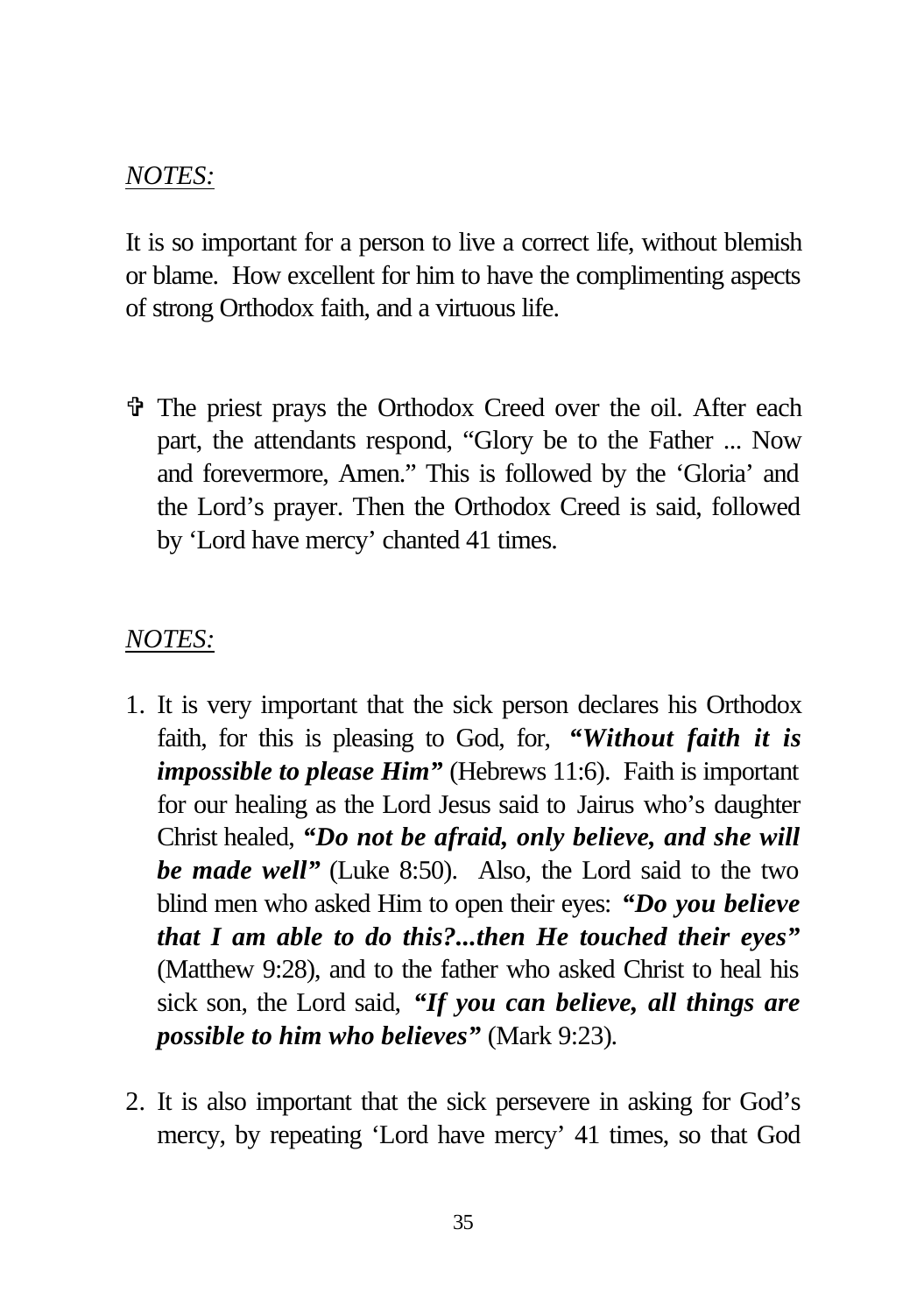will have compassion on him, forgive his sins, and heal his psychological and physical illnesses.

- V The praise of the Cherubim is said: 'Holy, holy, holy..." followed by the Lord's prayer.
- $\hat{\mathbf{\Phi}}$  Then the priest prays the three Absolutions :
- 1. *"Lord, who has given authority ..."*
- 2*. "You, O Lord, who bowed the heavens ..."*

3*. "Master, Lord Jesus Christ, the only begotten Son and Logos of God the Father ...*"

- V He requests absolution and forgiveness for the sick person, from the compassionate and merciful God.
- $\hat{\tau}$  The priest says the Blessing and concludes with the Lord's Prayer. First he anoints the sick person with oil with a cross on his forehead, chest and hands ...
- 1. The forehead is anointed because being the head, it is the center of the senses and thoughts.
- 2. The chest is anointed because it contains the heart, for King Solomon said, *"Keep your heart with all diligence, for out of it spring the issues of life"* (Proverbs 4:23)*.*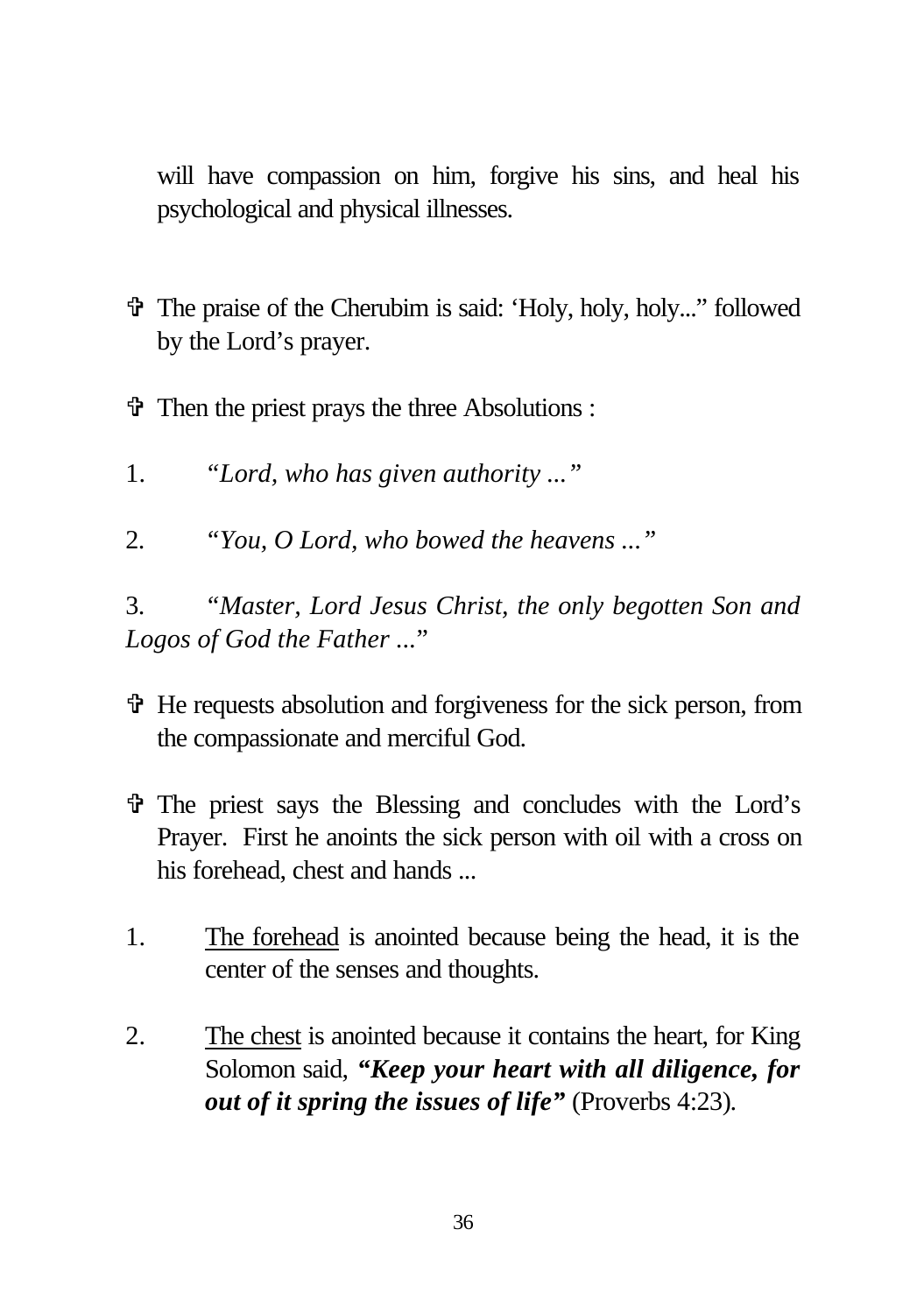- 3. The hands are anointed because they are the instruments of work and deeds.
- $\ddot{\mathbf{v}}$  The priest anoints the person with signs of the cross, in the name of the Holy Trinity, who sanctifies and blesses all things.
- V The attendants are anointed by oil in the same manner, under one condition - that they are fasting. The woman who is menstruating should not be anointed by oil.
- V The sick person must receive Holy Communion as soon as possible, after partaking in the Sacrament of Unction of the Sick, for Holy Communion is the essence of life.
- $\hat{\mathbf{\Phi}}$  The sick person must endeavour to anoint himself with the oil for seven consecutive days, believing in the power of God, and the power of prayer. This perseverance shows his faith in the effectiveness of the Sacrament, and his obedience to the church rite. Faith and obedience are essential ingredients for recovery. Just as the sick preserve in taking medicine for their recovery, so too must they be diligent in anointing themselves with oil.

#### *NOTES:*

1. A question always arises: How should the holy oil remaining after the Sacramental Rite and anointment, be treated?

Answer: The priest may take the remaining oil and leave a little oil in the dish for the patient to anoint himself for seven consecutive days, as specified in the Rite of Sacrament of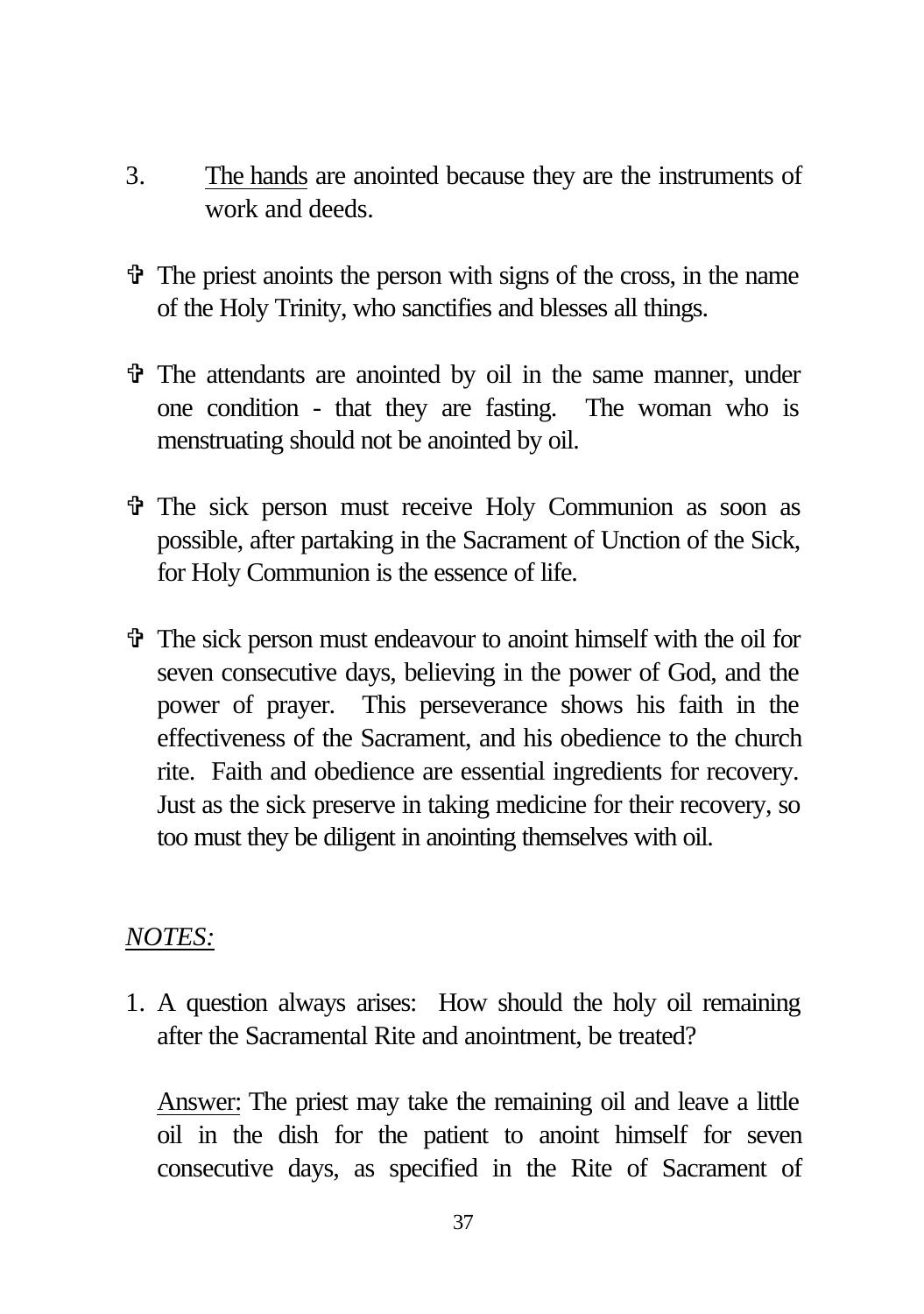Unction of the Sick. Seven, being a perfect number, and so the sick person's diligence to anoint himself with the oil, proves his faith in the effectiveness of the Sacrament of Unction of the Sick, and his care and obedience for Church orders. This ritual is effective, and helps the sick to recover through the power of the Holy Spirit.

- 2. Sometimes every house of the believers keep a special bottle in which to place the oil of the Sacrament of Unction of the Sick, as a continuous blessing in the home. It is kept in a safe place so that the oil does not spill, and is used only when necessary.
- 3. After completion of the Sacrament of Unction of the Sick, the priest must filter the oil from the seven wicks by pressing them strongly, then the cotton wicks must be burned so that they are not trodden on. He then empties the remaining oil from the dish into a bottle, which has been kept for only that purpose, and wipes the remaining oil on the dish with cotton wool. The cotton is then burned together with the wicks.
- 4. No unbeliever should be anointed by the oil of Unction of the Sick, as it is holy sacramental oil given only to the baptised. If a non-believer asks to be anointed, a common oil is brought and the priest makes the sign of the cross on it three times, prays the Litany of the Sick, and then anoints the sick person.
- 5. No one should be anointed directly after Holy Communion, as Holy Communion is the perfection and seal of all Sacraments.
- 6. We notice in the Rite of the Sacrament of Unction of the Sick, that there are a great quantity of readings from the Holy Bible (7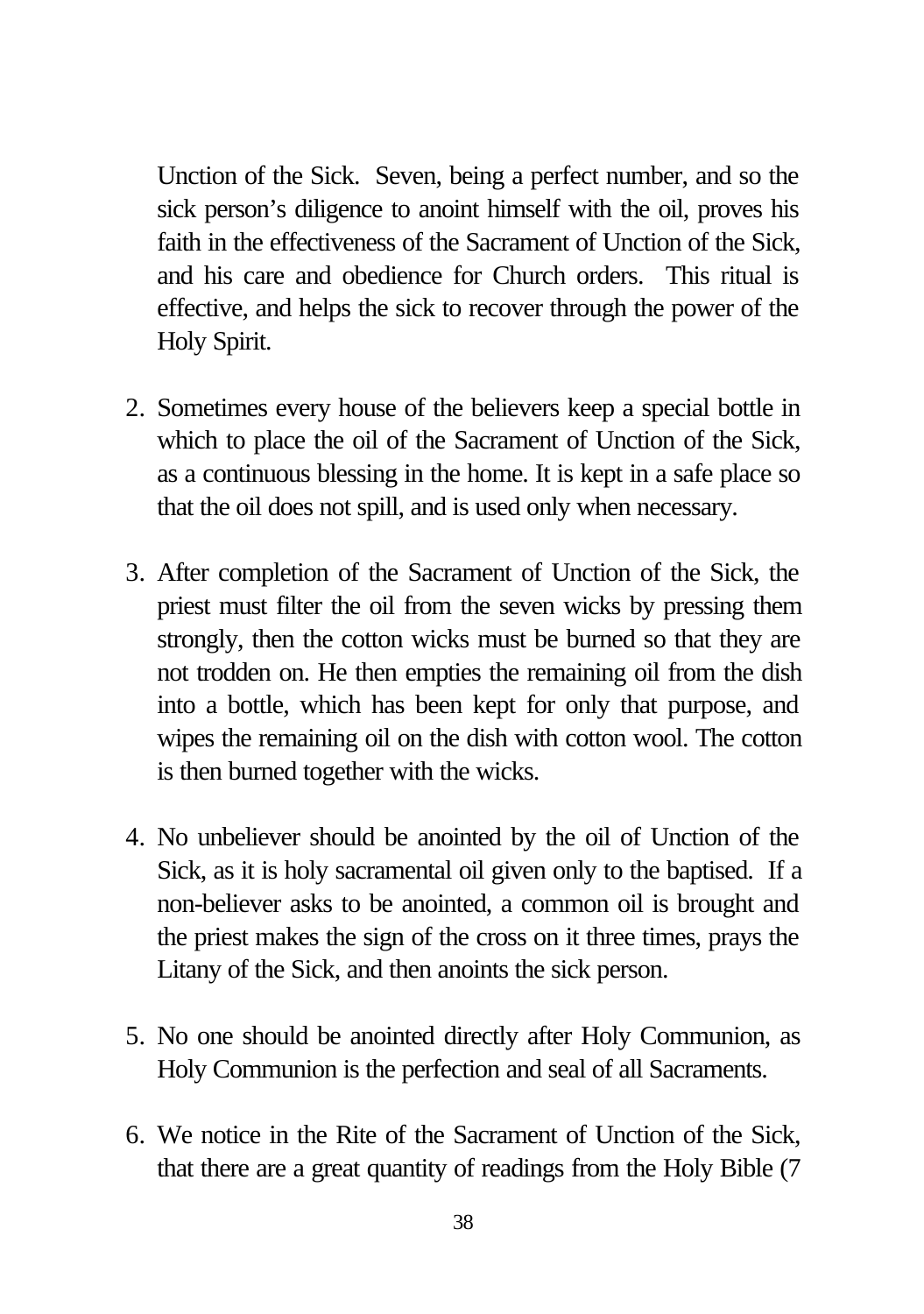Pauline, 7 Psalms, and 7 Gospels, apart from all the prayers and supplications). If the sick person is attentive to the prayers, these readings and prayers are a great source of consolation, patience, endurance, peace, and comfort, as well as providing the gift of healing that is accomplished in God's time. The sick person then feels he can surrender himself to God, and so his feelings of worry and anxiety are replaced with peace and calm, for *"Whatever things were written before were written for our learning, that we through the patience and comfort of the Scriptures might have hope"* (Romans 15:4)*.*

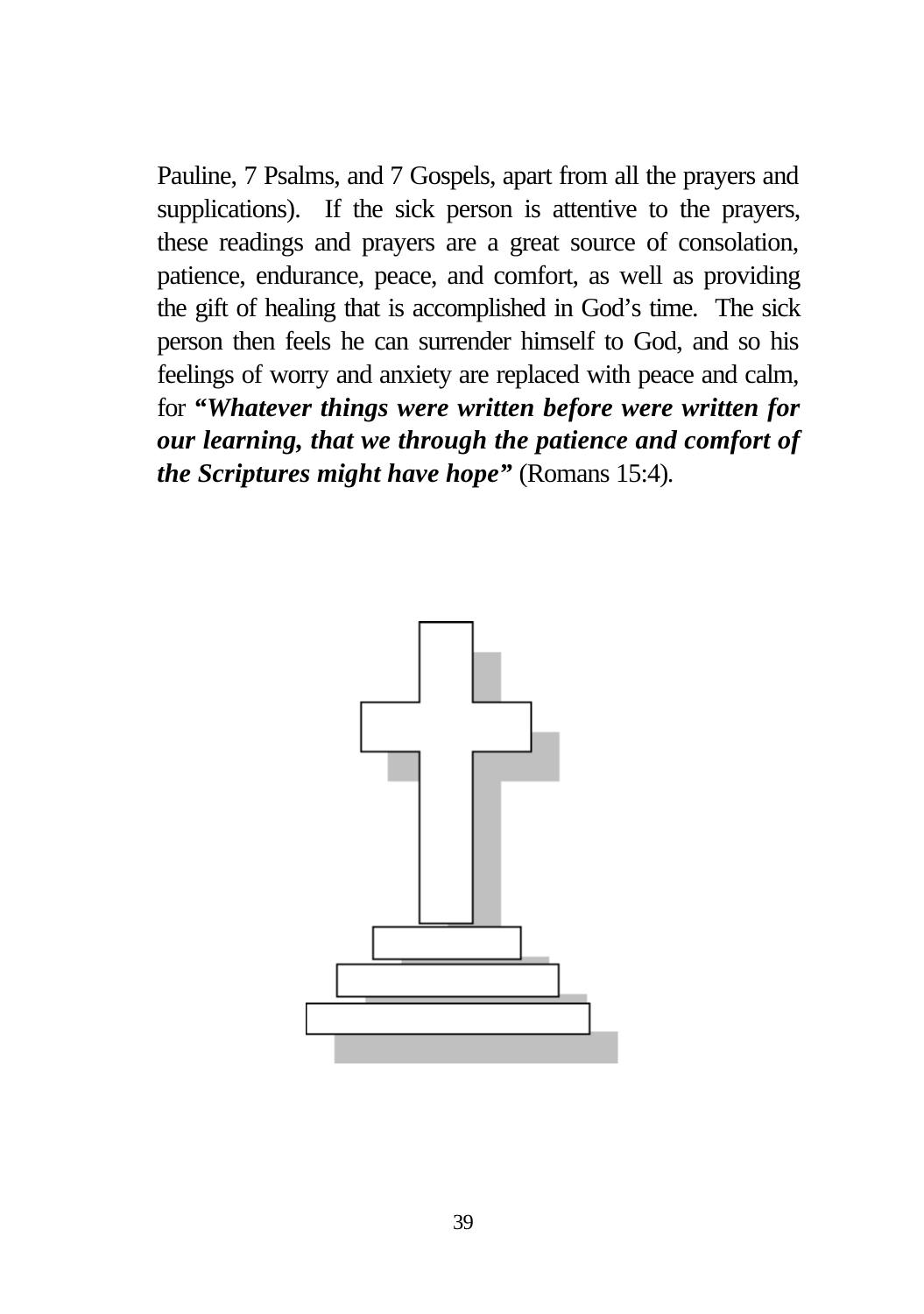## **General Kandeel on the last Friday of Lent**

It is a known fact that all sacraments are accomplished in the Church, with the exception of the Sacrament of Unction of the Sick as the sick may be too weak to come to church so the priest officiates it in the home. However, once a year the Church performs this Sacrament in the Church, and it takes place on the last Friday of the holy Lent (that is, the Friday before Passion Week). It is called the 'General Kandeel'.

The General Kandeel serves the purpose of :

- V Reminding people of the importance and significance of the Sacrament of Unction of the Sick, for the healing of every believer.
- V Serving all those believers who have not called the priest privately at home.
- V Anointing all the believers prior to Passion Week, for it is not permissible to perform the Sacrament of Unction of the Sick during the Holy Week, because the Church cares for the prayers of this great week and concentrates its prayers and contemplations on the passion of Christ and the blessings of the mystery of redemption and act of salvation. Hence, the General Kandeel must take place before the holy Passion week, just as in the same way the General Funeral takes place following the Palm Sunday Mass and prior to the Pascha prayers. As no funeral rites are allowed to take place during Passion Week, for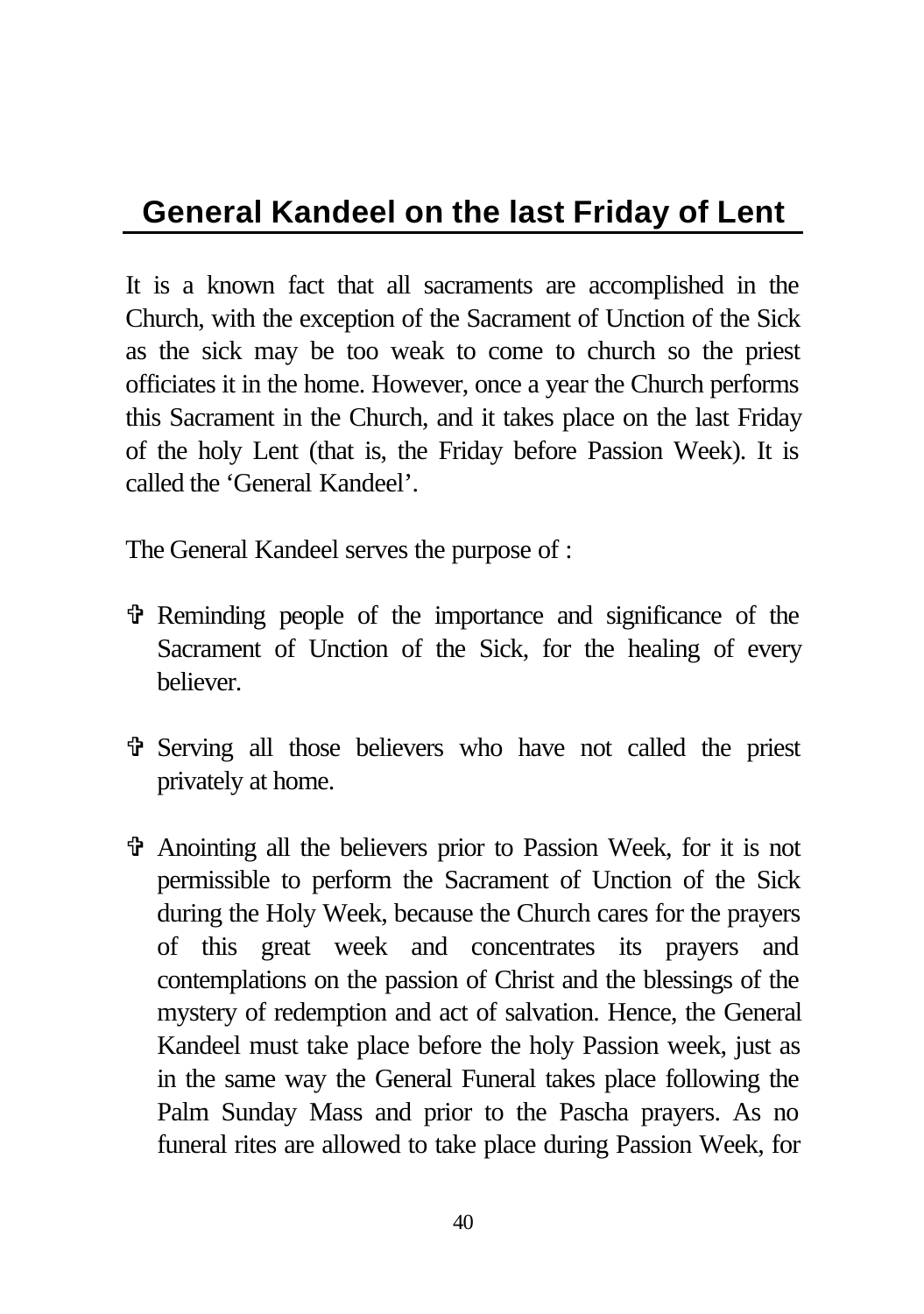the above mentioned reasons, the church performs the General Funeral so that if anyone passes away during Passion Week, they would have already been prayed on.

- V The General Kandeel is performed in the Second Chorus between the raising of morning incense, and the holy Mass of the last Friday of Lent.
- $\ddot{\mathbf{v}}$  The Church chooses this particular time of performing the rite at the end of Lent, because all the believers are reaching their spiritual climax, through abstinences, attendance at the holy Masses, and partaking in many prayers. The prayers of the rite are powerful, therefore at this particular time of the year, because even the Lord Jesus confirmed that, *"This kind can come out by nothing but prayer and fasting"* (Mark 9:29)*.*
- V Prayers of the General Kandeel are performed in the plural forms, hence, instead of the priest saying: *"Lord heal Your servant (...name), he says: "Lord heal Your attending servants."*
- V At the end of the General Kandeel all the congregation are anointed with the oil of Sacrament of Unction of the Sick. Firstly, the priests anoint each other, then they anoint the deacons, and then the congregation. Then prayers begin for celebrating the last holy Mass in Lent.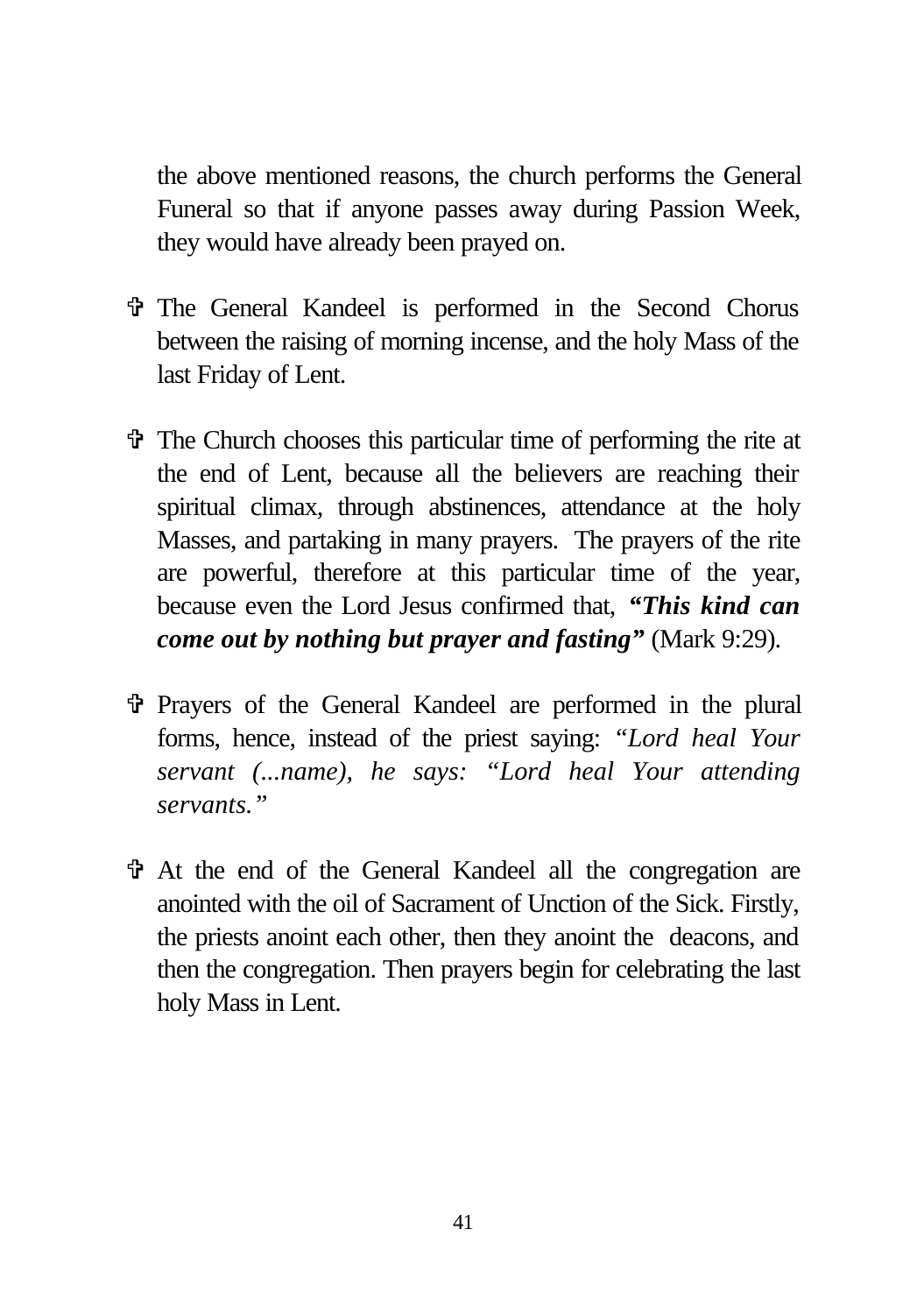#### *NOTES:*

As the anointing must always take place before the holy Mass and not after, if anyone came to Church after the anointing, the priest may anoint them before the Mass. Anointing may take place after the Mass, but as long as those who are being anointed have not had Holy Communion.

### **Officiating the Sacrament of Unction of the Sick in homes during Holy Lent**

Some believers are accustomed to asking the priest, during the Holy Lent, to perform the Sacrament in their homes, as a means of blessing, even though they may not have a family member sick and in need of the Sacrament of Unction of the Sick. Because so many people request this, the priests are obliged to visit the homes, but because of time constraints, are unable to perform all seven payers. Therefore they only end up praying one or two of the prayers in each home. They are also obliged to perform the Sacrament any time of the day or night, even if people are not abstaining from food. All these practices are incorrect, and must be stopped because :

- V The Sacrament of Unction of the Sick must be performed for a person who is genuinely sick and in need of this sacrament.
- V The priest must pray all of the seven specified prayers of the Sacrament of Unction of the Sick, as seven is a perfection number and the seven readings and seven prayers have effective power. Even David the Prophet said, *"Seven times a day I praise You"* (Psalm 119:164). The prayers, being God's word,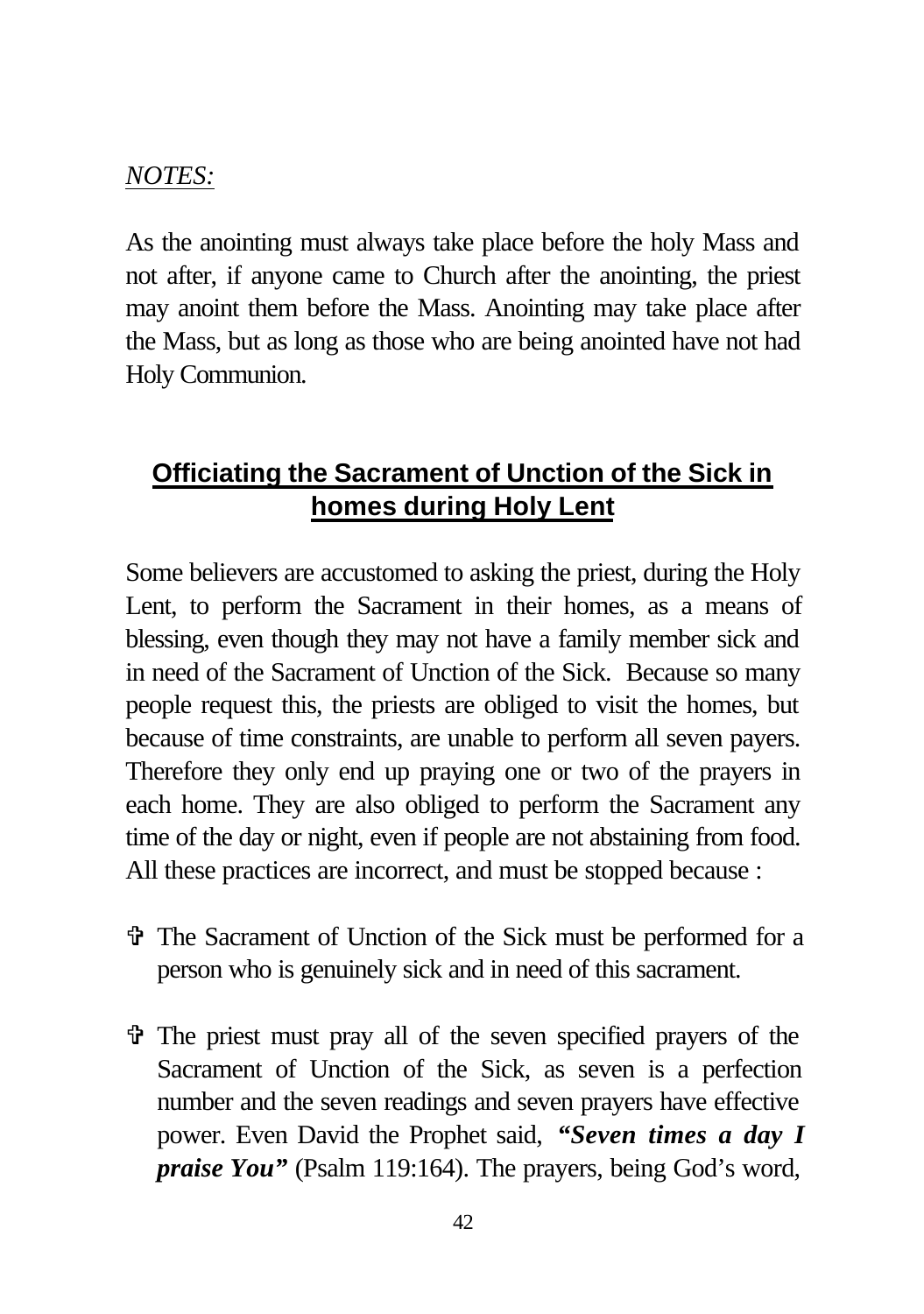pierce the heart like arrows, making them effective and powerful in a person's life. The Apostle Paul said: *"For the word of God is living and powerful, and sharper than any two edged sword, piercing even the division of soul and spirit, and of joints and marrow, and is a discernment of the thoughts and intents of the heart"* (Hebrews 4:12).

- V In order for the prayers and readings of the word of God to be fruitful, they must be done reverently and without hurry or abbreviating.
- V The priest and the person who accepts the Sacrament must be abstaining from food for certain hours before accomplishing the Sacrament. Hence, performing the Sacrament in the early morning whilst people are still fasting, is the most appropriate time.
- $\hat{\mathbf{\Phi}}$  Many people consider that the priest coming to the house is a blessing, especially during the period of Lent, which is a time of spiritual revival. They consider that the priest visiting the house is a way to encourage the household to continue in praying and fasting, and always practice the Sacrament of Repentance and Confession. There is no objection to the priest visiting and blessing homes, but there is no need for him when doing this to pray part of the prayers of the Unction of the Sick. Instead, he should pray the ritual prayers of 'Blessing the House'; prayers which ask the Lord to dwell within the house and keep the members of the household from all evil. The Prayer of Blessing of the House, resembles one of the prayers of the Sacrament of Unction of the Sick.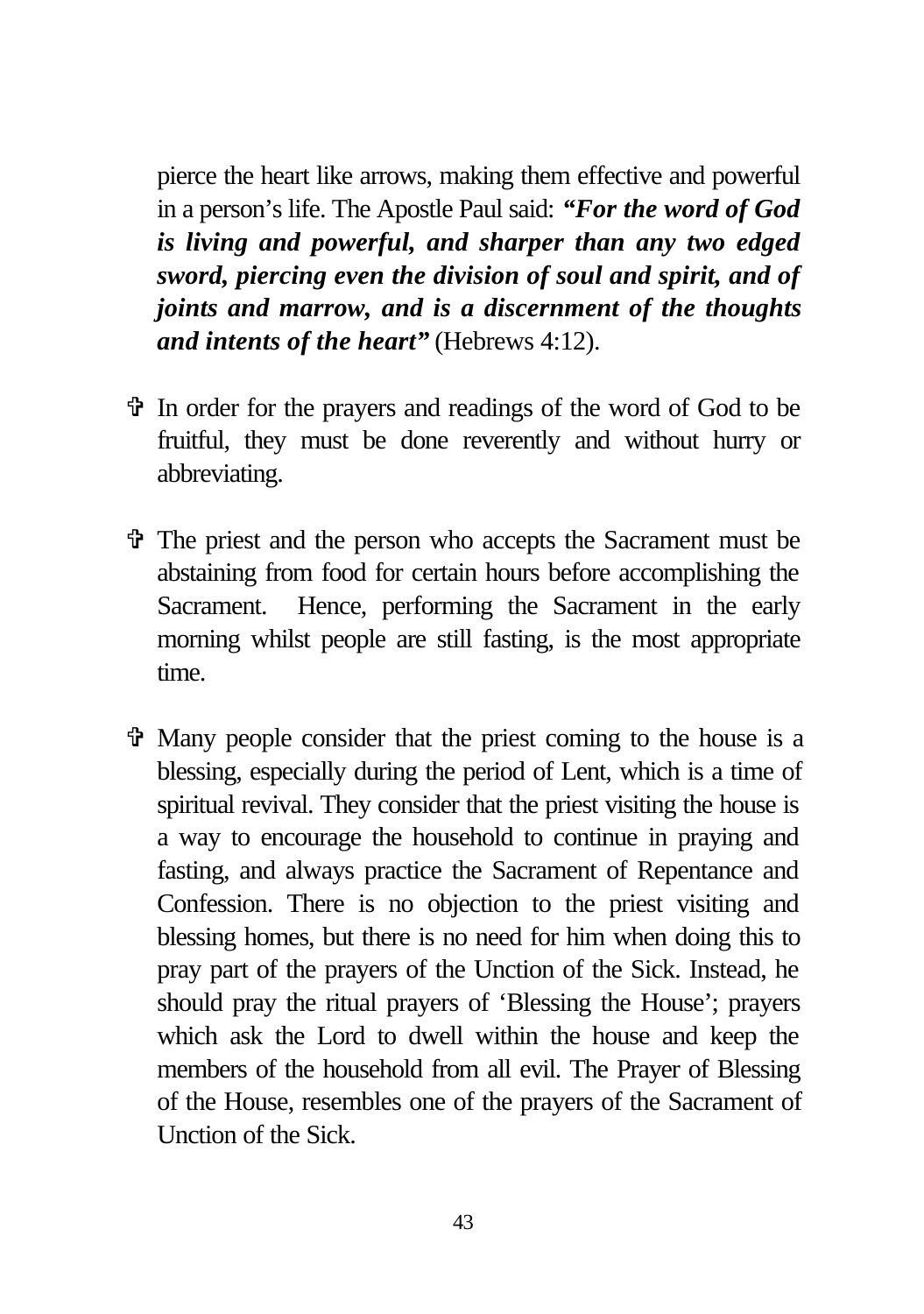## **PRAYER OF BLESSING HOMES**

- $\ddot{\mathbf{v}}$  It can be done at any time, in the homes of the believers. It is not a necessary requirement, however, that the members of the household, and the priest fast, for this rite is not a Church sacrament.
- V This Prayer can be done at any time, and as often as people like. This prayer is not just restricted to those with new homes, but all people, as a source of blessing in the home.
- $\hat{\mathbf{\Phi}}$  The prayer itself is not very long, and this is helpful for the priest who may need to pray this blessing in several homes. The priest can say this prayer at any time because abstinence is not necessary.
- $\hat{\mathbf{v}}$  If the priest is called to bless the home during Holy Lent, he may pray the Prayer of Blessing the House. A jug of water is necessary during the prayers, so that the priest can pray upon it and at the end of the prayer, bless the household and the house with the water as a blessing. The priest may also anoint the members of the household with the oil of Sacrament of Unction of the Sick (a bottle which he keeps), if they are abstaining from food, but if the prayer takes place at night and the household are not fasting, then the priest may anoint them with any simple oil, (from a bottle which he keeps), or from a small plate of oil placed near the water and was present during the Prayer of Blessing Homes. Hence, the oil and water becomes sanctified through prayer and the word of God.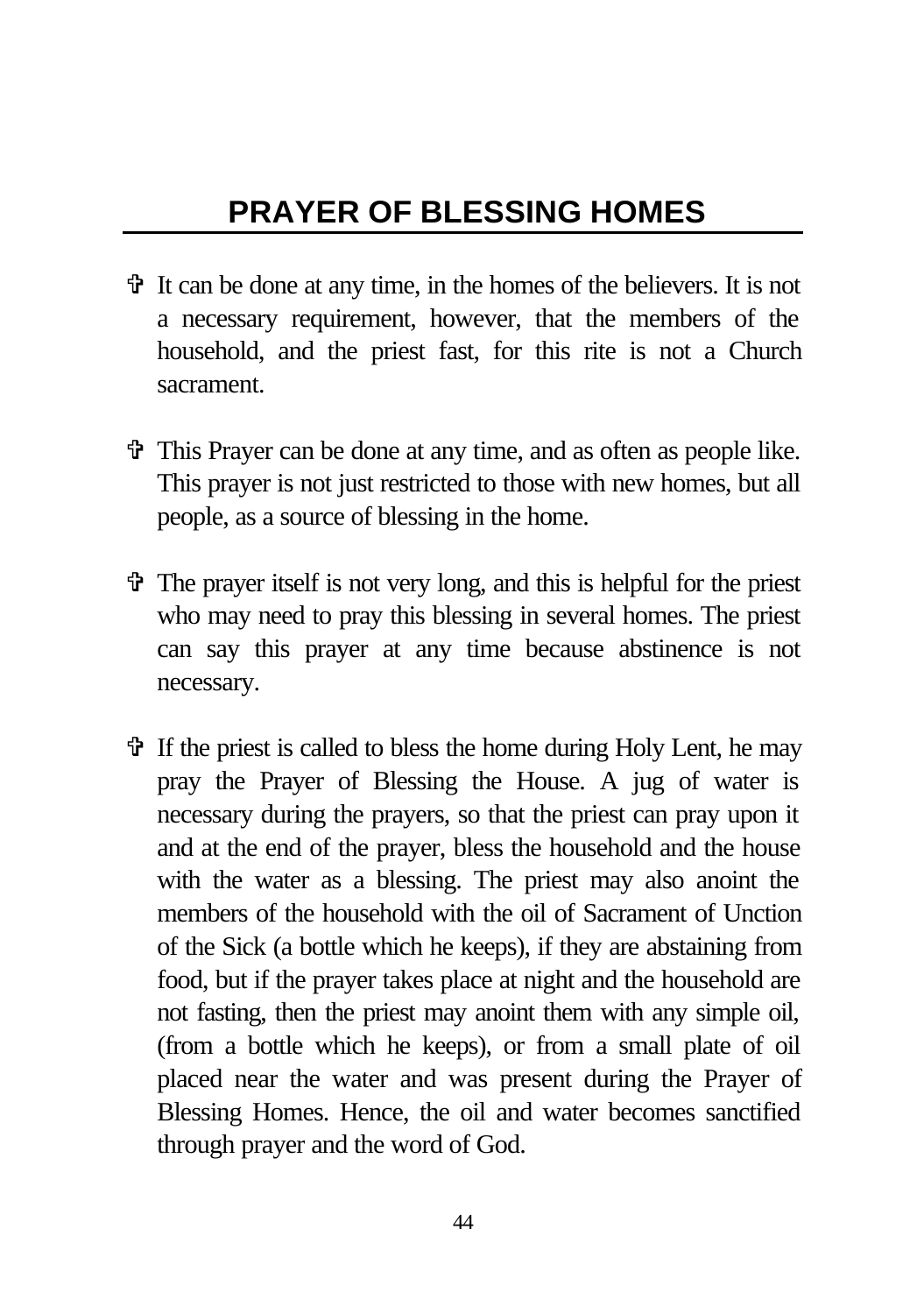- V The Prayer of Blessing the House is powerful and a great source of blessing, for it asks the Lord Jesus Christ to dwell in the home and bless it according to His promise : *"For where two or three are gathered together in My name, I am there in the midst of them"* (Matthew 18:20).
- V The Prayer of Blessing the House strongly resembles the Prayer of Unction of the Sick, and there are certain prayers from the Prayer of Unction of the Sick that are used in the Prayer of Blessing the House.
- $\hat{\mathbf{\Phi}}$  Following the prayers, the priest sprinkles the holy water which had been prayed upon, on the household members, and throughout the house.

# $\mathbf +$ **THE RITE OF THE PRAYER OF BLESSING HOMES**

- V The family places a jug of water on the table beside which the prayers will take place, and coals are heated for placing in the censer.
- V Then facing east, the priest begins prayers with the Lord's Prayer, followed by the Prayer of Thanksgiving. The deacons and household members respond accordingly.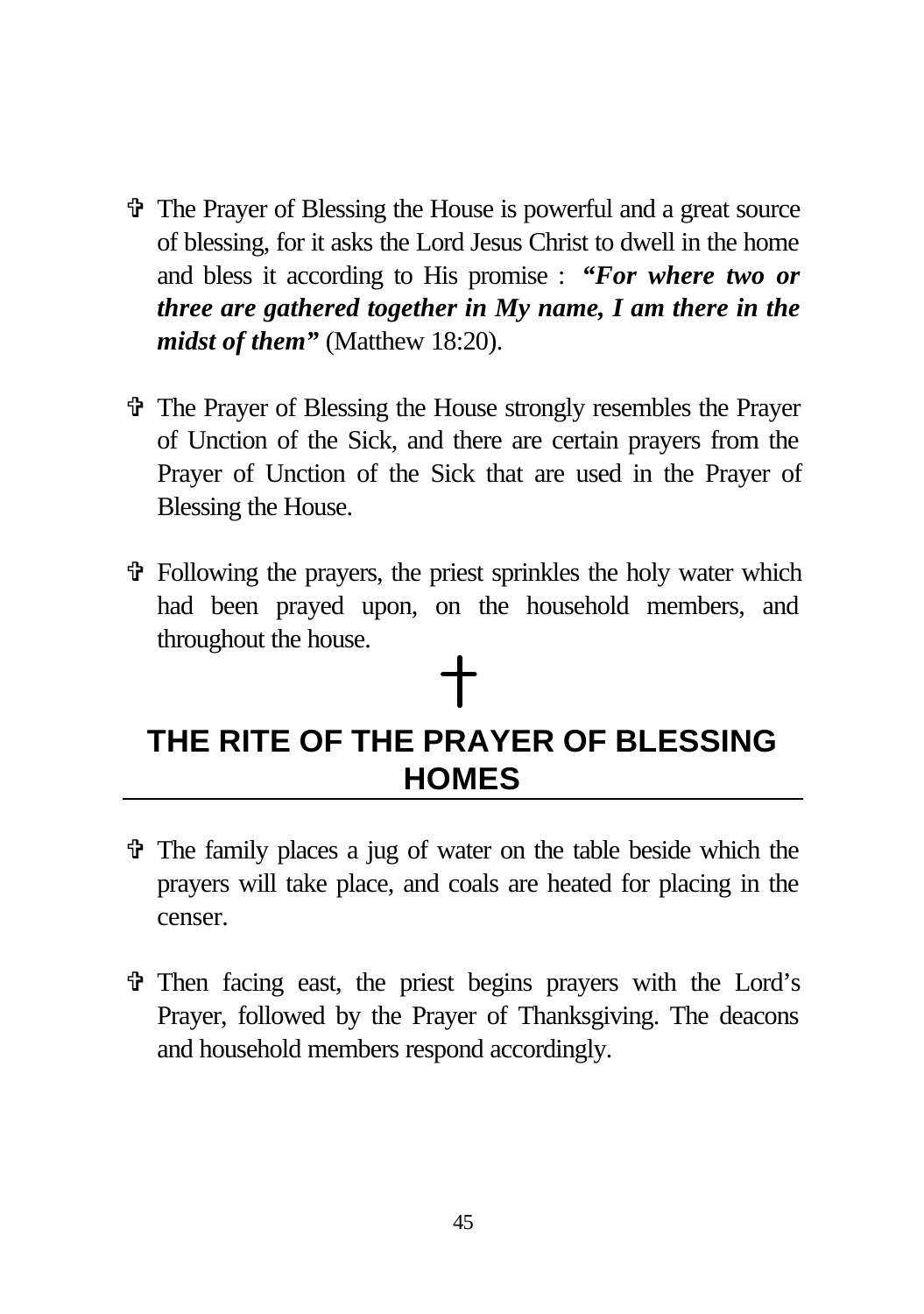- V Whilst the Verse of Cymbals is sung, the priest places five spoonfuls of incense into the censer, and proceeds around the house and its rooms, raising incense.
- V Psalm 50 *"Have mercy upon me O God"* is prayed, followed by the priest placing more incense into the censor and prays the Litany for the Sick, asking the Lord to heal any illness members of the household may have, and to grant them at all times psychological, physical and spiritual health, *"O You the true physician of our souls and bodies, who looks after all people, visit us with Your salvation..."*
- V The priest then prays the Prayer for the Catechumens : *"Again let us ask God the Pantocrator, the Father of our Lord, God and Saviour, Jesus Christ, we ask and entreat Your goodness, O Lover of Mankind, remember O Lord the Catechumens of Your people, have mercy upon them. Confirm their Orthodox faith in You..."*
- V The members respond, *"Lord have mercy"*. Then the priest completes the rest of the Prayer: *"Uproot all traces of idolatry from their heats. Your law, Your fear, Your commandments, Your truths, and Your holy precepts, establish in their hearts. Grant that they know the steadfastness of the preaching they have received. And in the set time may they be worthy of the washing of the new birth for the remission of their sins; as You prepare them to be a temple of Your Holy Spirit, by the grace, compassion and love of Your Only Begotten Son..."*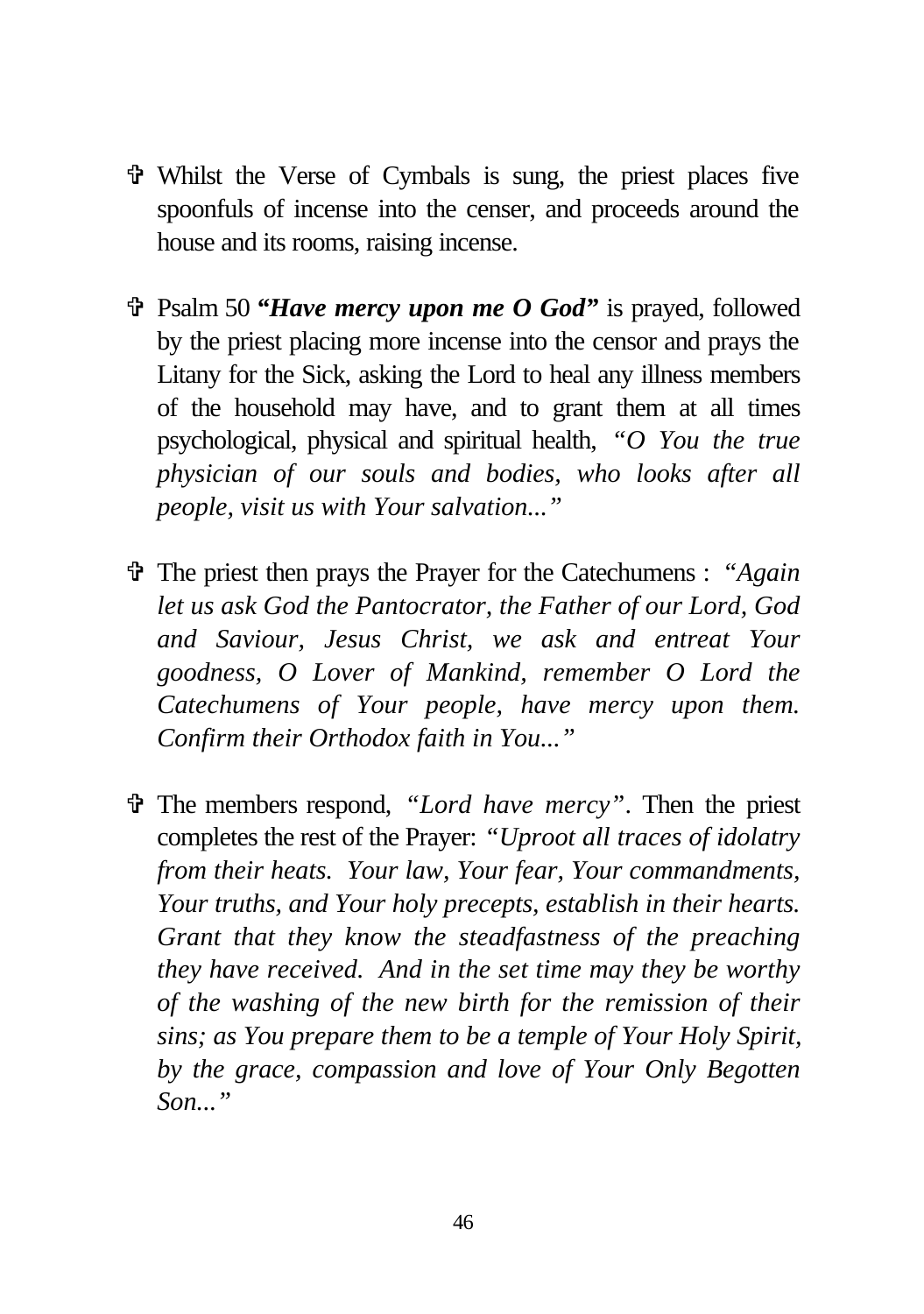- $\mathbf{\hat{v}}$  The following supplications are prayed :
- "*O Lord, Holy God, fearful and glorified in all His deeds with unperceivable power, whose judgments are unsearchable, who created heaven by His word and fixed earth on water, who settled the mountains by measure, and the hills by scales ... We ask You Lord to hear us and have mercy upon us"* Members respond, *"Lord have mercy."*
	- *"You who assigned to the sea its limits and fixed islands and great waters, who touches mountains and they smoke. We ask You our Lord to bless this place which Your servant (...name) chose for his dwelling ... We ask You Lord to hear us and have mercy upon us"* Members respond, *"Lord have mercy."*
- *"O You who are clothed with light, who stretched out the heavens like a tent and made the waters above the firmament ... We ask You our Lord to hear us and have mercy upon us"* Members respond, *"Lord have mercy."*
- *"O You who founded the earth and created the waters and separated them from the dry land by Your great power. We ask You our Lord bless this home which Your servant (...name) chose for his dwelling and have mercy upon us"* members respond, *"Lord have mercy."*
- *"O Lord God of hosts, healer of all sickness and all maladies, look down from Your heavens and respond to our*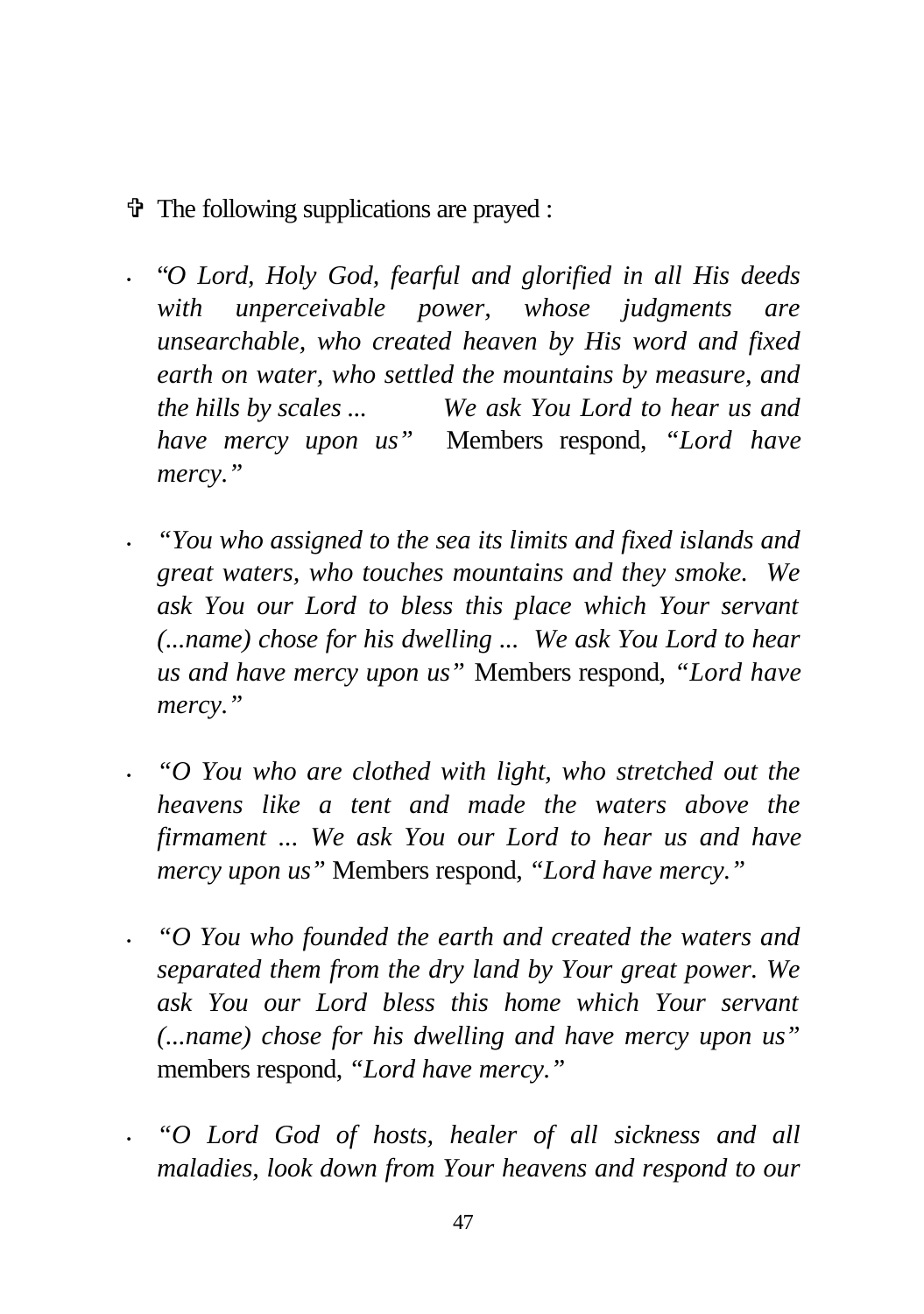*supplication and bless Your servant (...name), and this place he chose for his dwelling. Take away from him all intrigues of devils and cast away from him all unclean evil spirits and rebuke them. We ask You our Lord to hear us and have mercy upon us"* Members respond, *"Lord have mercy."*

• *"O You who sits upon the Cherubim and looks to the depths. Before whom trembles the angels, archangels, principalities, powers, authorities and thrones. You who is feared by the heavens and the earth and the seas. Lord bless Your servant (...name) and all his works, accomplish it by success, grace and blessing. Make his path straight in Your pleasure and end his days in goodness and righteousness, through the intercessions of the Virgin Theotokos and all the martyrs and righteous saints. We ask You Lord to hear us and have mercy upon us"* Members respond, *"Lord have mercy."*

• Then the following praise is sung in the 'Adam Chant' : *"God is light, and lives in light, and is praised by the angels of light, Light shone from Mary, and Elizabeth delivered the forerunner. And the Holy Spirit awakened David saying, 'Rise and praise for the light shone.' So David arose and took his spiritual harp, went to the Church, the house of angels and praised the Holy Trinity saying, Through Your light we see light, let Your mercy come to those who know You ... O True light, that enlightens every man that comes into the world. You came to the world because of Your love to mankind, and all the creation rejoiced at Your coming. You saved Adam from temptation and our mother Eve from the pangs of death, You granted us the Spirit to be Your children. We praise and bless You with the angels. Truly*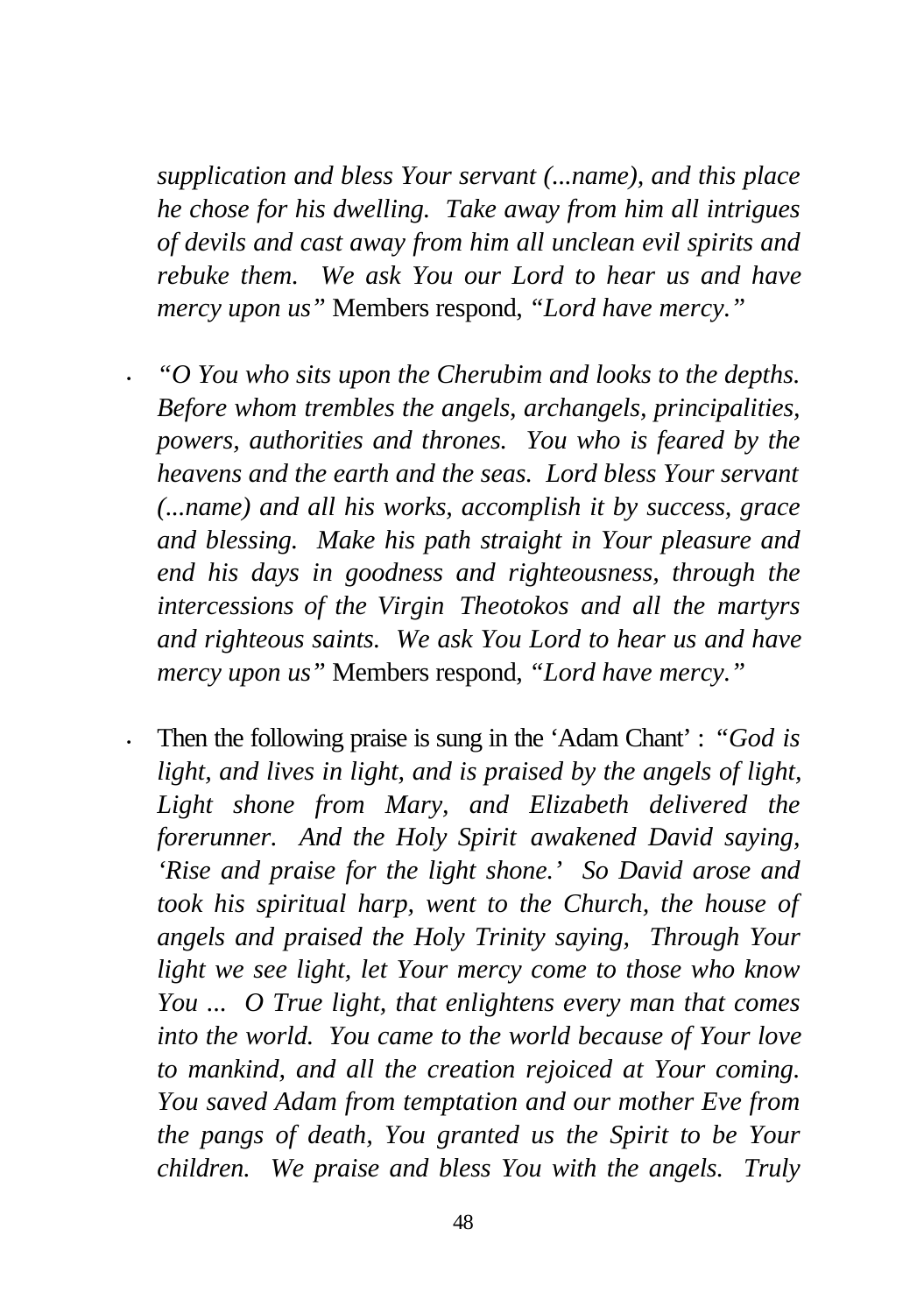*You are blessed O You Christ our God, with Your good Father and the Holy Spirit, for You have come and saved us."*

- After each supplication, the priest makes the sign of the cross, and the household members respond saying, *"Lord have mercy."*
- *· "We ask You O Lord for the heavenly peace..." "Lord have mercy."*
	- *· "We ask You O Lord for this home and its sanctification..." "Lord have mercy."*
	- *· "We ask You O Lord for our Pontiff Pope ... , and his partners in the Apostolic ministry, our metropolitans and bishops and all the clergymen..." "Lord have mercy."*
- *· "We ask You O Lord for this city of ours..." "Lord have mercy."*
- *· "We ask You O Lord for the healing of the sick and all those who are affected by unclean spirits..." "Lord have mercy."*
- *· "We ask You O Lord for those who are travelling, whether by sea, rivers, lakes, roads or by any other means..." "Lord have mercy."*
	- *· "We ask You O Lord for the air of heavens, the blessings of the Nile waters, and the fruits of the earth..." "Lord have mercy."*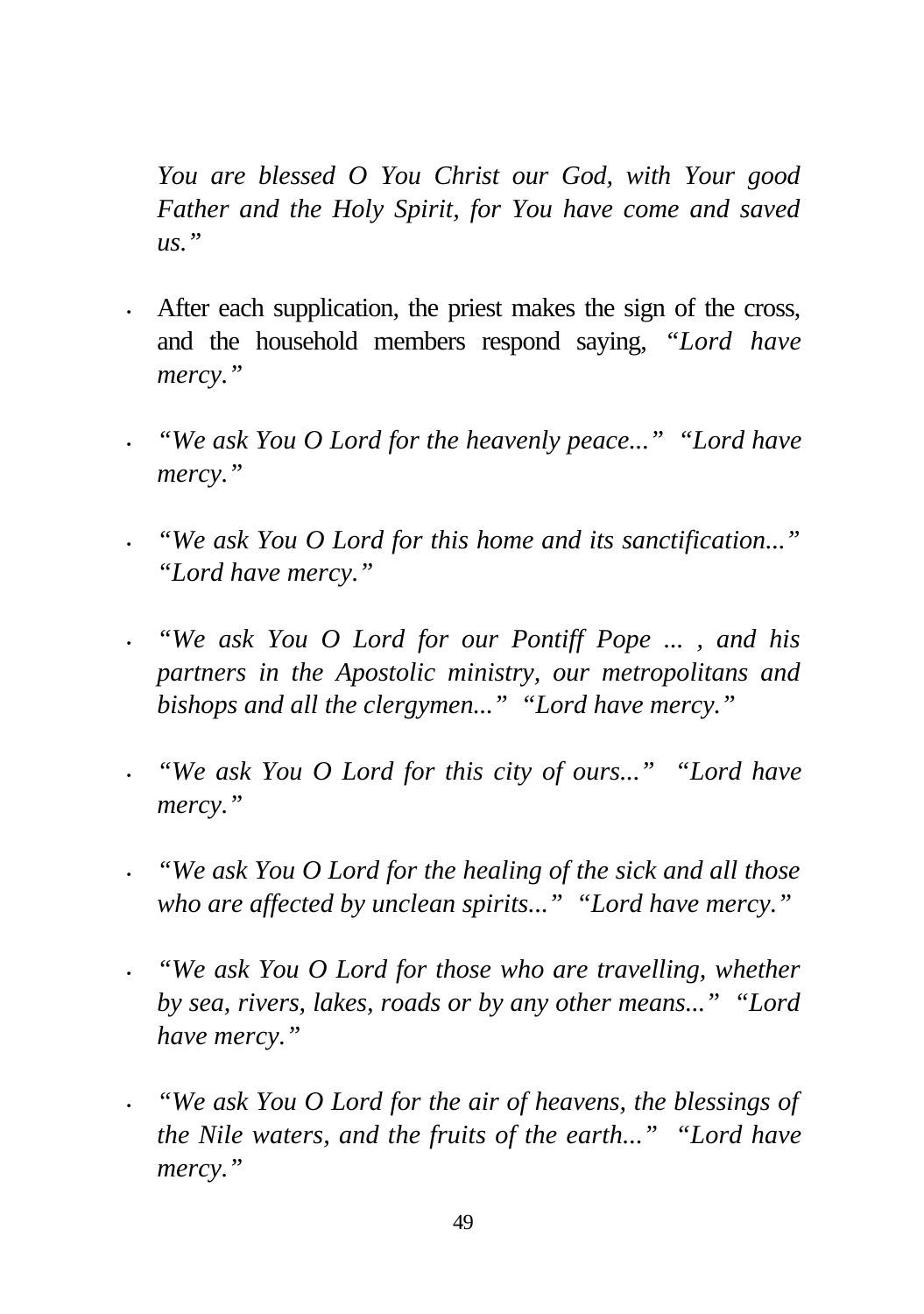*· "We ask You O Lord to visit the whole world with Your mercy..." "Lord have mercy."*

*· "We ask You O Lord for the repose of all the souls of our fathers, and brethren who are reposed in the Orthodox faith..." "Lord have mercy."*

- *· "We ask You O Lord for our Oblations and those who have offered them, and those by whom they have been offered, and those offered for them, and for those who desire to offer to You but cannot..." "Lord have mercy."*
- *· "We ask You O Lord for the grace of purification, by the act of the Holy Trinity..." "Lord have mercy."*
- *· "We ask You O Lord for this water to become healing for souls and bodies and spirits, and for casting out all power of the adversary..." "Lord have mercy."*
- *· "We ask You O Lord for those in need of help and power from God..." "Lord have mercy."*
- *· "We ask You O Lord for our steadfastness in the Orthodox faith..." "Lord have mercy."*
- *· "We ask You O Lord for keeping us in Your holy hand, through the intercession of our Lady and pride of humankind, the Theotokos and pure St. Mary, and all the martyrs and saints..." "Lord have mercy."*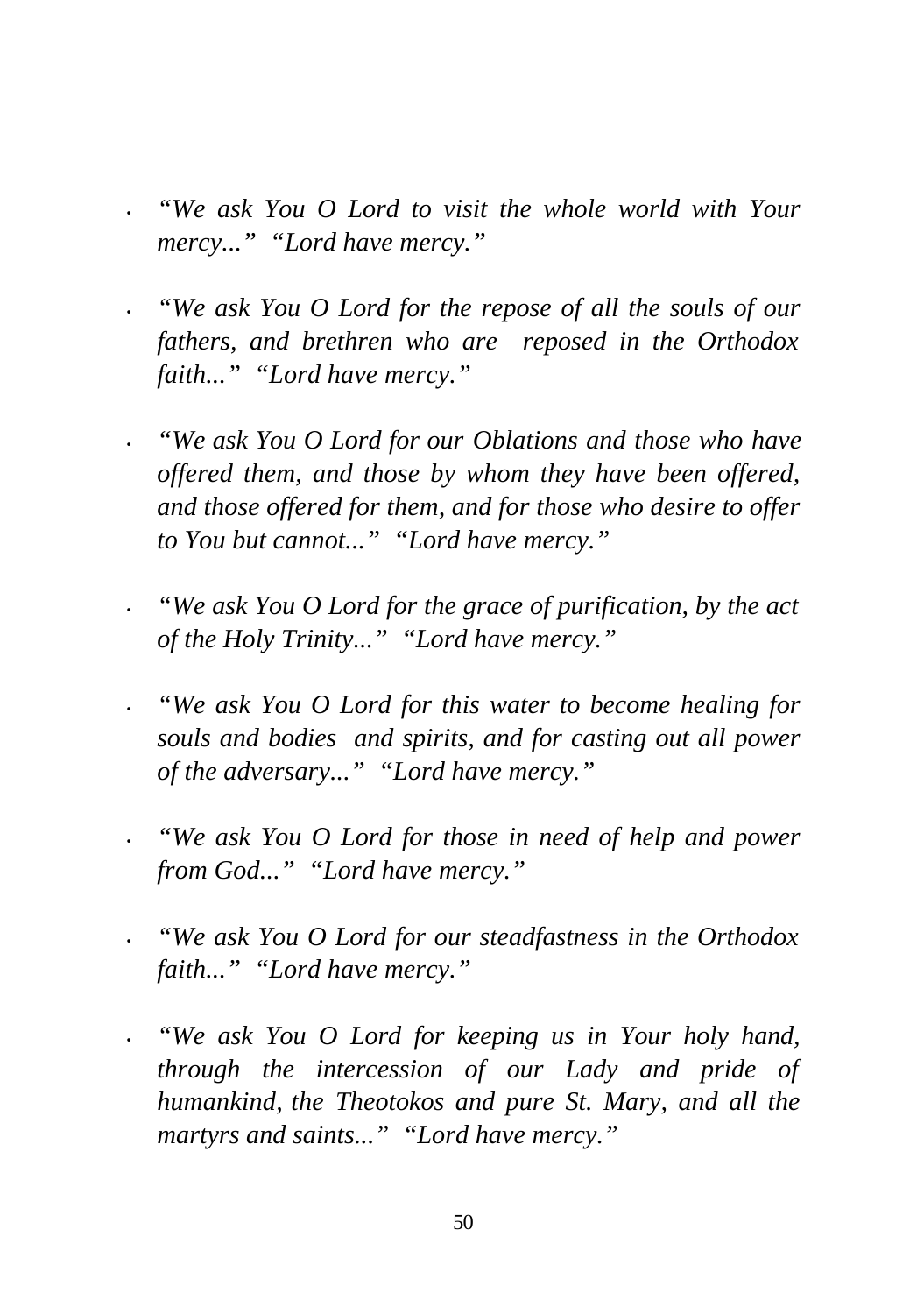- V The hymn of the 'Golden Censer' is sung, followed by, *"We kneel before You..."*.
- V The Pauline Epistle to the Romans (8:14-21) is read. *"For as many as are led by the Spirit of God, these are Sons of God. For you did not receive the spirit of bondage again to fear, but you received the Spirit of adoption by whom we cry out "Abba, Father". The Spirit Himself bears witness with our spirit that we are children of God, and if children then heirs - heirs of God and joint heirs with Christ, if indeed we suffer with Him, that we may also be glorified together. For I consider that the sufferings of this present time are not worthy to be compared with the glory which shall be revealed in us. For the earnest expectation of the creation eagerly waits for the revealing of the Son of God. For the creation was subjected to futility, not willingly, but because of Him who subjected it in hope, because the creation itself also will be delivered from the bondage of corruption into the glorious liberty of the children of God." "The grace of God the Father be with you all. Amen."*
- V The Trisagon of glorification is sung, followed by the Litany and reading of the Gospel, *"Hear my prayer, O Lord, and let my cry come to You. Do not hide Your face from me in the day of my trouble. Incline Your ear to me, In the day that I call, answer me speedily"* (Psalm 101:1-2). *Gospel according to St Luke... "Then Jesus entered and passed through Jericho. Now behold, there was a man named Zacchaeus who was a chief tax collector, and he was rich. And he sought to see who Jesus was, but could not*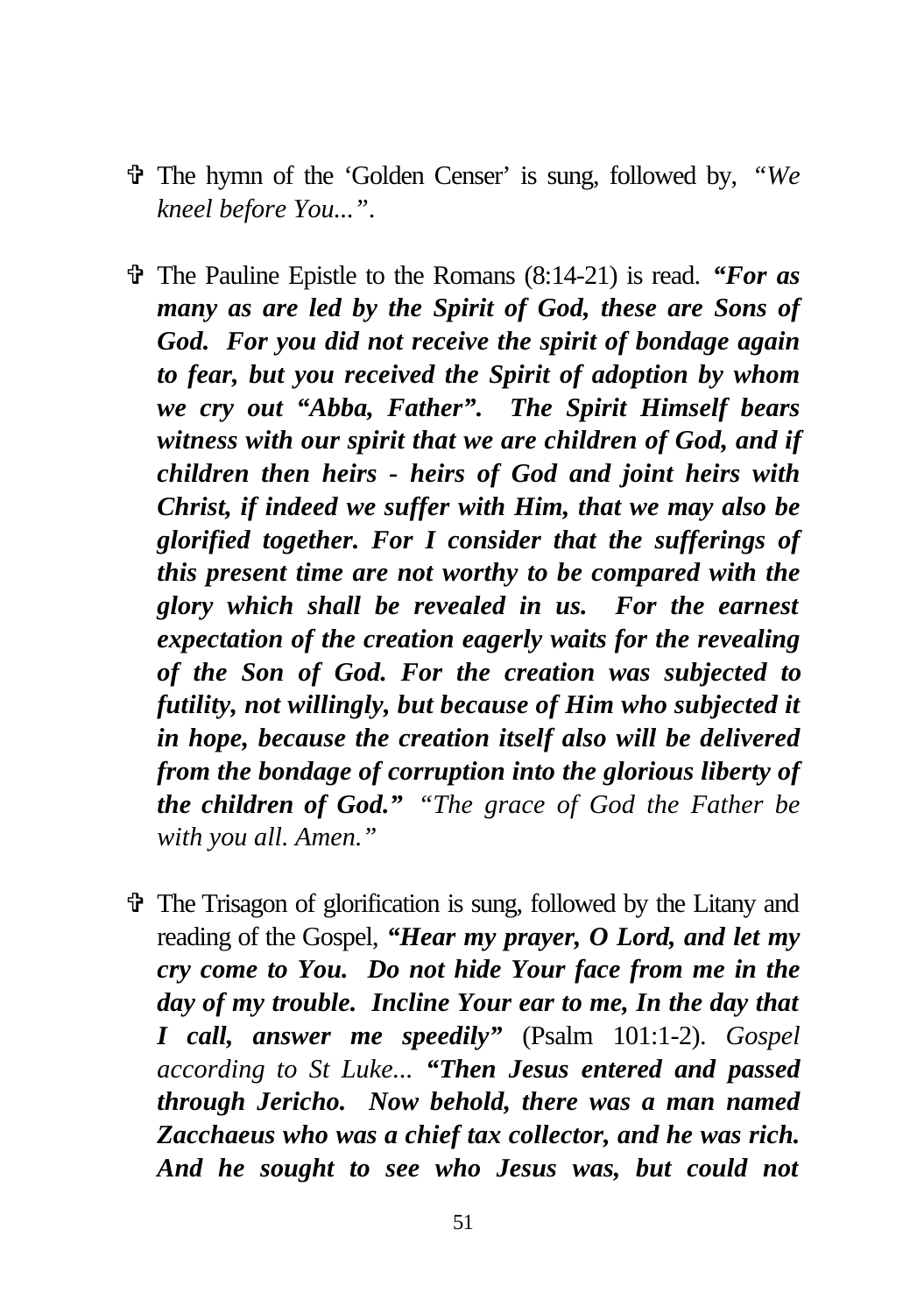*because of the crowd, for he was of short stature. So he ran ahead and climbed up into a sycamore tree to see Him, for He was going to pass that way. And when Jesus came to the place, He looked up and saw him, and said to him: "Zacchaeus, make haste and come down for today I must stay at your house." But when they saw it, they all murmured, saying, "He has gone to be a guest with a man who is a sinner". Then Zacchaeus stood and said to the Lord, "Look, Lord, I give half of my goods to the poor; and if I have taken anything from anyone by false accusation, I restore fourfold". And Jesus said to him: "Today salvation has come to this house, because he also is a son of Abraham. For the Son of Man has come to seek and to save that which was lost." Glory be to God forevermore, Amen."*

- V Then the following supplication is prayed: *"O Lord our Saviour, who accepted entering the house of Zacchaeus and granted salvation to him and to all those in his house. Keep now Your servants who live in this house, from every harm, preserve them without falling, by the prayers and supplications lifted to You by us and them, through us the unworthy servants. Bless their dwelling in this house and guard their lives without temptation, for to You is every glory, honour, dominion and worship, O Father, Son and Holy Spirit now and unto the end of ages. Amen."*
- V The priest prays the three Major Litanies of Peace, the Fathers, and the Congregations, followed by the Orthodox Creed.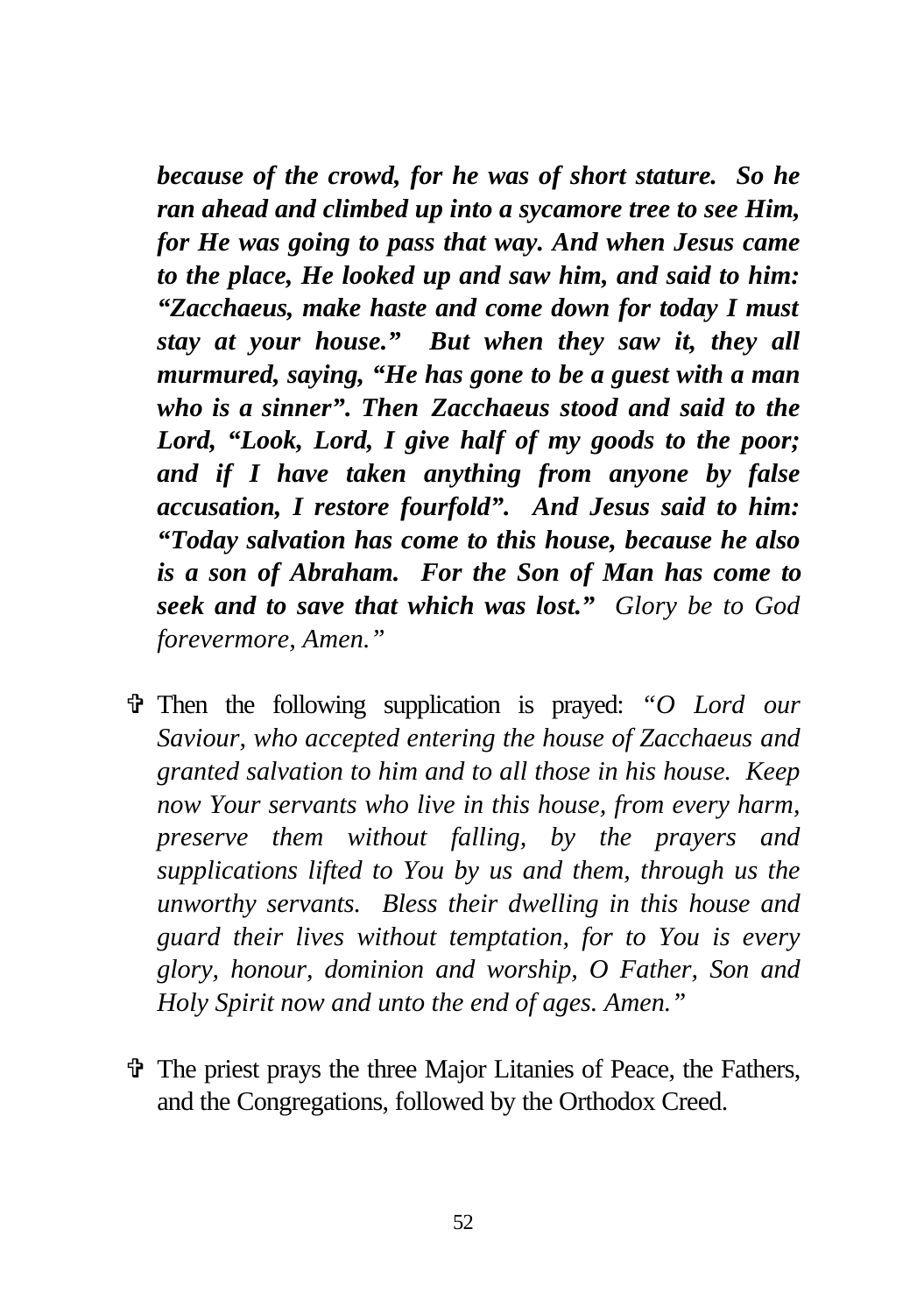V The priest then says the following supplication: *"O our Lord and God, great in His thoughts and splendid in His deeds, the creator of all the visible and invisible creation, who keeps His covenant and mercy to those who love Him with all their hearts, those who keep His covenant and commandments. Who accepts the tears and has compassion on those in tribulation. For this reason You were incarnated as a servant, to grant healing to our bodies. Who said to the paralytic man, "See you have been made well. Sin no more." You who spat on the ground and made clay with the saliva, and anointed the eyes of the blind man with the clay, and told him to wash. You granted him the light of vision by Your word. You who shook the rocks of the torment of the adversary, You silenced the waves of the sea of this world, and calmed the heavy waves of lusts, You O lover of mankind and King, who granted us to be clothed in a white garment made from water and spirit, now send Your grace that purifies us from suffering, by receiving this water and sprinkling it on us and our houses, our possessions and our properties. Yes O good Lord, visit us in our sickness and heal the maladies of our souls and bodies through the intercession of the Theotokos, the pure St Mary, and by the power of the honourable Cross, and supplications of the heavenly hosts and Your martyrs and saints and Crossbearers. Amen."*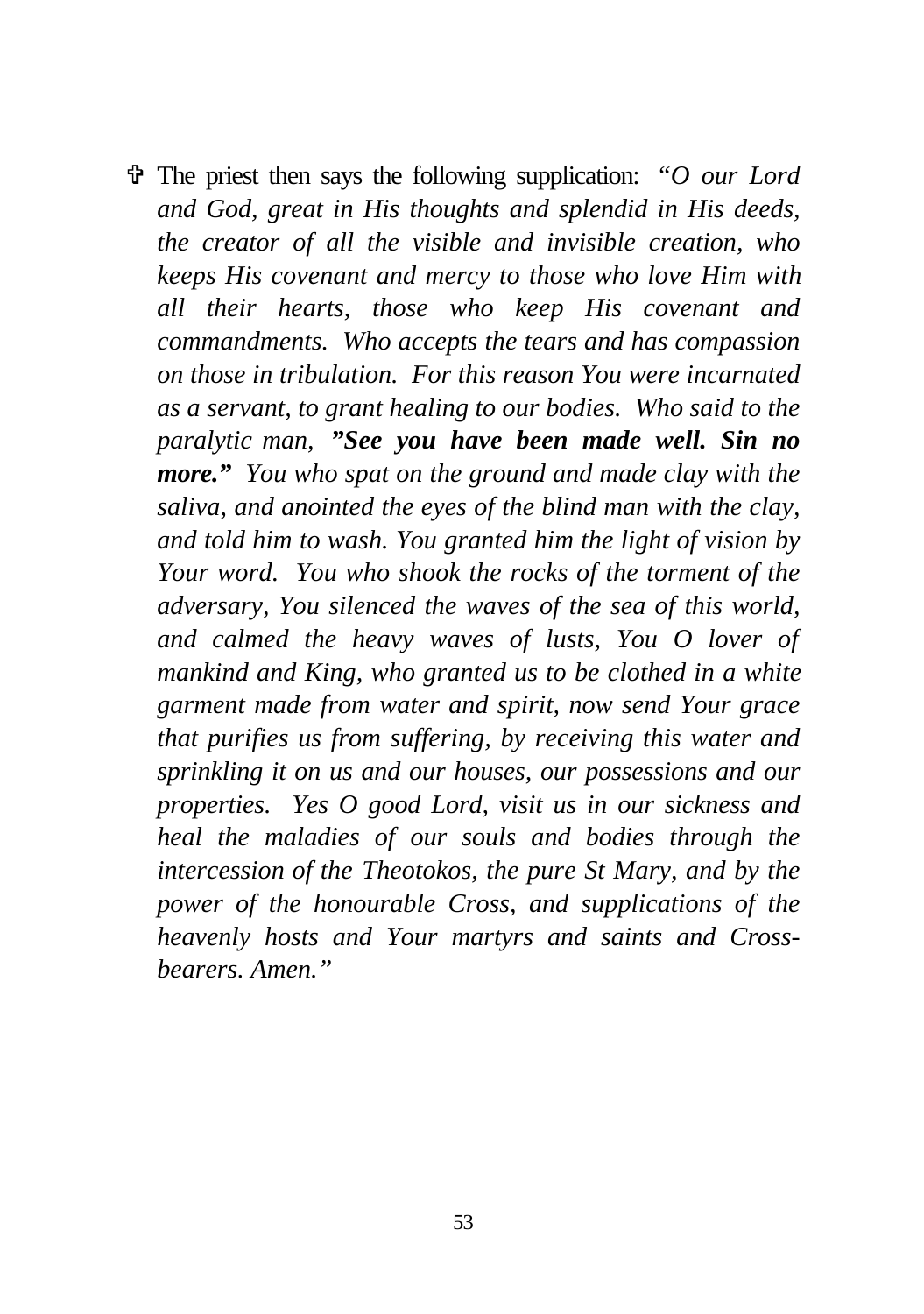

#### *NOTES:*

- 1. The priest prays for the healing of the whole family from every sickness and weakness.
- 2. The priest prays for the home and the city according to the words of Jeremiah the prophet: *"And seek the peace of the city where I have caused you to be carried away captive, and pray to the Lord for it, for in its peace you will have peace"* (Jeremiah 29:7).
- *3.* In the Pauline Epistle to the Romans, the Church asks the members of the family to walk in the Spirit, not in bodily lusts, *"For as many as are led by the Spirit of God, these are sons of God"* (Romans 4:8)*.*
- 4. The Gospel reading tells of Christ blessing the house of Zacchaeus by staying there: *"Today salvation has come to this house"*. The priest prays for the blessing and salvation of the family in the house where the prayers are being performed.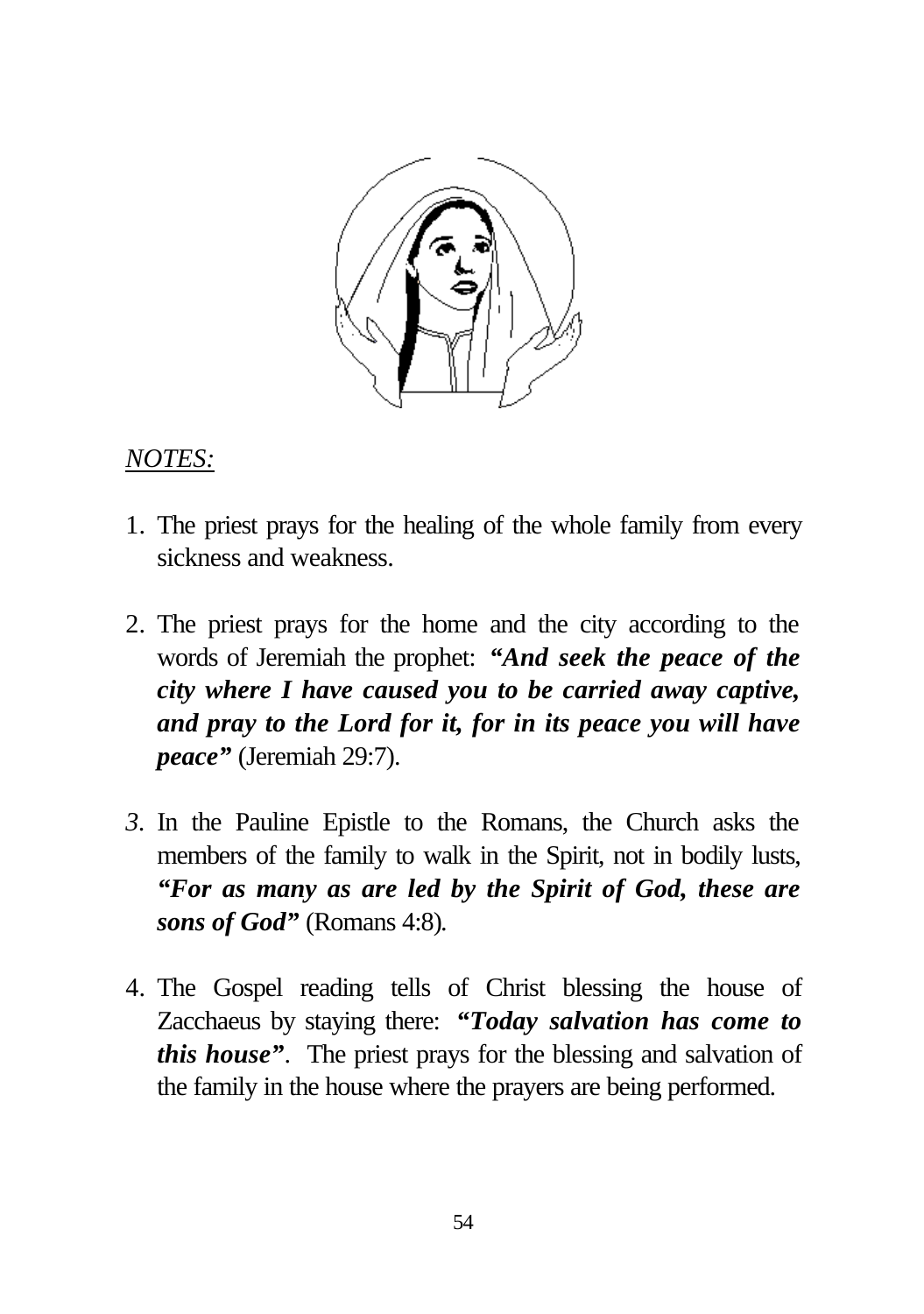- 5. The Orthodox Creed is said, for the soul must be founded on the Orthodox faith of our Lord Jesus Christ. The soul should be filled with spiritual virtues.
- 6. The priest says a number of supplications and prayers to ask that the water prayed on, becomes a source of healing for souls and bodies, and a means of casting out all the power of the adversary from the home and those dwelling within, and for the Lord to watch over them from all the temptations of the adversary.
- 7. The whole house is sprinkled with the water, so that the house may be blest, and all works of evil abolished and forbidden entry, through the power of God working in these prayers.

## **THE PRAYER OF ABO TERBO (ST. TERBO)**

- V This prayer may be done for Christians as well as non Christians
- $\hat{\mathbf{v}}$  It is more prevalent amongst those dwelling in villages, rather than the cities, and this is mainly due to the simplicity of faith of the villagers.
- $\hat{\mathbf{v}}$  The prayer is done for those who have been bitten by dogs who may have rabies.
- $\hat{\tau}$  The prayer is done instead of the 21 injections which are given to the person, who was bitten, in the abdominal area. The prayers, through faith are very effective and powerful. And so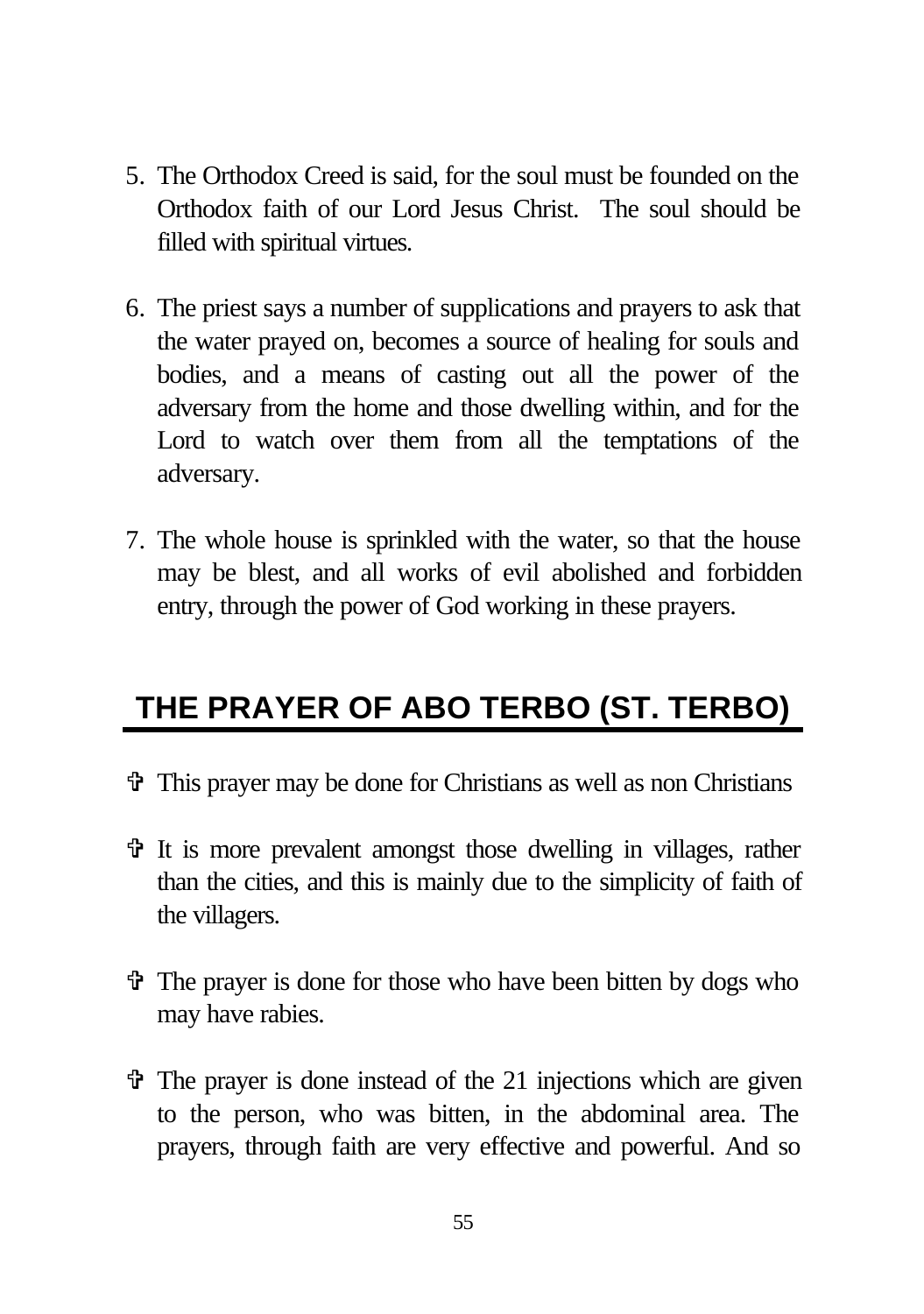the person bitten can benefit from both the effective prayers, and appropriate medication.

The first person by whom the prayers were made effective, was a saint by the name of 'Abo Terbo' (St. Terbo). 'Terbo' in Greek means 'the healer'. This saint lived during the days of Emperor Diocletian, who tortured him severely, before finally throwing him in prison, where the saint remained until the Emperor died. Diocletian was succeeded by the righteous Christian king Constantine, who released all the Christians from prison and pain, and restored peace and Christendom in the empire. Accordingly, all the Christians returned to their homes praising the Lord and preaching His name in all places.

It happened one day that as Abo Terbo was walking, a ferocious dog with rabies drew near the saint as if to attack him. The saint prayed fervently to be saved from the dog, and so hearing his prayers, the Lord sent His angel to rescue him. The angel ordered him to stretch out his rod upon the dog, and so doing, the dog died immediately. The Lord then granted Abo Terbo the gift of healing people who have been attacked or bitten by dogs infected with rabies. Whosoever calls upon the Lord in the name of Abo Terbo will be saved.

Many miracles have been performed in his name, one of which is the story of a poor woman who had an only son, bitten by a ferocious dog. After they prayed to the Lord to heal the boy, through the prayers of Abo Terbo, the boy was healed.

The effective and powerful prayer of Abo Terbo is very popular in country villages.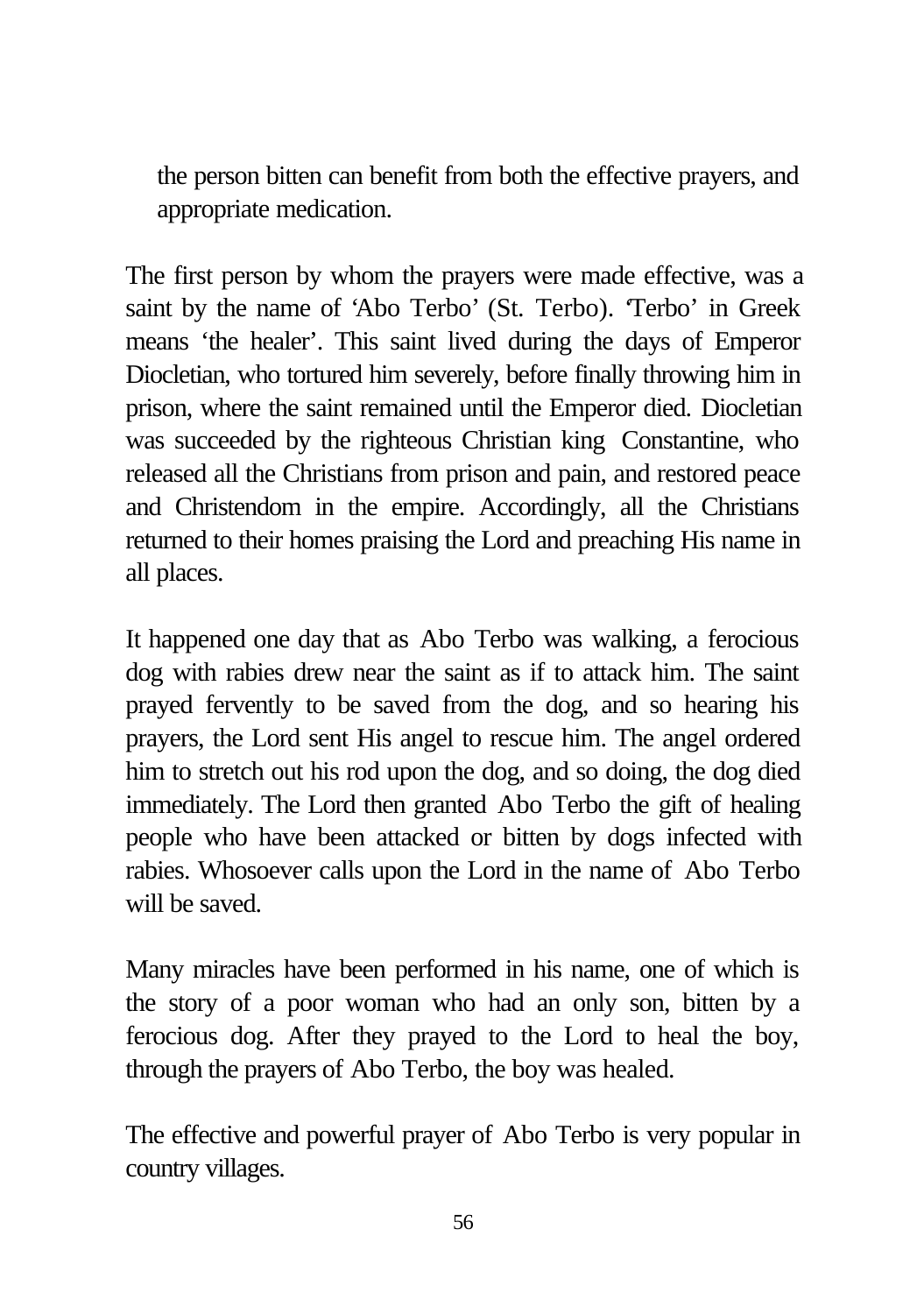## **THE RITE OF THE PRAYER OF ABO-TERBO**

- $\hat{\mathbf{v}}$  The person who was bitten by the dog, goes to the priest, bringing seven pieces of unleaven bread, seven pieces of cheese, seven dates, a bottle of water, and a bottle of oil.
- V The priest then gathers seven children. (Note, however, that only the priest performs the rite, without the assistance of the youths).
- $\hat{\mathbf{\Phi}}$  The priest begins with the Prayer of Thanksgiving, then raises the Pauline incense, while the deacons sing the Verses of the Cymbals.
- $\hat{\mathbf{\Phi}}$  The second Pauline Epistle to the Corinthians (2:12-17) is then read: *"Now thanks to God who always leads us in triumph in Christ, and through us diffuses the fragrance of His knowledge in every place, for we are to God the fragrance of Christ among the believers and the non-believers..."*
- V The Trisagon of glorification is sung, followed by the priest saying the Litany of the Gospel before one of the deacons reads the Psalm and the Gospel: *"Restore us O God of our salvation...Show us Your mercy, O Lord and grant us Your salvation, will You not revive us again, that Your people may rejoice in You. Alleluia"* (Psalm 85:7). The Psalmist is asking God to show His mercy and grant salvation, by healing the sick person, so that all the people may rejoice and praise the Lord.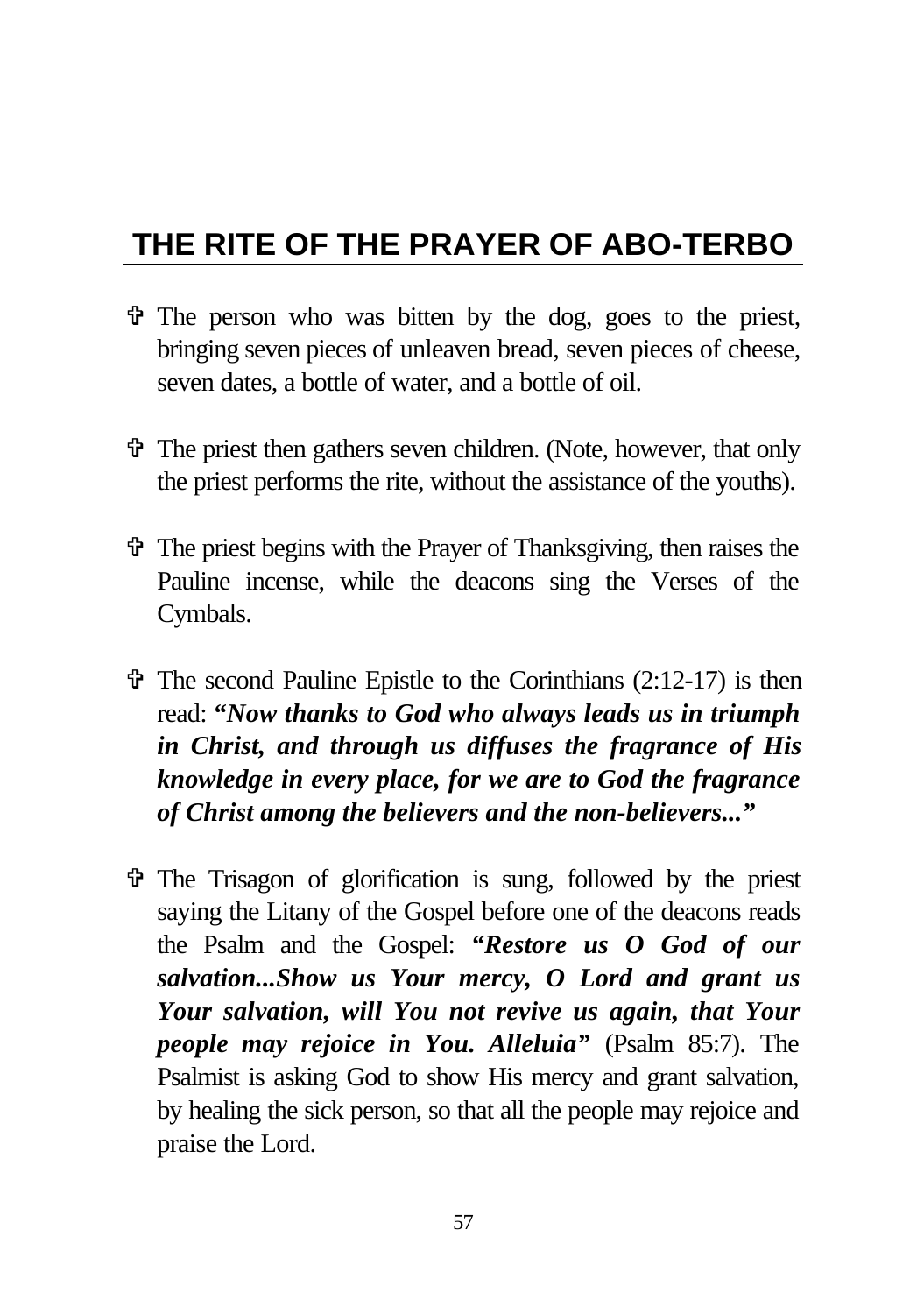V The Gospel reading from St Matthew tells of the Phoenician woman who asked the Lord to heal her daughter, and although a Gentile and an unbeliever, she showed strong faith and humility. Therefore, the Lord Jesus said to her, *"'O woman great is your faith ... let it be to you as you desire.' And her daughter was healed from that very hour"* (Matthew 15:21-28).

#### *NOTES:*

Many people who come requesting the Prayer of Abo Terbo from the priest for themselves or even for their cattle, are non-Christians, but they always display strong faith in the power and effectiveness of the prayers, just like the unbelieving Phoenician woman to whom the Lord granted her according to her heart's desire because of her faith. Likewise, the Lord grants healing and the heart's desire to those people who believe in the strength and power of the Abo Terbo prayers, prayed by the priest.

- V The priest prays the Three Major Litanies, followed by the Orthodox Creed.
- V The priest then reads the life story of Abo Terbo, as well as mentioning the miracle of healing of the poor woman's son. Many prayers are also said, such as, *"O God of Abo Terbo, support Your servants who eat from this pastry and drink from this water. Heal them Lord and cast away the poison of this beast from this person. Do not make him anxious or*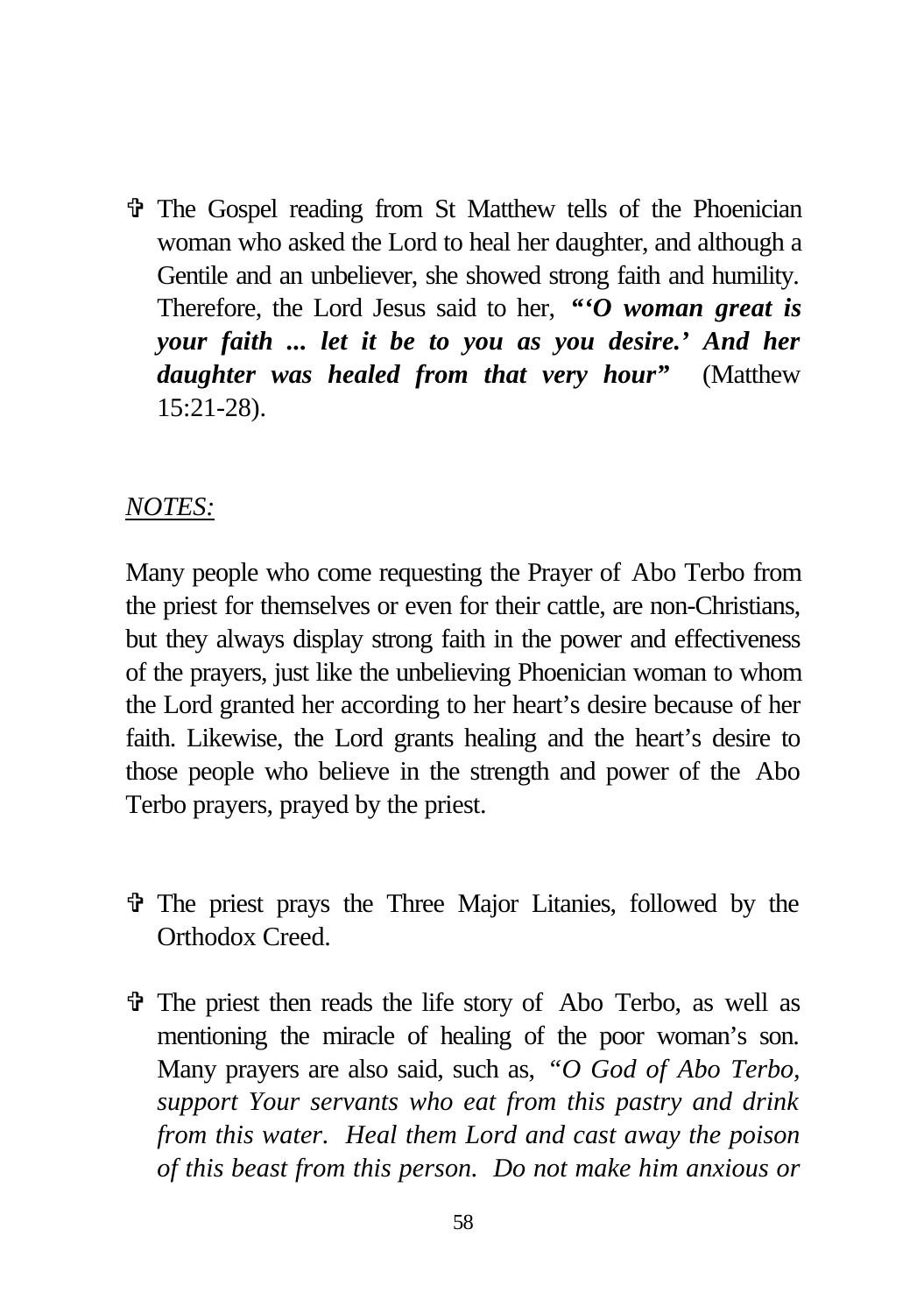*frightened or confused, and may no evil affect him, nor the poison of this dog harm him ..."*

V The following four Psalms are read:

*"The Lord is my Shepherd I shall not want"* (23) *"May the Lord answer you in the day of trouble"* (19) *"Blessed are the undefiled in the way"* (118) *"I will lift up my eyes to the hills"* (121)

- V The priest then says the following supplication: *"Have mercy on Your servant (...name) and heal him from the dog so that he does not suffer or become sick from the poison of the dog's mouth."*
- V The seven children hold each others' hands and proceed around the sick person seven times saying: *"Believe You are healed and saved of your sickness by the power and joy of the giving and graceful God, O You the healer, glory be to you. Amen."*

#### *NOTES:*

If the priest does not find children, he may do without them in prayer.

V When the seven rounds are finished, every child cuts a piece of the bread, the cheese, and a date and places it near the person who was bitten.